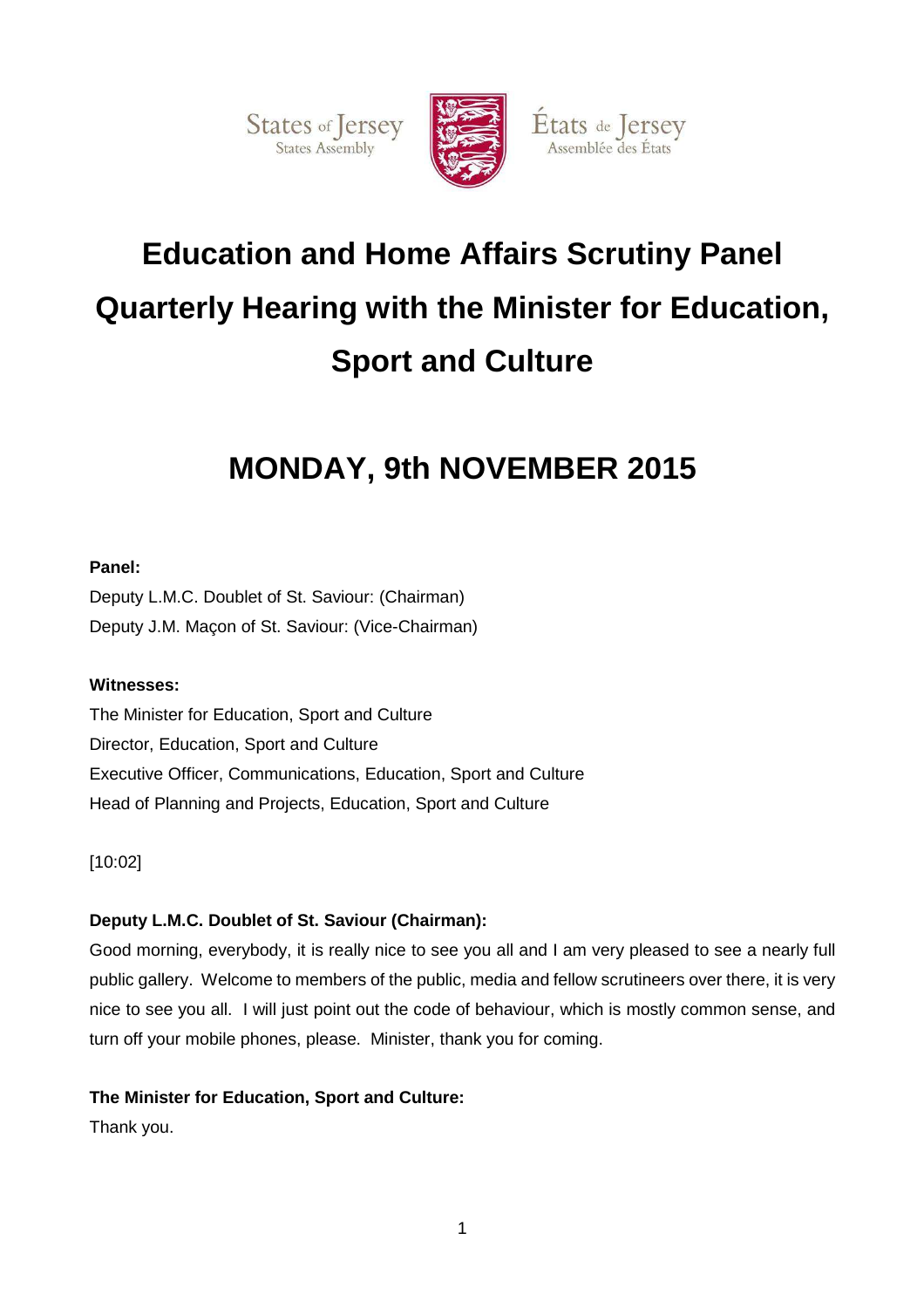I will introduce myself and my panel first. I am Deputy Louise Doublet, I am Chair of the panel and I am also Deputy for St. Saviour District No. 2.

## **Deputy J.M. Maçon of St. Saviour (Vice-Chairman):**

Good morning, everyone. Deputy Jeremy Maçon of St. Saviour, representative of District Petit Longueville.

## **Scrutiny Officer:**

I am Mick Robbins, Scrutiny Officer.

## **Deputy L.M.C. Doublet:**

Can I just ask you, what do we call you now? Are you the Minister for Education or are you still the Minister for Education, Sport and Culture?

## **The Minister for Education, Sport and Culture:**

I think until we make that distinction, Education, Sport and Culture is fine.

## **Deputy L.M.C. Doublet:**

Okay. Just for the record. Minister, if you would like to introduce yourself.

## **The Minister for Education, Sport and Culture:**

Deputy Rod Bryans, Deputy of St. Helier No. 2, Minister for Education, Sport and Culture.

## **Director, Education, Sport and Culture:**

Justin Donovan, still Director of Education, Sport and Culture.

## **Head of Planning and Projects, Education, Sport and Culture:**

Hi, I am Keith Posner, I am Head of Planning and Projects for the department.

## **Executive Officer, Communications, Education, Sport and Culture:**

Tracey Mourant, Communications.

## **Deputy L.M.C. Doublet:**

Good to see you all and I will just give apologies for one of the panel members, Deputy Mézec; he is off the Island, unfortunately. Now, timing; it is 10.00 a.m. now, we are aiming for an 11.30 a.m. finish, although we have got a bit of flexibility till 12.00 p.m. if we need it; hopefully we will not be that long, but that is there. Do you need to be away by a specific time, Minister?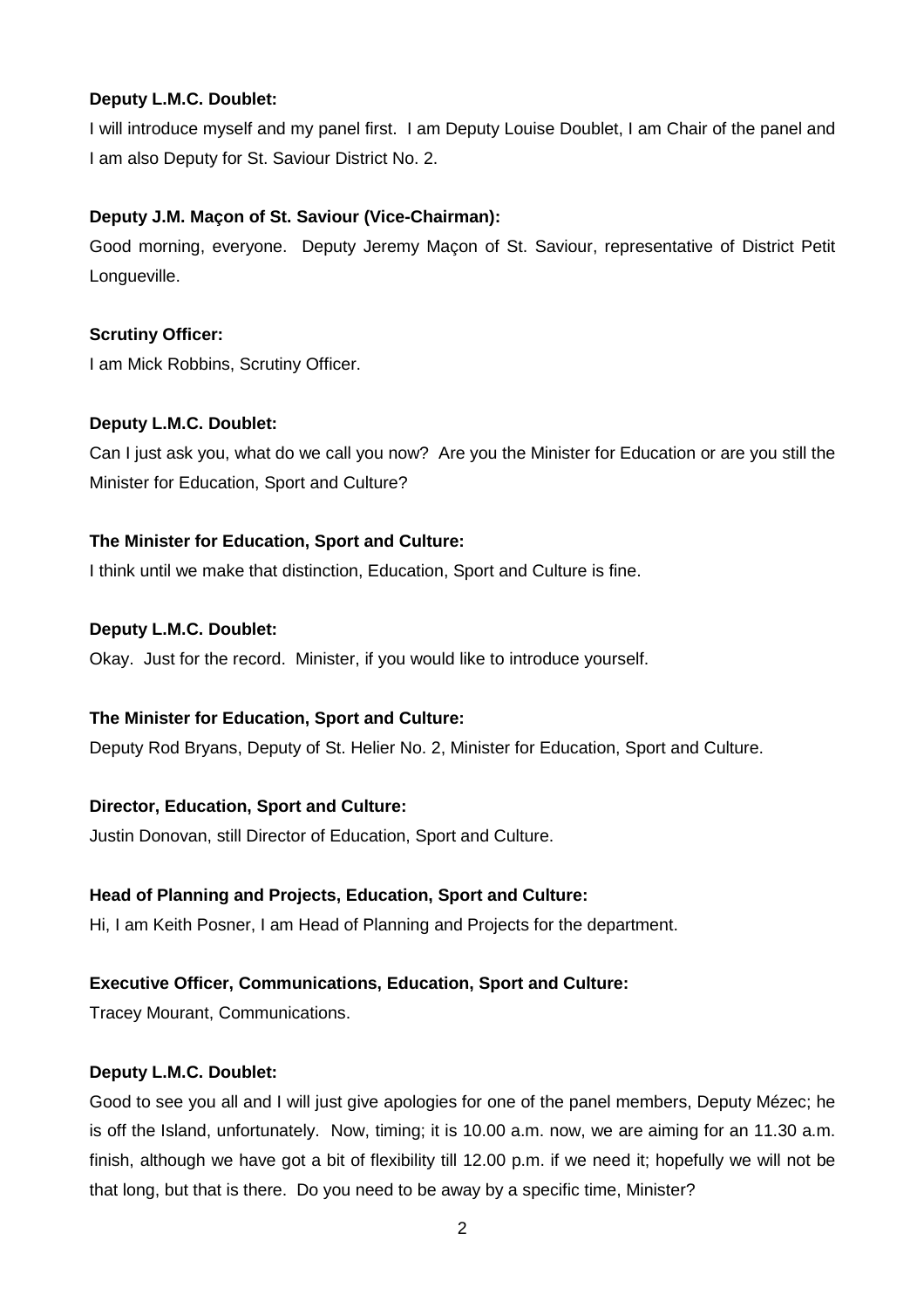#### **The Minister for Education, Sport and Culture:**

No. I need to be at the Council of Ministers at 12.00 p.m.

#### **Deputy L.M.C. Doublet:**

Okay. We shall aim to finish well before 12.00 p.m., then. Minister, if I could just ask you if you have read and understood the statement there in front of you, please?

#### **The Minister for Education, Sport and Culture:**

I have indeed.

#### **Deputy L.M.C. Doublet:**

Lovely, thank you very much. There is one change to the questions. We have not changed the subject we have just changed the order of one of them; we wanted to start with the higher education question, which is number 6, just so you can get your papers in order.

#### **The Minister for Education, Sport and Culture:**

Yes.

#### **Deputy L.M.C. Doublet:**

So in March we spoke to you and you told us that higher education was being examined on 3 fronts. Could you provide an update on that, please?

#### **The Minister for Education, Sport and Culture:**

Yes. Good morning to one and all. It has increased itself to 5 fronts at the moment now, we think, so I will, of course, be asking my colleagues to expand on any areas that you need more information on. But, essentially, it was agreed in the Assembly by the Chief Minister that we would look at and consider a loan system by March 2016. So that is one of the new areas in which we have increased that, although we have always been looking at that situation from since I took office, to be fair. We now have a proposal for a savings scheme and a lot of this that I will talk about this morning is going to be discussed on 23rd November at the open public consultation at Hautlieu. So a proposal for a savings scheme. Analysis of the current spend, because I do not think the public fully understand where we put our monies in terms of that £10 million, where the monies go, so we will be splitting that up and communicating that as widely as we can. Looking at what I call the Campus Jersey proposal, which is bringing into the fold all the various component parts that seem to be a little bit disparate at the moment, then consideration for looking at European universities for Jersey students as well. So that expands what was 3 at the outset to 5. Do you want me to go through each individual bit or should I pick up ...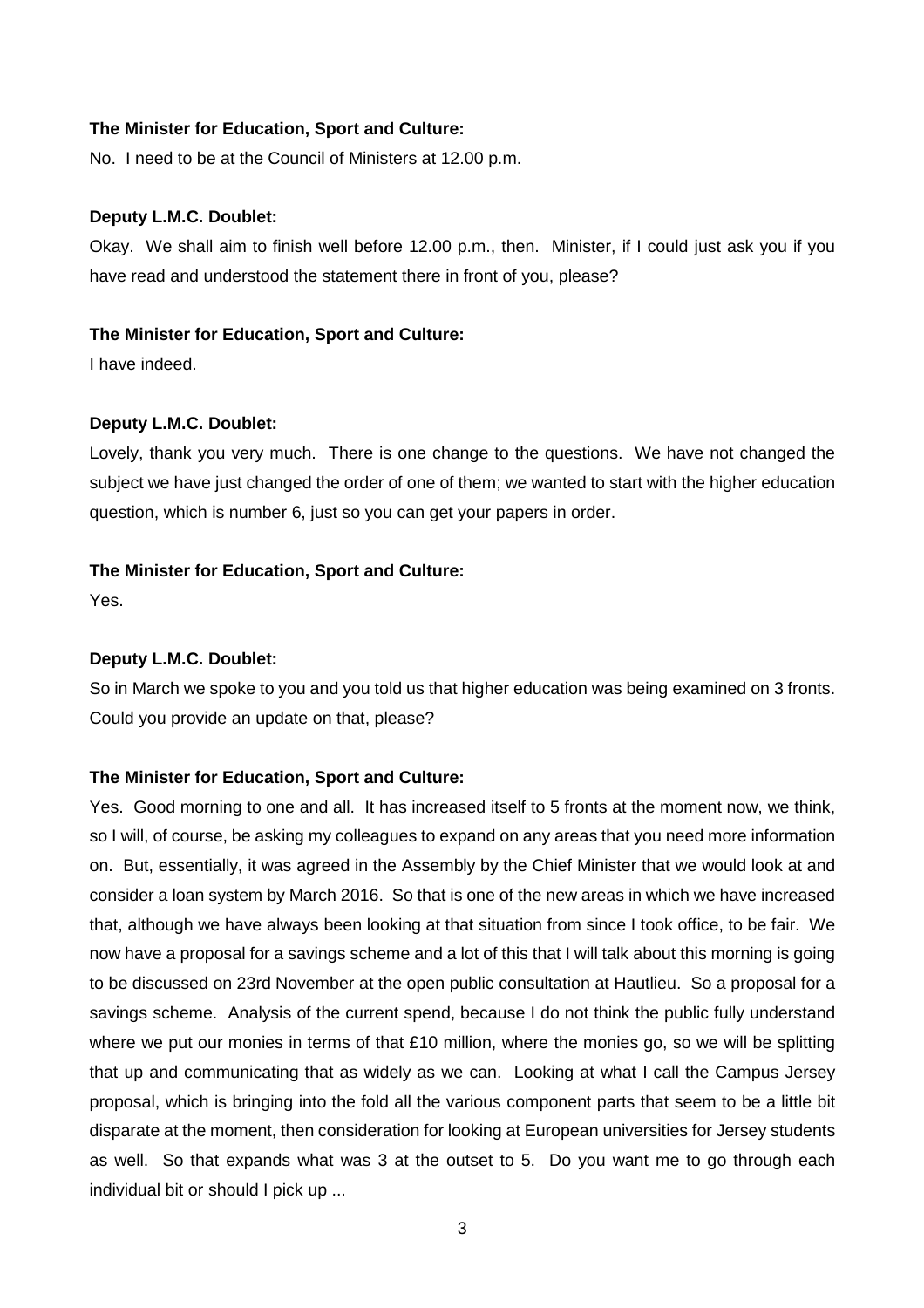Can I just clarify; so what were the first 3 original and the 2 ...?

#### **The Minister for Education, Sport and Culture:**

I will just go through them as I have made notes here. The first one is the loan system, which is the one that is agreed by the Chief Minister by March 2016, proposals for the savings scheme, that is number 2. Number 3 is analysis of the current spend, so people have a better picture of where the money is going at the moment, because I do not think there is a ...

#### **Deputy L.M.C. Doublet:**

So those are the things you were already looking at?

#### **The Minister for Education, Sport and Culture:**

Sorry, how do you mean? Oh, okay, I see. Yes, and fourth is the Campus Jersey proposal and fifth is European universities for Jersey students.

#### **Deputy L.M.C. Doublet:**

Could you elaborate on the Campus Jersey proposal? Is anything new happening?

#### **The Minister for Education, Sport and Culture:**

Yes. We have been talking to all the various parties. There is one I have not sat down with, although we have had discussions with all of the individual members of the J.I.C.A.S. (Jersey International Centre of Advanced Studies), I think the Director has, so I will pass to him in a second. But the notion is that we feel at this moment in time, because there are lots of considerations going on around should we have a university in Jersey, and I think J.I.C.A.S. was the main proponent of that original proposal. The prospective view has changed somewhat since then and has begun to neatly fit into again what I call Campus Jersey. So the Island would have various offerings through Highlands, through Jersey International Business School, through the Law Academy, through Health and its nursing degree, which are now considerations of J.I.C.A.S., and a couple of other considerations, some of which I can talk about and some I cannot, because they are confidential. But we have a greater offering here on the Island, and that impacts greatly on considerations that parents and students will have moving forward in terms of accessing higher education.

#### **Deputy L.M.C. Doublet:**

You mentioned that you can share some things here and there are some things you cannot. Would you consider maybe sharing some information with us along the way as you are going along?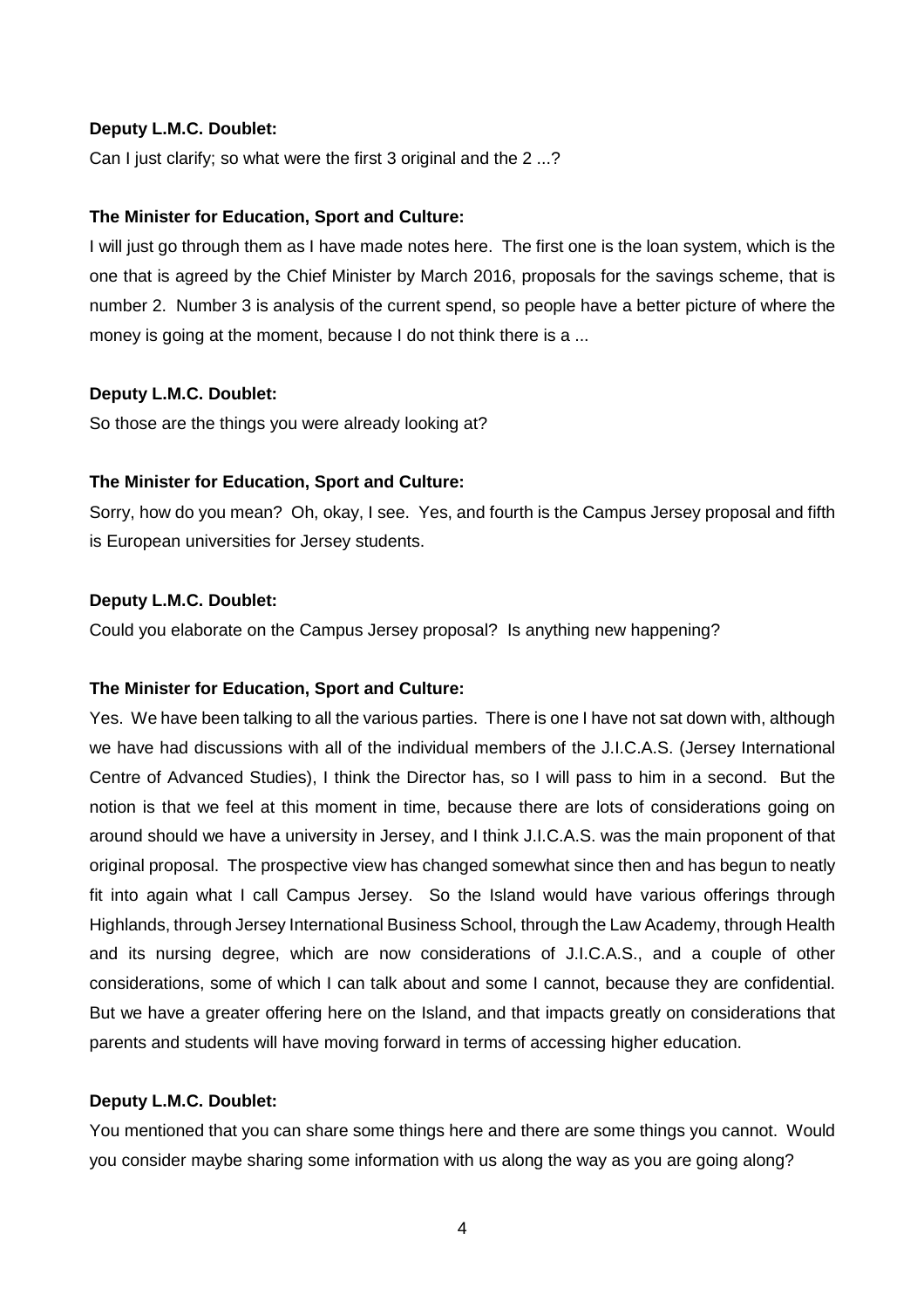#### **The Minister for Education, Sport and Culture:**

Yes, absolutely, that is implicit to me; the more we can tell you the better it is for everybody concerned. With J.I.C.A.S. where the changes come, and again I will ask the Director to expand on this a little bit, I think their original idea was a concept of a university mainly aimed at offshore students with quite a large number of students being accommodated at Fort Regent. That has changed considerably over the period of time. I think one of the things that has impacted on it is the death of one of the main individuals who was pushing this forward, which is a bit unfortunate. But they are now looking at a post-grad situation, and it seems to be at this moment in time privately owned, but I will just ask the Director to expand on it, because he has met with them.

#### **Director, Education, Sport and Culture:**

Yes, early days yet, but what we are trying to do are 3 things: one is to bring greater coherence and easier access to existing provision on the Island, because it has evolved over time. Secondly, is to expand that provision, so people who live in Jersey can have greater access to more provision and greater choice. Third, as the Minister says, is to support J.I.C.A.S. in what they are doing. The proposals coming forward are quite interesting; they are not proposals to introduce, if you like, a physical brick building as a university but to encourage international research to base itself here in Jersey. Of course, if you bring that research to Jersey you bring all sorts of other benefits with it, particularly in areas that make Jersey unique. So, for example, if you wanted to study marine biology, where better than Jersey; if you wanted to look at coastal patterns, tidal erosion ...

#### **Deputy L.M.C. Doublet:**

So you are talking to J.I.C.A.S.; you said you had not yet but you have had some talks with them?

#### **Director, Education, Sport and Culture:**

I have met with them.

#### **The Minister for Education, Sport and Culture:**

I have met with one individual, but it was a separate issue; one of those things I cannot talk about. He stepped out of his role and said: "Can I talk about this?" and I said: "Yes, of course." So I have got an appointment next week, I think.

#### **Deputy L.M.C. Doublet:**

Okay, and you have had some talks.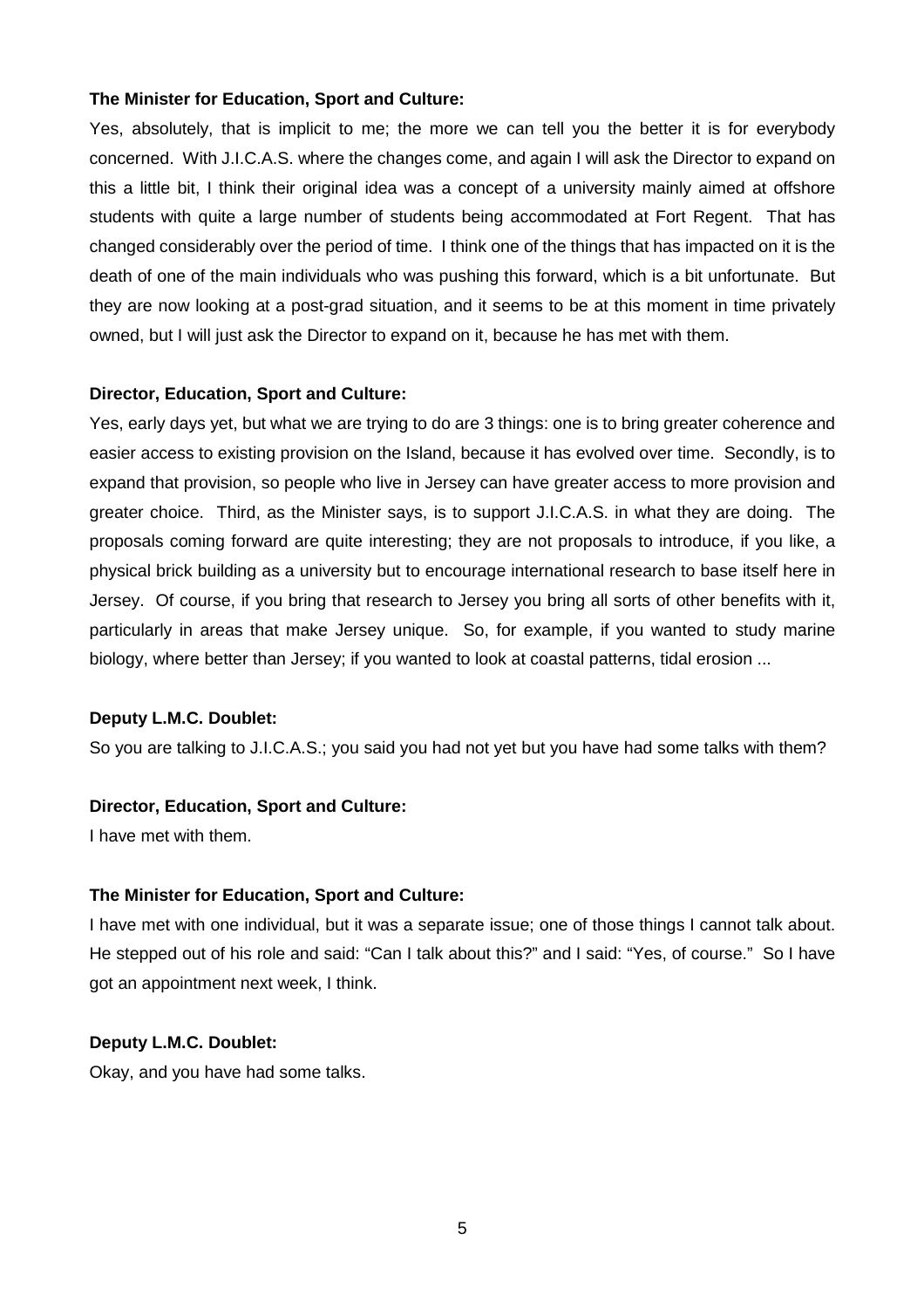I have met with them. It is early days yet but they are not looking for funding from the States of Jersey they just want to work in partnership with us. I think the proposals they are putting forward have some legs.

#### **Deputy L.M.C. Doublet:**

So have you given them that vote of confidence and your support just verbally? I know you said they do not need funding, but are you giving them that kind of buy-in?

## **Director, Education, Sport and Culture:**

Well, we have met with them once, that was a good meeting, we just need more detail and so we are meeting them again in a couple of weeks' time.

## **The Minister for Education, Sport and Culture:**

The concept of the blocks, putting it together, it makes a better offering than the original thing, which seemed to have a problem in terms of its consideration ... what is the way to describe it, it would have had problems with regard to the Highlands offering as a possibility, or even the Jersey International Business School, but that, because of their repositioning, seems to have changed.

## **Deputy L.M.C. Doublet:**

We would be grateful if you could update us on that; that would be good.

## **The Minister for Education, Sport and Culture:**

Yes.

## **Deputy L.M.C. Doublet:**

I wanted to ask, obviously we talked about this in the Chamber and the Chief Minister made this fresh commitment. How has that changed the work that you are doing in terms of bringing it forwards?

#### **The Minister for Education, Sport and Culture:**

It has not really changed because we were always working on that, all it has done is given us a consolidation date when we can bring everything in front of everybody, I suppose, at that point in time. I was really pleased that he did it, to be fair, because it focuses people's attention and I suppose it has just changed a little bit the direction in which we were going, but we have always been looking at the loan situation, we have always been monitoring what happens in the U.K. (United Kingdom) and everywhere else, and all that sort of thing. We still have the same sort of difficulties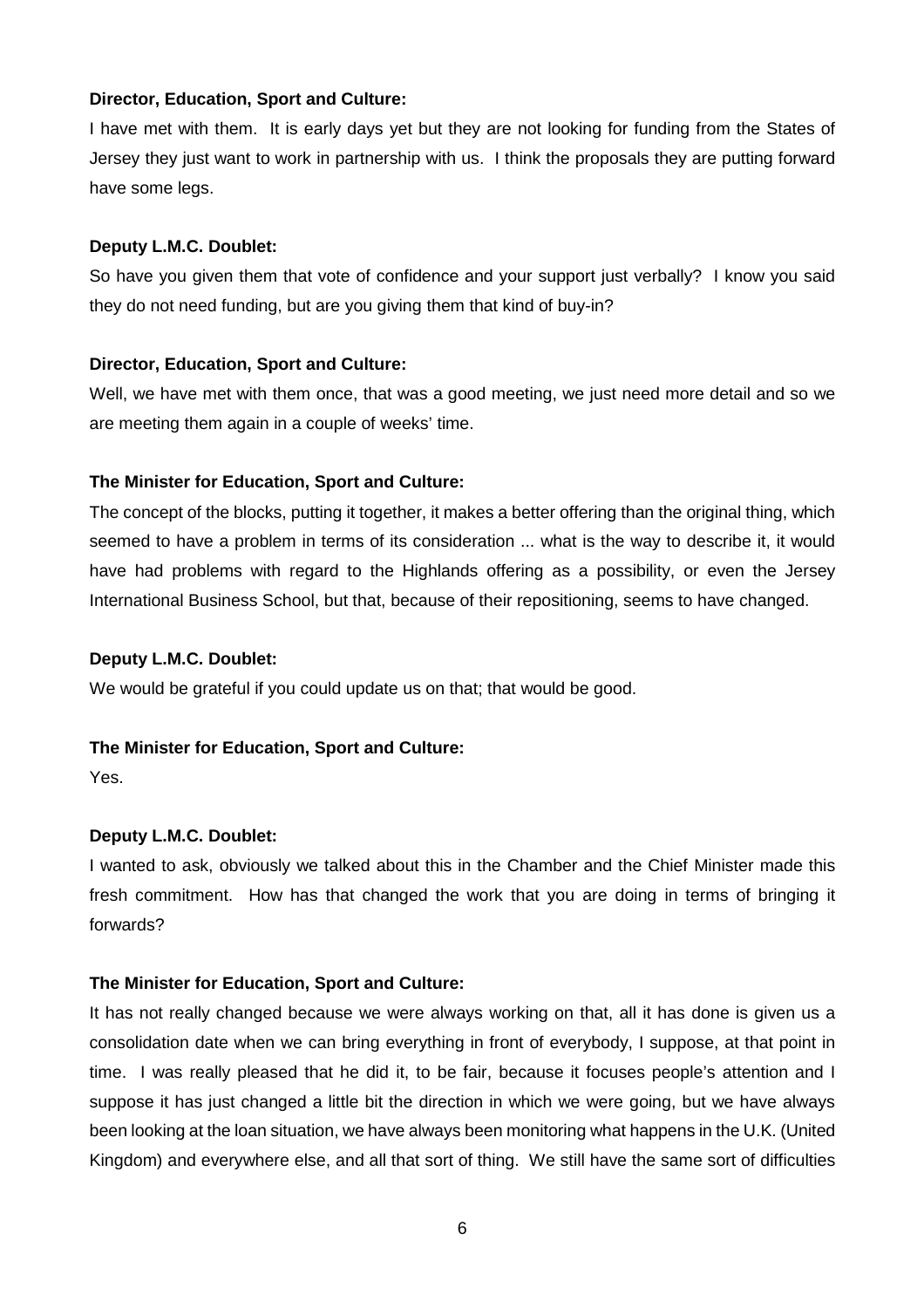at this moment in time; the new consideration that we do not have that we need to take on board is what may be happening in the U.K. if they increase their fees, so that is a new dimension to it all.

## **Deputy L.M.C. Doublet:**

Yes. Just to clarify, so you said this commitment that the Chief Minister gave has changed your direction slightly. Is that what you have just told us about, that you were focusing on 3 things and now you are focusing on 5, or is that something ...?

## **The Minister for Education, Sport and Culture:**

No. It is really about the loan situation more than anything else. These other considerations were the parts we were working on as we moved forward.

## **Deputy L.M.C. Doublet:**

Yes. So the loan thing is the new part?

## **The Minister for Education, Sport and Culture:**

Well, it is not new it is just that we are now more focused on making sure that that happens.

## **Deputy L.M.C. Doublet:**

Right, okay. I am with you now.

#### **Deputy J.M. Maçon:**

Are you able to give us any indication about how that scheme will work at this stage?

## **The Minister for Education, Sport and Culture:**

No.

## **Deputy L.M.C. Doublet:**

Is there anything else that you want to add?

#### **Deputy J.M. Maçon:**

Not on the loan scheme. The analysis of spending, is that just from the education perspective or also with the way that the tax system works as well? Is that all going to come together?

## **The Minister for Education, Sport and Culture:**

It is, because as a separate piece of work prior to her resignation, Deputy Vallois was working on the tax side in her role as Assistant Minister, so we have asked her to continue with that work, which she has agreed to do, so that we get a fuller picture so the public do not think it is just from an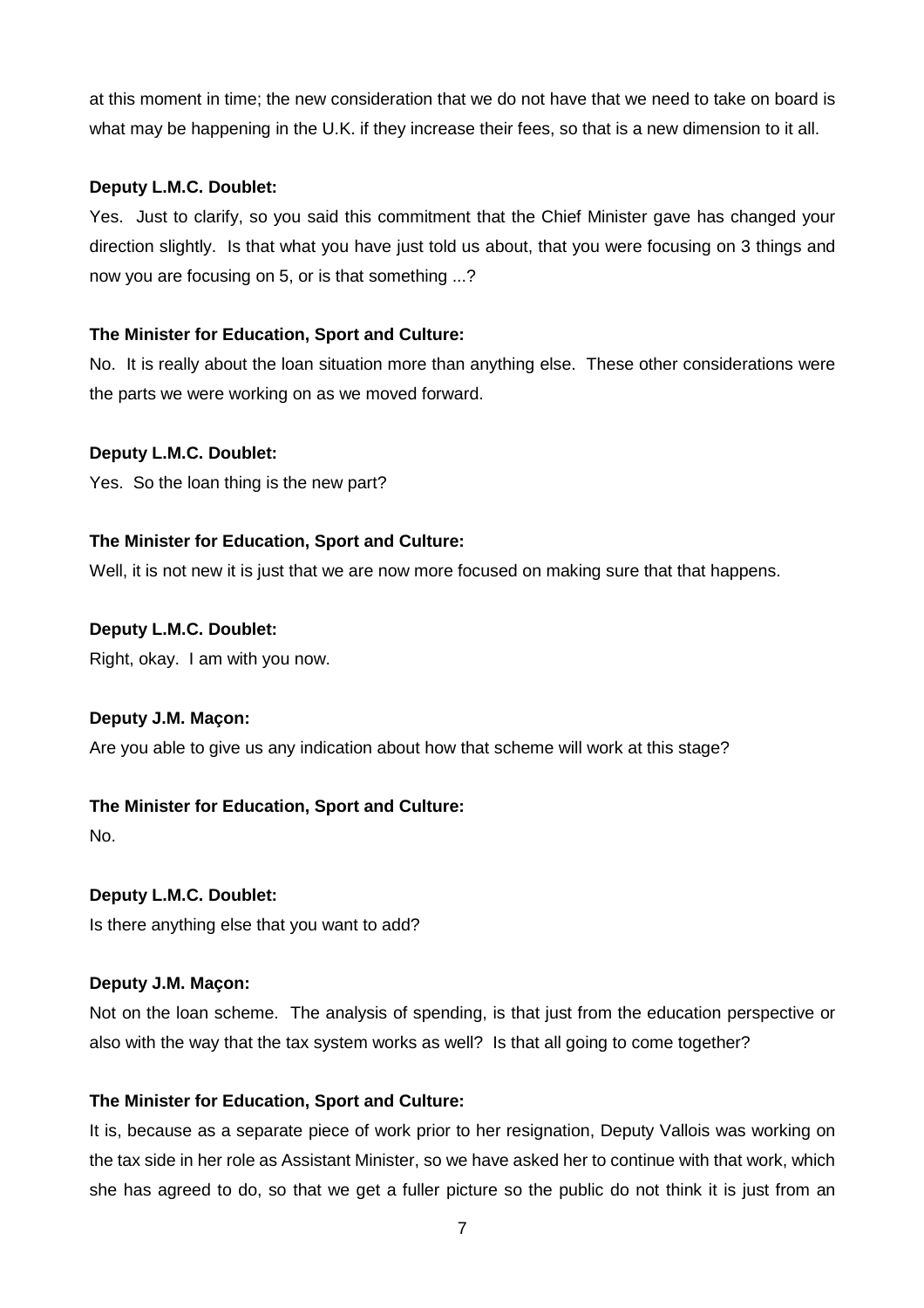educational perspective. I think we have always said that we see this as being a combination of the state, the parents and the child. In the case of the state's particular part, it is to do with treasury and education, so treasury holding the purse strings.

## **Deputy L.M.C. Doublet:**

That is very good. If I just carry on. All right. So with the student loans issues, this has obviously been of great public interest and a lot of people affected about these loans. Have you had people contacting the department asking for help and have you been able to help them in any way at all?

## **The Minister for Education, Sport and Culture:**

Yes. There are certain different elements to this. I think the first bit was the people who had taken out those initial loans from the U.K., I think we are on record as saying that we did advise those who contacted us not to do that because it was not going to be the right thing to do. Post that situation, because then it created an emergency, we said to all of them: "Come back and have that conversation with us." Now, at that point in time, and I cannot remember how long ago it was now, almost a year ago I would have thought, only one set of individuals did and we were able to accommodate some things like that. The problem with them is a lot of them would not have contacted us in the first place because their earning capacity was higher than our necessary figures but, yes, we have spoken to them. The pressure seemed to be on those individuals who have caught themselves wrong-footed and are now wanting to access cheap loans, as it were.

#### **Deputy L.M.C. Doublet:**

They are asked to pay it back in a lump sum now, are they not?

## **The Minister for Education, Sport and Culture:**

Yes. But of course the problem has been exacerbated by the fact that the banks just are not offering loans in that sort of level anymore.

[10:15]

## **Deputy L.M.C. Doublet:**

So is there anything that you can do?

#### **The Minister for Education, Sport and Culture:**

Well, we have asked them to come back and for those that have we have tried to accommodate where we can, but equally we are in the same situation as we were before; we are not a bank, we do not give out cheap loans in that way. What some of them have done, we did not realise, they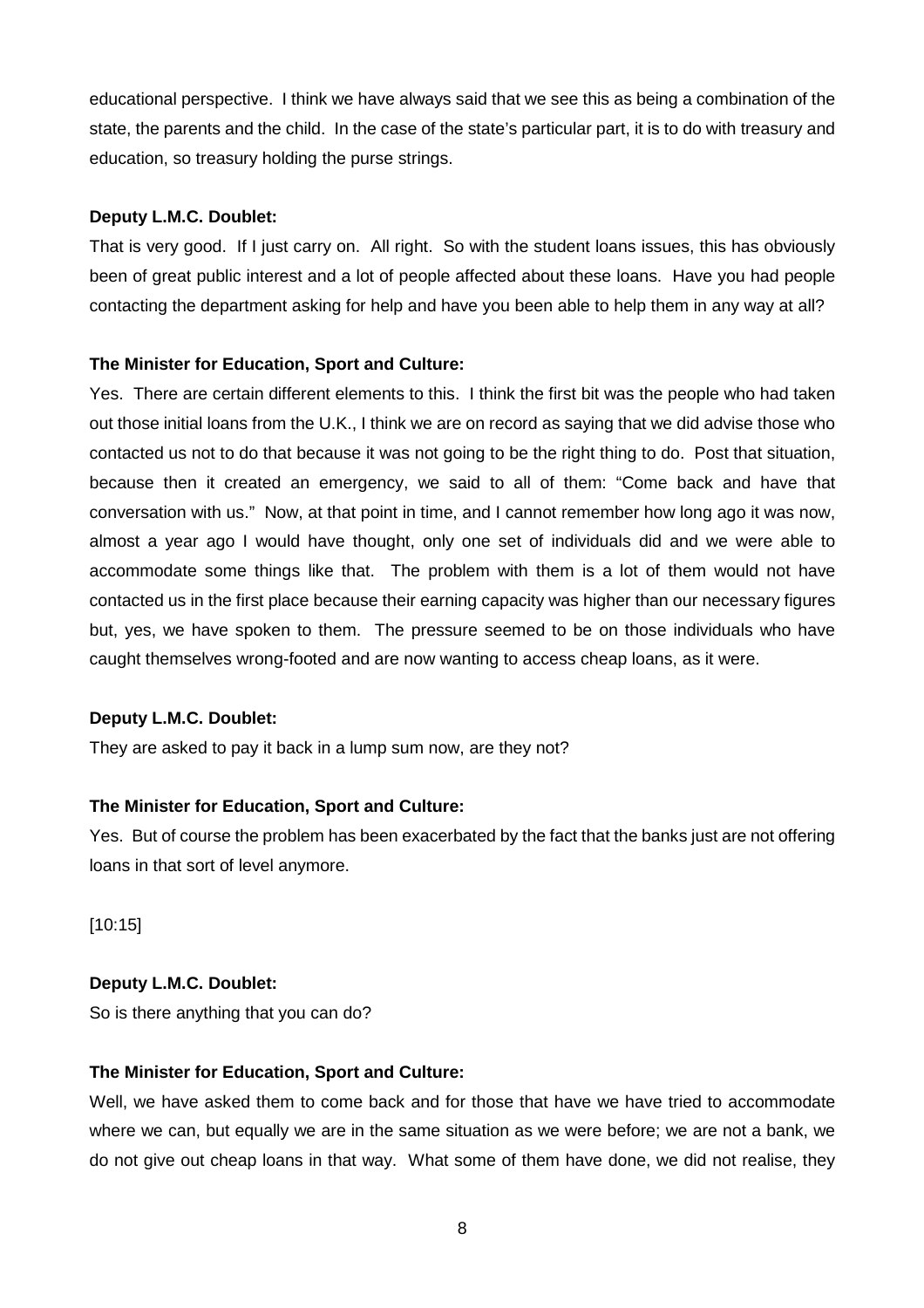had not looked at the loan offered by NatWest, which is the £1,500, so some of them have gone back to it; it just alleviates, takes some of the pressure off.

## **Deputy L.M.C. Doublet:**

So people could perhaps, if they are in that difficult situation, come and ask you for advice?

## **The Minister for Education, Sport and Culture:**

Yes, always. Situations change and we understand that, so we will accommodate wherever we can.

**Deputy L.M.C. Doublet:**  Thank you.

## **Deputy J.M. Maçon:**

Do you have any idea of how many individuals this affects?

## **The Minister for Education, Sport and Culture:**

I think we did have figures somewhere.

## **Director, Education, Sport and Culture:**

Was it 40 or 45? Something in that region.

## **The Minister for Education, Sport and Culture:**

Yes. The figure of 45 sticks in my head as well.

## **Director, Education, Sport and Culture:**

We would have to check to be absolutely sure. Just to be clear, we gave them very strong advice not to do this.

#### **Deputy L.M.C. Doublet:**

Yes, the ones that did ask?

## **Director, Education, Sport and Culture:**

Yes, because they would have exactly the problem they have now faced and they have ignored our advice so, although we are trying to be helpful, to be frank, it is a mistake they should not have made in the first place, it was against our explicit advice.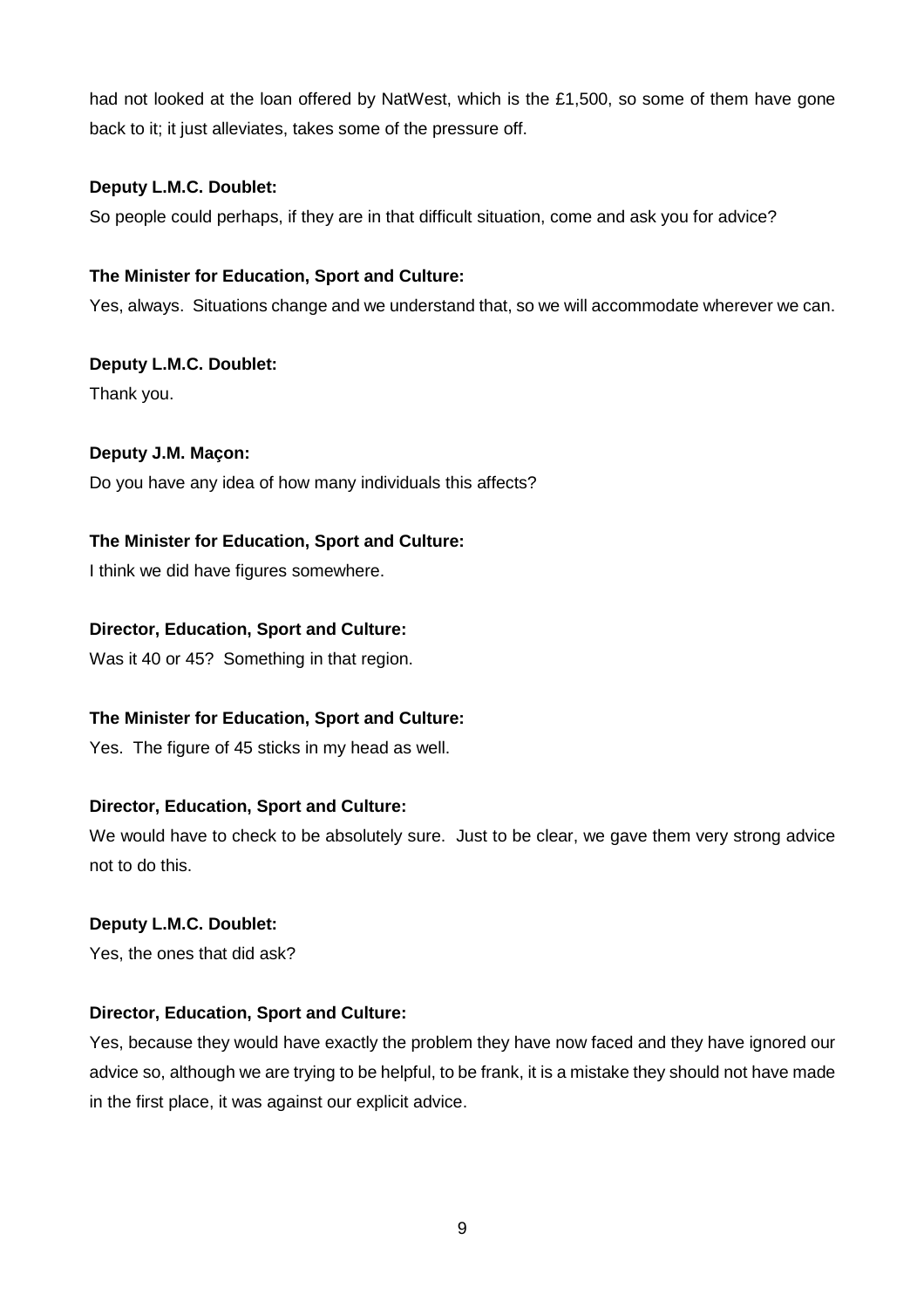I am guessing there must have been some people that would have just gone ahead without talking to any of the other departments.

#### **Director, Education, Sport and Culture:**

Well, no, we went out in public and made it perfectly clear to everybody: "Do not do it. You are not entitled to the loan system in the U.K." and they went ahead anyway, but we are trying to be as helpful as we can. One of the things we have to be very, very careful of, and certainly, as the Minister says, we will need to bring this to a head, is once and for all we need to make a decision on whether Jersey can afford a loan system or not, and that I think is a key decision to be made when we go back to the States in the spring.

#### **Deputy L.M.C. Doublet:**

If people perhaps did hear the advice: "Do not do this" and then went and did it anyway, applied for a loan against the advice, what do you think that says about the levels of funding support that are available in Jersey?

#### **The Minister for Education, Sport and Culture:**

What does that say? I think these are people making their own decisions at that point in time, and as I said, I think out of the 45, the majority would not have been eligible for a loan in the first place through what we have. We have constructed a maintenance grant which really takes care of those individuals that are more vulnerable in our society and cannot afford this. There is a consideration, and that is part of what we are looking at now, is if we can widen those margins. Your fellow Deputy there did what he could to alleviate the pressure ...

#### **Deputy J.M. Maçon:**

One tried.

#### **The Minister for Education, Sport and Culture:**

Yes. But it was going to present us, as has been argued in the Assembly, with greater problems than we first imagined just to simply do that.

#### **Deputy J.M. Maçon:**

Can I just ask, when you bring forward your proposals in March, whether there will be any thought given to different options of what can be done or will it just be one solution? Because what I would want possibly to see is perhaps a temporary loan scheme, say for 10 years, which would then work in tandem with a savings scheme in order to bridge that type of gap. In that period that would then allow individuals to save up a fund so that the loan scheme would not necessarily be a permanent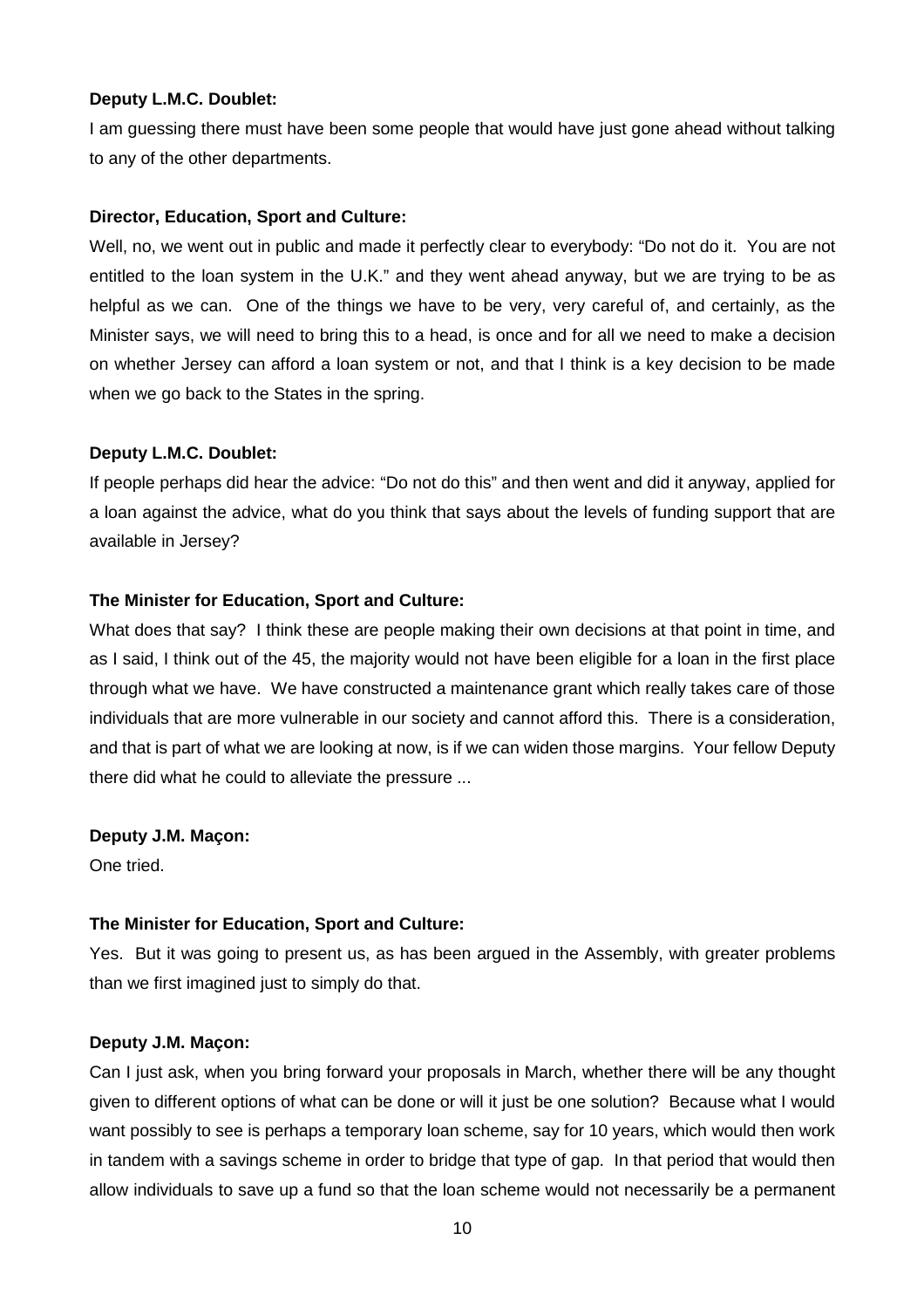one but it would perhaps be a solution in the short term. So I am just wondering, while I know you cannot give me the details of those schemes, whether various options will be provided?

## **The Minister for Education, Sport and Culture:**

There will be various options. Certainly, the savings scheme was one of the first ones that we came up with. That came through with my background in finance and the remarkable work of Andy Gibb, who has unfortunately retired now, so he had the same sort of considerations himself. What we used to do was call it "prefunding" at that point in time. Whether we adopt the route you suggested, I do not know at this point in time, but certainly there will be options of some kind or another.

## **Deputy J.M. Maçon:**

Can I then suggest that the department consider that option?

## **Deputy L.M.C. Doublet:**

Sorry, I interrupted you. I am just trying to understand what you said.

## **The Minister for Education, Sport and Culture:**

Are we not all?

## **Deputy L.M.C. Doublet:**

So are you talking about having a bit of a phasing-in? Because obviously if it is a savings scheme, people who have children who are in secondary school now will not be able to possibly save, so will there be some kind of phasing in of different plans?

## **The Minister for Education, Sport and Culture:**

I think what you are trying to do, and what you tried to do in the Assembly, is alleviate pressure on the individuals at the current moment.

#### **Deputy J.M. Maçon:**

Correct. Yes.

## **The Minister for Education, Sport and Culture:**

Yes. We will do what we can to do that but whether we reach any kind of solution is between here and the end of March.

#### **Deputy L.M.C. Doublet:**

Will it be staggered or phased, if you see what I am getting at?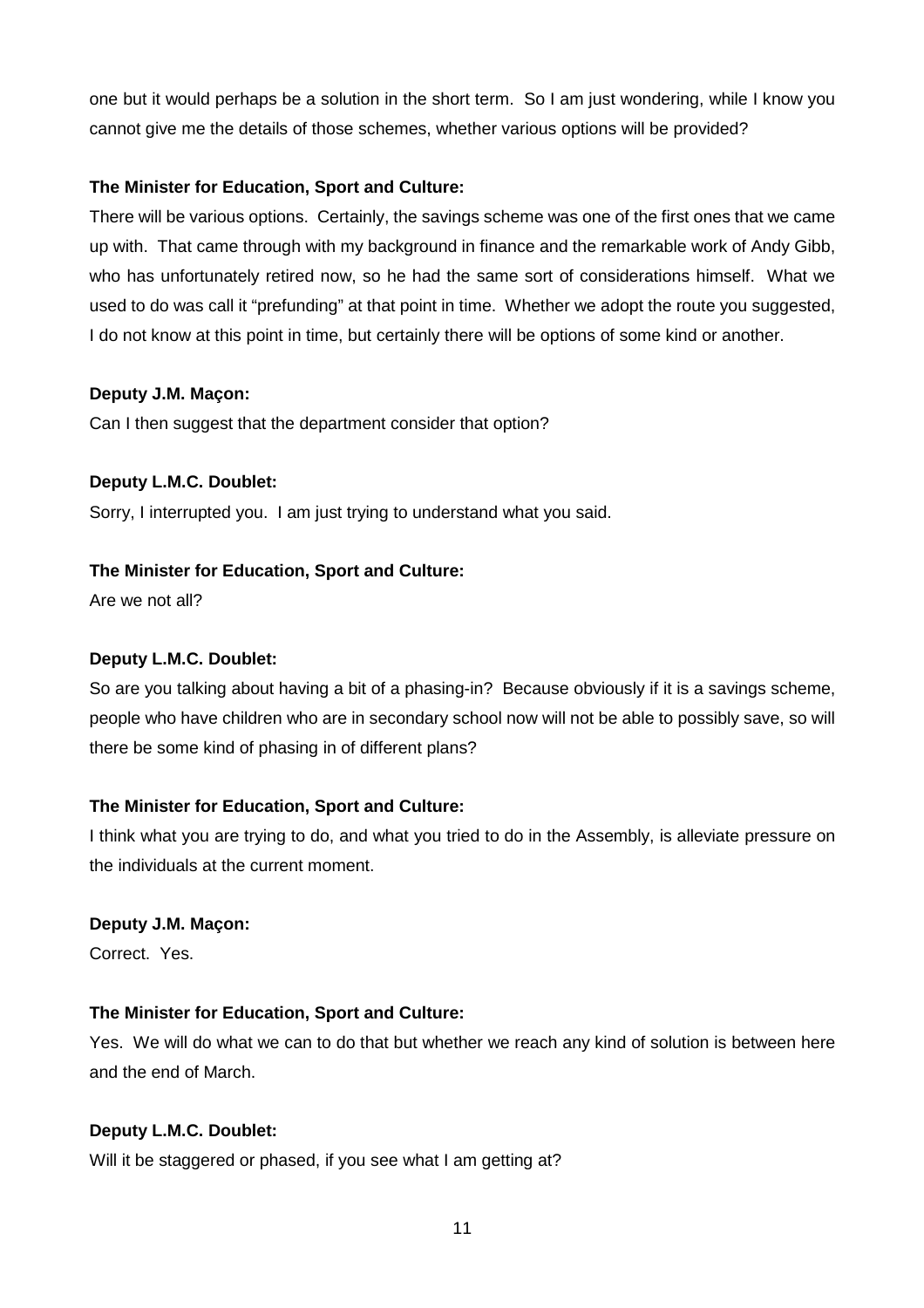#### **The Minister for Education, Sport and Culture:**

I do not know, is the answer.

#### **Deputy L.M.C. Doublet:**

All right. Now we will go back to the order that we have given you. Number 1, so Jérriaise. This again is something that we have had some public interest in. Could you just tell us what is happening with the Jérriaise language programme in schools, please?

## **The Minister for Education, Sport and Culture:**

Okay. I first came across this as Assistant Minister back 3 and a half, 4 years ago now. I think for me it is an important part of our culture, it is an important part of how we see the world and the world sees us. So it seems from everybody I have spoken to that there is a need to continue it, but what has happened over the last few months, and again, my Director has had a conversation with them just recently so I will ask him to expand, that we were heading towards a situation where there was no succession planning. So we had 2 or 3 individuals, but 2 individuals in particular, and it is an important note to make here at this point that they were not qualified teachers as such, but were teaching Jérriaise within our school system, who were heading to some sort of retirement without any kind of planning. Of course then there was the need: "What do we do?" So I think at this point we have considered looking at the current model that we have got and changing it to some extent and considering using qualified Jersey-based teachers to help acquire the language. There are some teachers, and I personally know of one in J.C.G. (Jersey College for Girls) who wrote a dissertation on Jérriaise who would be quite keen to help, but these are qualified teachers so it is a different sort of concept than we had before, and it will be more sustainable, I think, at this point in time. So they will be embedded in our teaching fraternity. So to reiterate, I think it is important that we keep it going. I do not think we need to do it in the current model that we have got; I think, to my mind, and again my director can expand on this, it has been inefficient. I do not think we have shifted the position of Jérriaise in any particular way. I did go across to the Isle of Man to look at immersion schools over there and to look at the way in which they taught it beyond an immersion school. There seemed to be no differential between them, except that if you were in an immersion school learning Manx you came out speaking Manx very well, but your academic results were not very good. If you were teaching Manx in the schools your speaking of Manx was not very good but your academic process was very good. So there was a balance between the 2, and I knew this because I spoke to a teacher who sat in both worlds. Equally, we are off to the Isle of Man on Wednesday to discuss this a little bit further, but they have shifted their position equally; they found themselves in the same position as us, that it has not been taken on to any great degree, it is a different sort of language that they deal with. They have, in fact, brought it back from the dead. There is a lot of consideration that if Jérriaise were to die, in other words if it was to phase out on the Island, it would never come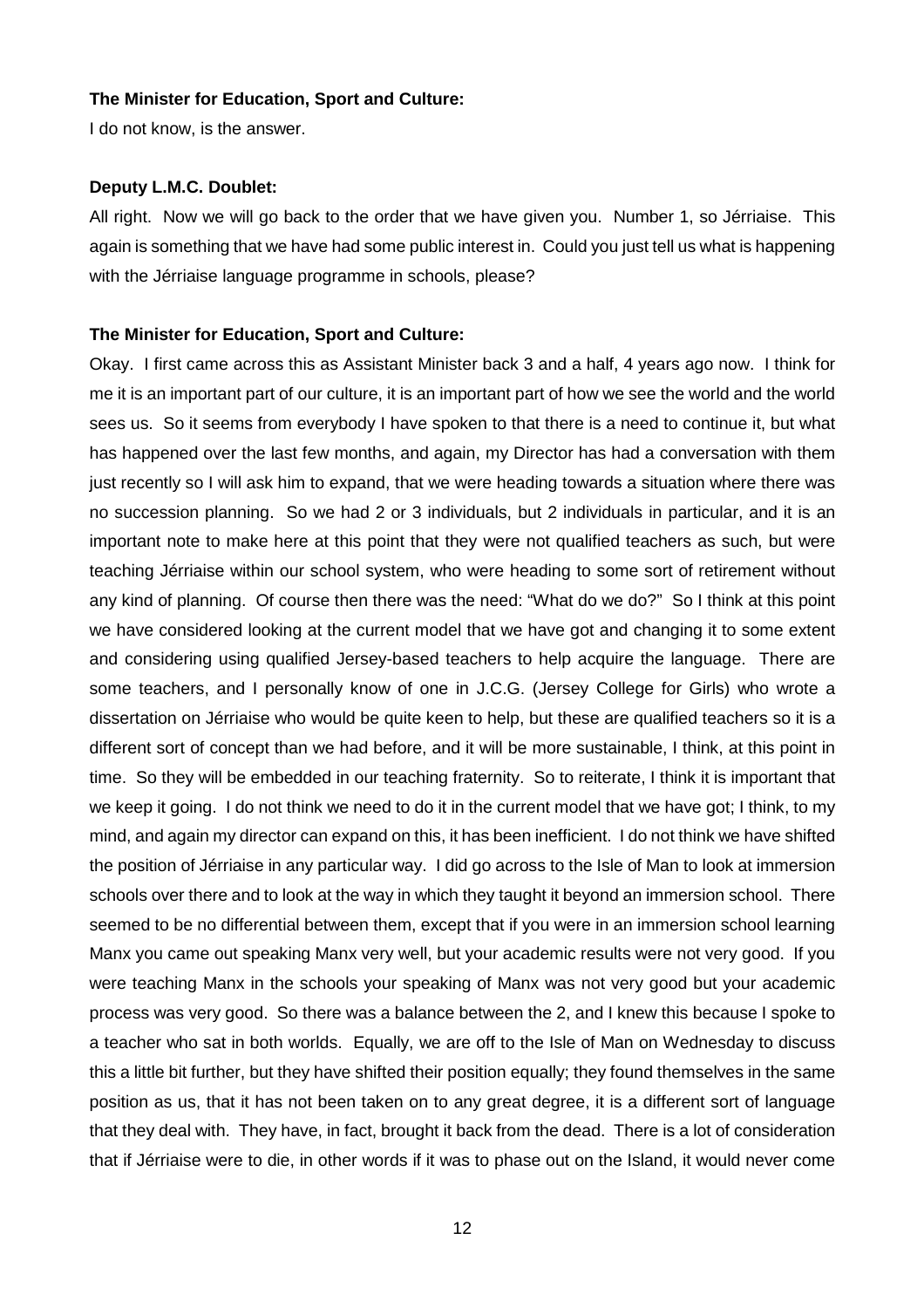back. In fact, that is exactly the position that the Manx found themselves in and they resurrected it and has been picked up as a small thread of their culture. Director, would you like to add to that?

#### **Director, Education, Sport and Culture:**

Yes. It goes back to one of our wider priorities. As you know, we have begun reshaping the curriculum. One of the reasons we are looking to reshape the curriculum is so that children learn more about the Island's history and its culture. We have started doing that work; we are slightly ahead of schedule on that, which is great. As you know, we are looking to introduce, for example, a cultural passport from next September, so that children have a right to certain cultural experiences and they can log them in their passport. But if we are serious about developing the culture for our curriculum then Jérriaise needs to be part of that.

#### **Deputy L.M.C. Doublet:**

Would it be on this passport?

#### **Director, Education, Sport and Culture:**

Yes and as part of the curriculum. So rather than rely on ... I am trying to avoid the word "amateur"; non-qualified teachers who are fluent in the language but not fluent in teaching, what we are looking to do is create a small team, 5 or 6 perhaps part-time teachers who are currently in Jersey teaching a modern language. The idea is that they will recruit them in the spring, they will start learning the language through the current Jérriaise team and be ready to start work in the autumn and then continue to develop in their expertise as they go. The beauty of doing that is that we have then got Jérriaise within, if you like, a community of language teachers on the Island; at the moment it is slightly arms-length, whereas when our linguists meet and discuss issues professionally and pursue training opportunities, the teachers of Jérriaise will be in part of that community. It also means that we are not relying on a couple of individuals, so if one member of staff retires or leaves the Island, we have still got a cohort of 4 or 5 and we can keep adding to it. So that is the plan. It is a relatively small budget, but we think big enough to deliver what we need to deliver. There is a slight complication in that, as you know, Culture, along with the Jérriaise team, transferred to E.D.D. (Economic Development Department) on 1st January, so we have been in conversation with colleagues in E.D.D. to make sure that we can carry this through. By seconding people and with very clever H.R. (human resources) people, I think we can make it work. It is important that they are employed, in the end, by the States of Jersey so that these teachers can continue to acquire credits towards their pension scheme and the rest; it needs to be part of their professional day. So that is the plan.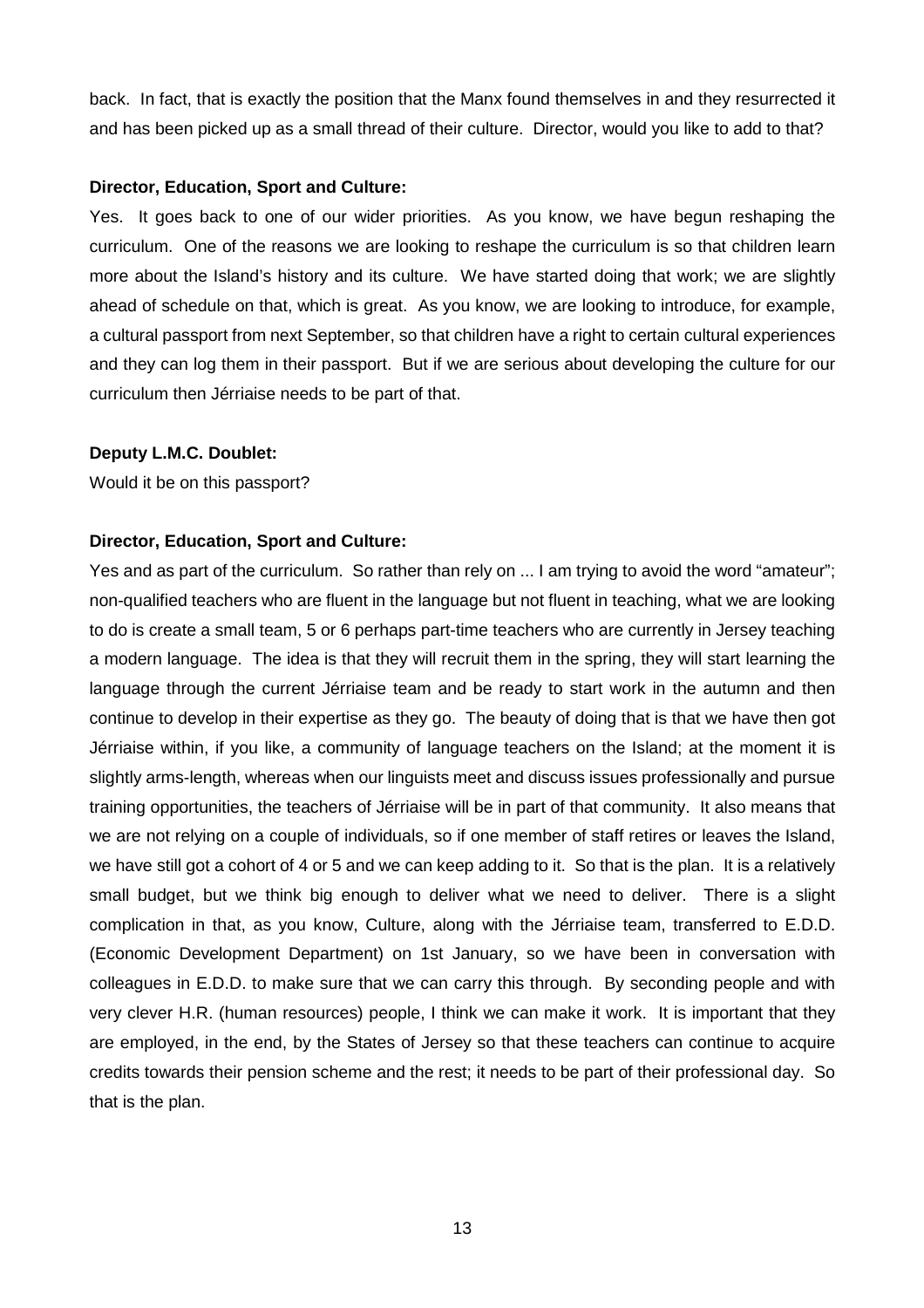Is the amount of money and support that you are putting into Jérriaise being cut in any way or it sounds to me it is changing what it looks like. Is that correct?

## **Director, Education, Sport and Culture:**

Yes. We are due to make a slight reduction of about £29,000 in 2017.

## **Deputy L.M.C. Doublet:**

Is that per year?

## **Director, Education, Sport and Culture:**

Yes, that is a one-off cut of £29,000, and then that will be recurring.

## **Deputy J.M. Maçon:**

What is their total budget?

## **Director, Education, Sport and Culture:**

About £147,000, I think, something of that kind. So that at the moment is in the schedule of savings for 2017 but, as you know, we have not yet agreed the detail of the M.T.F.P. (Medium Term Financial Plan) for 2017, 2018 and 2019, so that will still be up for discussion but currently, there we are. But with that cut taken out, you need to bear in mind it is also funded through a range of private donations; the team is very capable of acquiring additional funding. So we think the resources are there; what we need to do is to bring some coherence to it, some long-term succession planning, and have qualified teachers delivering it in our schools.

## **Deputy L.M.C. Doublet:**

Are you working with the organisation that is currently helping with this to make sure their expertise is encouraged?

#### **Director, Education, Sport and Culture:**

Absolutely, yes. In fact, we met only last week and this plan is with their agreement.

## **Deputy L.M.C. Doublet:**

I am trying to understand this: you are moving from a model of native speakers teaching it, who are not teachers, towards a model of qualified teachers who are acquiring the language who will then be teaching it?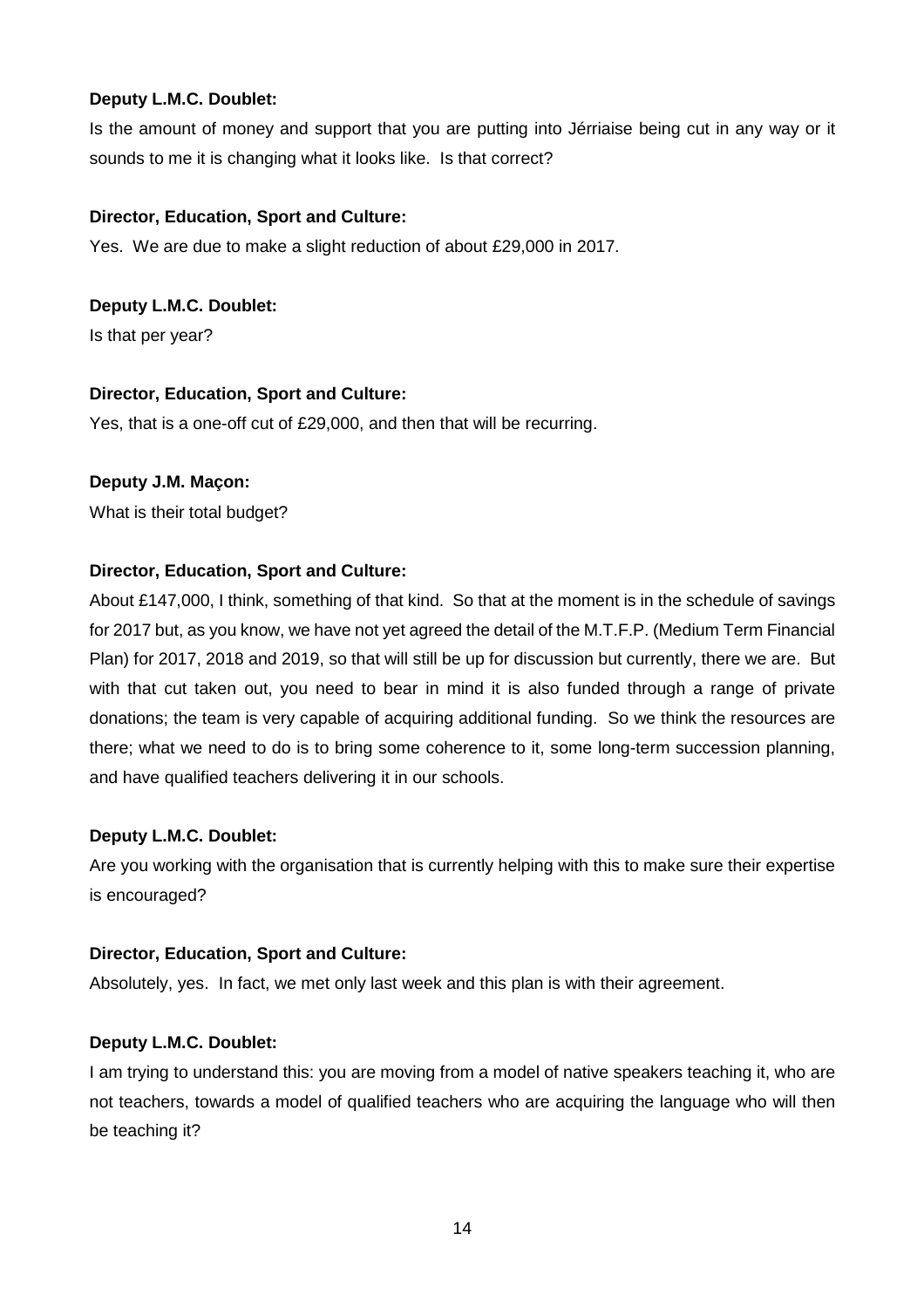Correct.

## **Deputy L.M.C. Doublet:**

Have you looked at evidence from other countries as to what is the best model of teaching languages?

## **Director, Education, Sport and Culture:**

We have, but the evidence can point in whichever direction you want and there is not a lot of it, either. It is the only way forward, really.

## **Deputy L.M.C. Doublet:**

What is the evidence saying?

## **Director, Education, Sport and Culture:**

Well, there is evidence, and a good example is Manx where, if you just leave it to people who just speak it and then have amateurs, if you like, working with children, there is always going to be a limit to the extent to which children will acquire the language. What we need, I think, is something which is sustainable and built into the education system and that is what we are trying to do. Of course, we may find that we do not have a rush of current language teachers coming forward, so we will have to see. I suspect we will; I think it would be an interesting development in their career. At the moment language teachers are saying they are not interested if they have got to give up teaching French, German or Spanish or, in one case, Italian, just to teach Jérriaise. But to do it as part of their weekly timetable is something that they may well pick up. We are discussing this with the primary and secondary head teachers Tuesday and Wednesday of this week, so tomorrow and Wednesday, and we will test the water and see. If we have no takers then we will have to think again.

#### **The Minister for Education, Sport and Culture:**

There are 2 other elements that I learnt from the Manx, which is slightly in the adoption of what we have decided: one, is that we needed younger teachers because they are closer to the children in terms of who is teaching that; certainly, in Manx, that had happened, so they had a slightly romantic notion of what everything represented. One of the young teachers who came along, rather like the Battle of X, was a guitar-playing young individual who knitted far more deeply into the culture of the school than just simply learning the language. The second thing was that it had never been sold, nobody really saw the value of learning Jérriaise, apart from it being a local dialect or patois. I would probably get told off for saying that, but that is how it is perceived, whereas when I spoke to 2 students who have moved into university, they gave me 2 insights that I had not heard of before: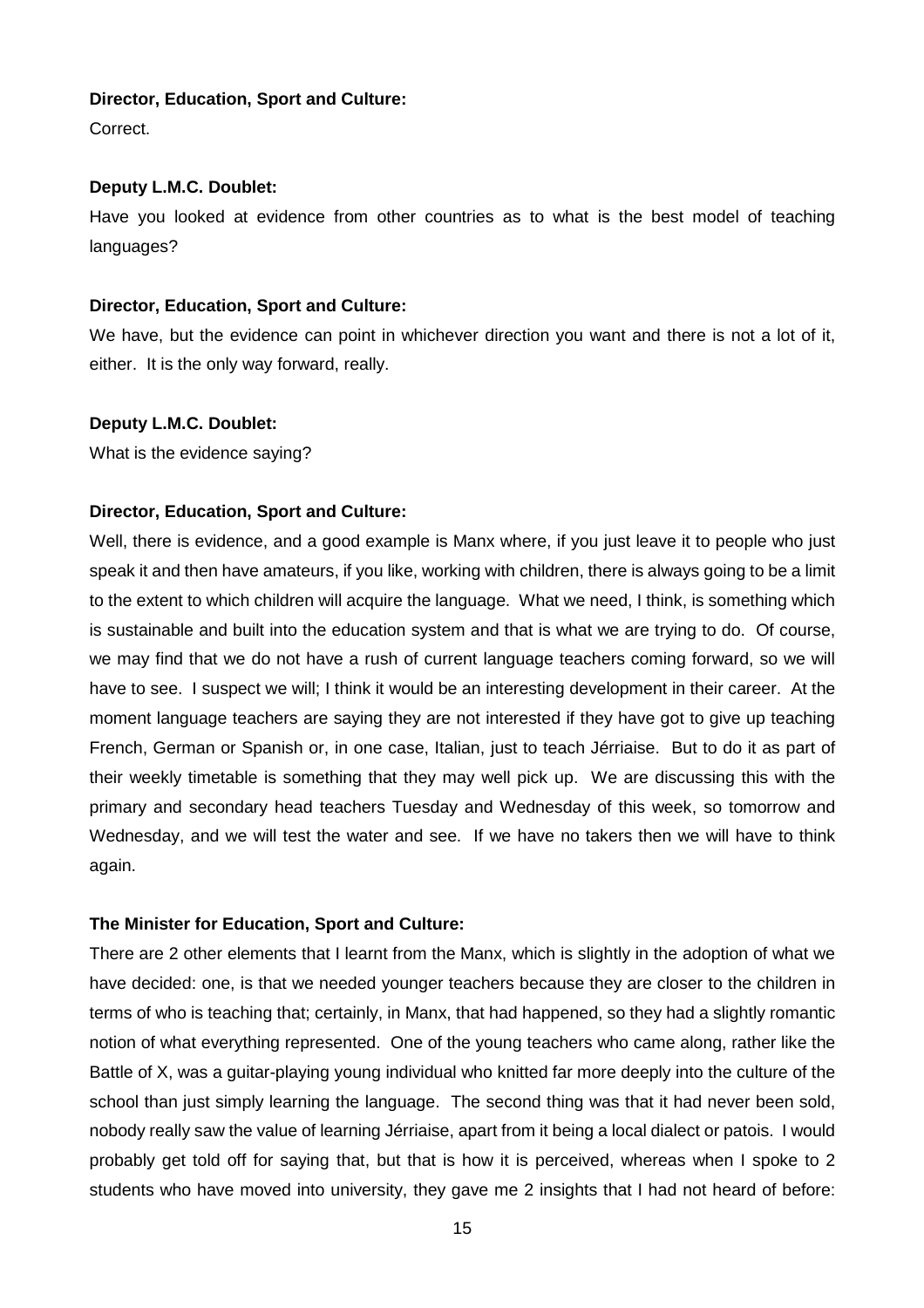one was that universities would see them as a better bet to come into the university college because they had this other language and so the universities are always looking to expand their courses in one form or another. So that was something that made them unique and made them a greater subject for universities. The other was that they became code-breakers, so their ability to not just learn Jérriaise but other languages and speak part of that sort of mathematical background, made them a good bet as well, and that was something that was not kind of sold to our students. So it is just really to widen the horizons as to what the language means rather than just being an indigenous language.

#### **Deputy J.M. Maçon:**

Do we have the resources to do that?

[10:30]

For example, do we have, in terms of the basics, the archive: a recording of every word in the Jérriaise language, including the differences in the pronunciation between east and west, and the different words used in various Parishes in the Island which do not exist in other ones? Has that work been done?

#### **Director, Education, Sport and Culture:**

It has. The answer to that is yes.

#### **Deputy J.M. Maçon:**

You do not want to be in a situation, for example with Latin, where everyone thinks that they know how it is pronounced, and what-have-you, when we do not necessarily know.

#### **Director, Education, Sport and Culture:**

There has been a lot of work done; it is quite impressive. In the meeting I was referring to earlier, the dictionary was brought out; it was almost like a ceremony the way it was opened and caressed. It was quite interesting; I felt as if I should be bowing to it.

#### **The Minister for Education, Sport and Culture:**

You have highlighted there; there was a slight dislocation in the differences between those who were teaching the languages and then if there were any grandparental authorities, they would go back to say: "That is not the way we say it" and so there were certain dislocations. You call it east and west; I do not know if that is particularly true, so I think this should pull it back into line with the common language.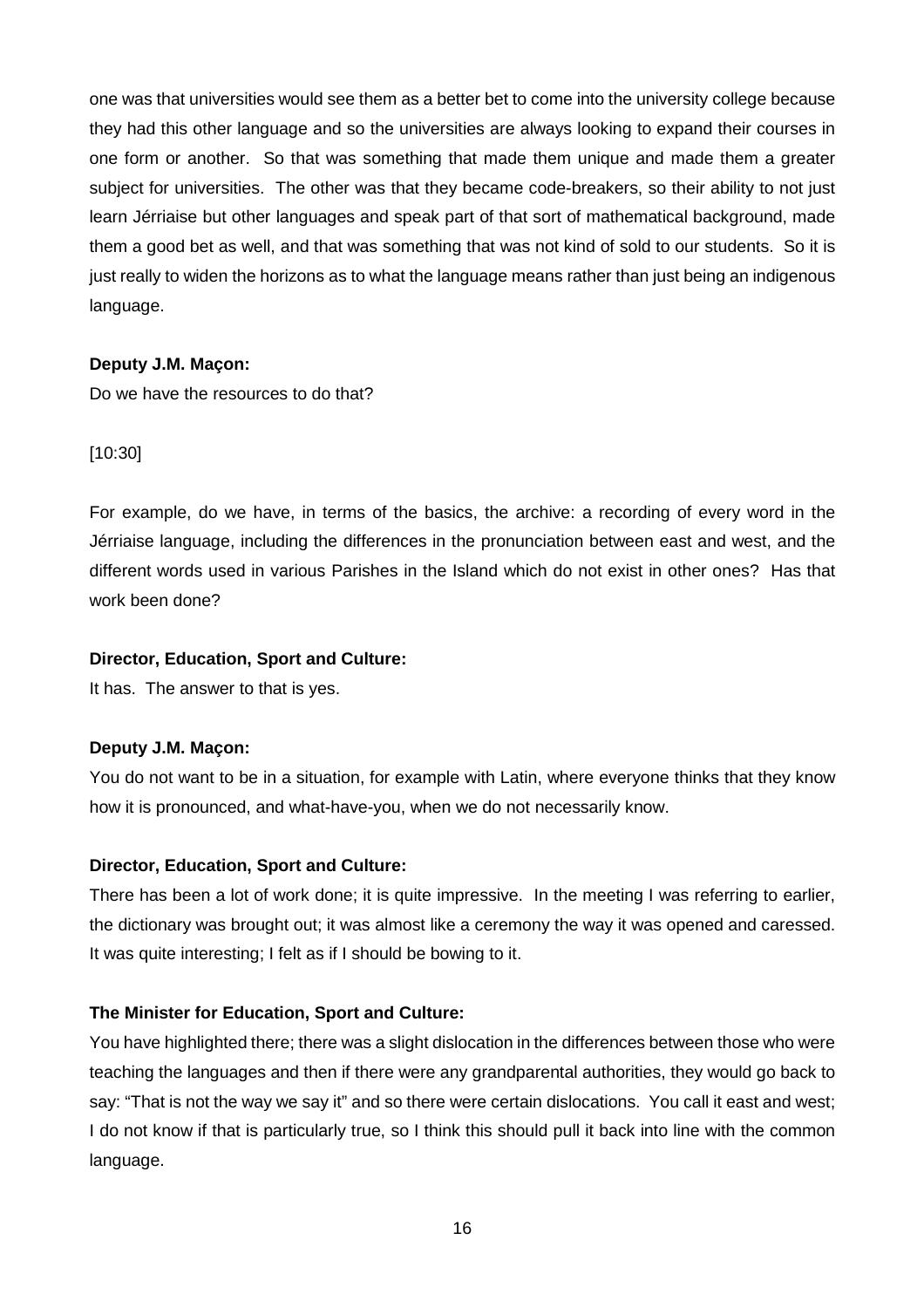So you do see some merit then in having those native language speakers involved in the teaching? Because there was some concern if that experience is lost then that does result in a lesser quality. So can you give some assurance that there will be some involvement still from those native speakers and that will not be lost going forward?

## **The Minister for Education, Sport and Culture:**

Yes. Well, the 2 teachers are not native speakers in the first place, the ones that we currently have, so you are absolutely right.

## **Deputy L.M.C. Doublet:**

I am maybe not using the right words but you know what I mean.

## **The Minister for Education, Sport and Culture:**

Yes. I would love to see communities being more involved in that sort of situation and bringing the older community in; it validates their existence, if nothing else.

## **Director, Education, Sport and Culture:**

When we spoke in terms of the Jérriaise team it was clear that there were 3 elements to this: the main element is teaching children, but also the 2 other ones, one is teaching adults, so there are some adult courses which are running, and we need to sustain those. The third arm is just, if you like, wider cultural issues: signs, posters, that kind of thing; making sure that it features in things like the Eisteddfod. So there are 3 elements to this, the main one being teaching in schools, but not the only one, and all 3 of those elements need to be maintained.

## **Deputy L.M.C. Doublet:**

I think we will move on if you have not got anything else; we have spent quite a lot of time on that.

## **The Minister for Education, Sport and Culture:**

No.

## **Deputy L.M.C. Doublet:**

Okay. Thank you for that. Deputy Maçon?

#### **Deputy J.M. Maçon:**

Yes. I wonder if you can explain to us what is happening to sports in schools after the transfer of sports to E.D.D.?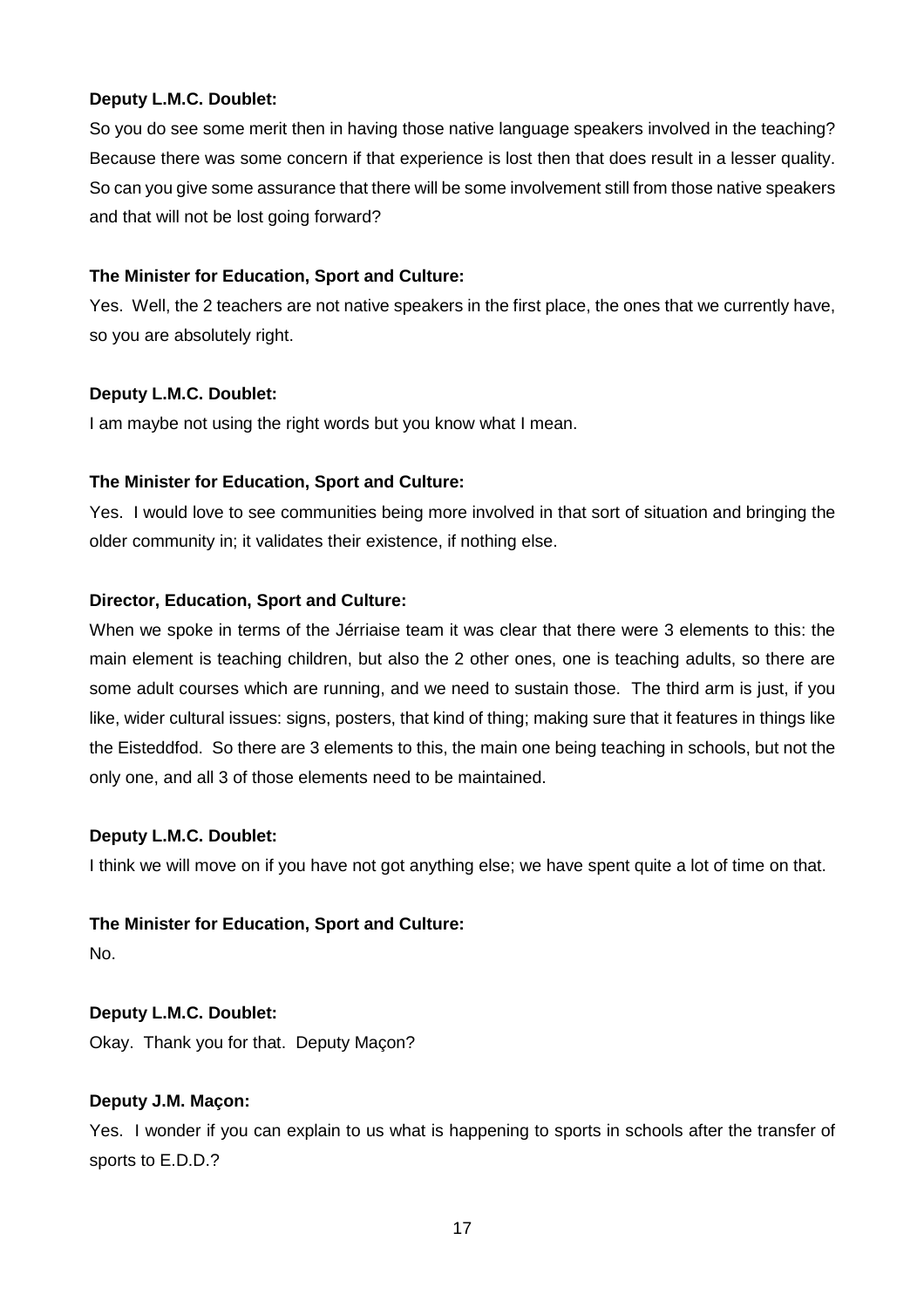#### **The Minister for Education, Sport and Culture:**

Of course. A couple of things: first of all, Constable Steve Pallett will remain as an Assistant Minister, so having a foot in both camps, and Derek de la Haye, equally, whose background is obviously in education, will remain as the officer relating to that. So I am just going to read out a couple of notes we have got here. We have got a memorandum of understanding which will be agreed and signed by both ourselves and E.D.D. Head teachers of the schools who use the various facilities like Langford, Oakfield and Haute Vallée, will continue to do so; it is quite important in terms of our perspective that education is not affected in terms of what we already have, and so that will continue. This use will be at no cost to non-fee-paying schools, and rates will remain the same as is currently done. Schools will also have priority use of playing fields and sports halls at no cost in the same way that they do now. So from our perspective, in terms of where we see ourselves, what we have already got will be maintained during that period of time and beyond.

#### **Deputy J.M. Maçon:**

How will things like the sports strategy, and all that, be developed? Is it all going to be E.D.D. and it will be for them to sort out?

#### **The Minister for Education, Sport and Culture:**

Well, I think it is quite commonly known that when I was choosing Assistant Ministers, one of my first choices was Constable Steve Pallett as a sports champion. When I first came in as Assistant Minister, it was asked would I be a sports champion, and you can see the body of a resting athlete; I can see why they would absolutely make that conclusion. I said no at the time; I think it had to be somebody that was very specifically involved in sport, which Steve is, and has really picked up the baton, as it were; no pun intended. It is his consideration that everything you have seen, and you have seen recently we had to sort of fight in the States for funding of one kind or another, will be maintained under that. We have certainly got a sports champion in Constable Pallett, and I think he will continue in that role.

#### **Deputy J.M. Maçon:**

Thank you. Can you just confirm how the staff have been consulted with for the shift, with the move?

#### **The Minister for Education, Sport and Culture:**

Yes, that is through Derek de la Haye where we can; we have consulted where we have known what we wanted to do. They have been told all the way along - I cannot remember the chap's name now - through Barclay at Fort Regent. Where we can, we have communicated as openly as we possibly can; it is part of our consideration in Education to make sure we do that.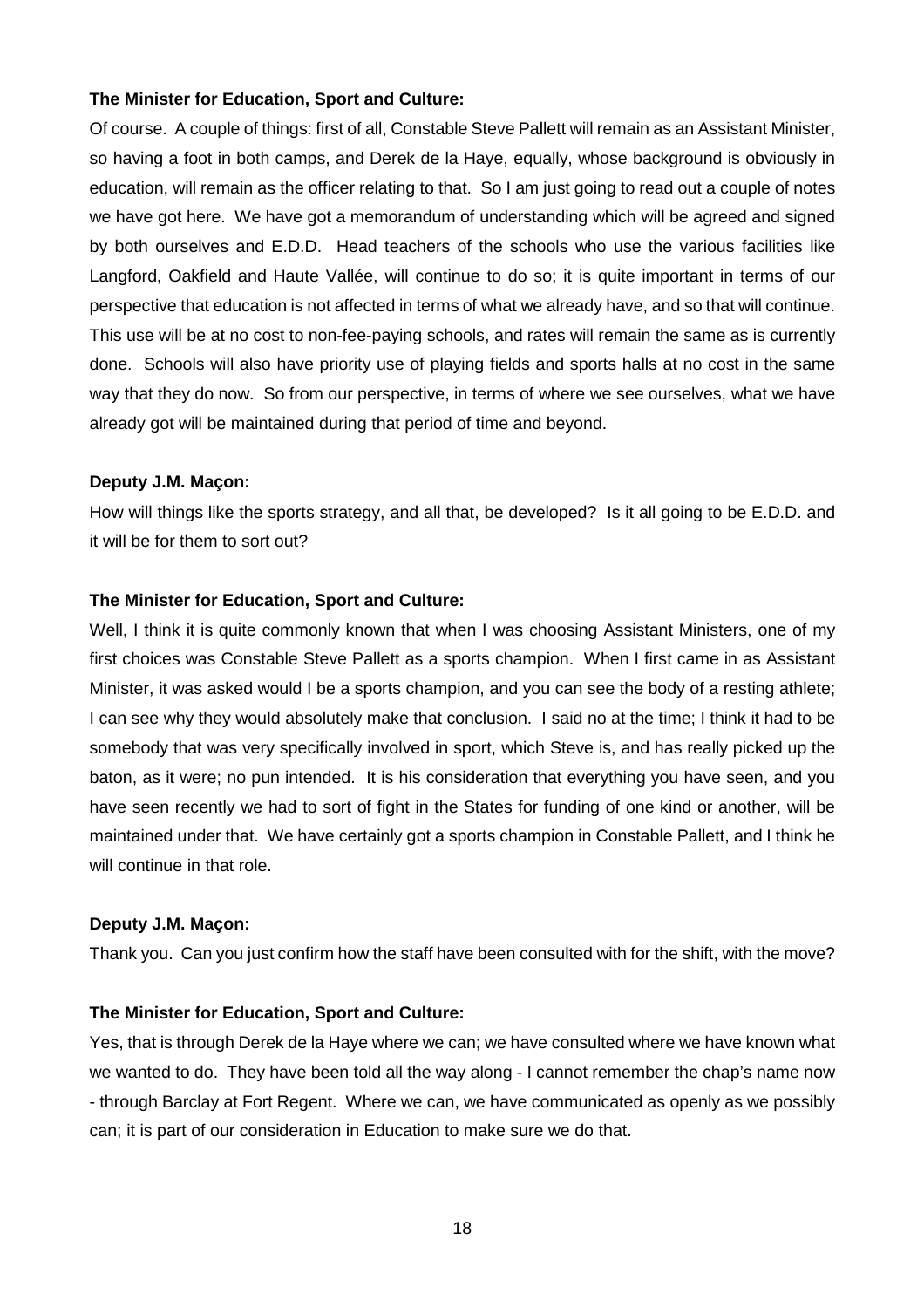Yes, it has been a standing business item. So at all the team meetings it is, if you like, a standing item on the agenda. So we did not think it would be standing for a year, we thought it would be a few months, but as it turns out it has taken a long time, so the staff are fully informed. To be absolutely frank, we are hoping, in fact we are confident, the schools will not notice a difference. All of the work that currently goes on will continue to go on, it will just sit within E.D.D. and run in our schools, so we are fairly confident. We have retained, of course, the outdoor education element, that has moved to the Youth Service, because that is just pure education, so that has all moved across, but the schools should not notice a difference. Those secondary schools that do not have their own sports facilities were concerned that they would not be able to timetable Wednesday afternoon or there would be adults in there. So the memorandum of understanding has been drafted and we hope to agree that Wednesday morning. We are meeting with the secondary heads again Monday morning to agree the final version so we can sign it off, and that should allay those fears. Other than that, the plan is the schools should not notice the difference; certainly the children should not notice a difference at all.

#### **Deputy J.M. Maçon:**

Just to confirm what the budget transfers will be to E.D.D.?

#### **Director, Education, Sport and Culture:**

We will just transfer lock, stock and barrel the whole service minus outdoor education, which I think is something like £120,000; the whole lot is going across.

#### **Deputy L.M.C. Doublet:**

So you have retained some of the budget for outdoor education?

#### **Director, Education, Sport and Culture:**

Just the outdoor education bit, yes. We did talk about retaining control of the sports centres where the schools make use of them, that would be safer, but it is inefficient financially because the teams are so integrated into the sports system that we would end up having 2 teams and it would be inefficient, we could not justify that. So we need a memorandum of understanding so that there is an efficient financial model. But, nevertheless, schools still have access to those facilities during curriculum time, also before school and after school, of course, was a better way forward. So we hope to have that resolved with our early morning meeting on Wednesday.

#### **Deputy J.M. Maçon:**

Thank you. As we are here, I will sneak in a question which perhaps you may well not be prepared for, but a similar subject with Culture. Is it very much going to be the same model?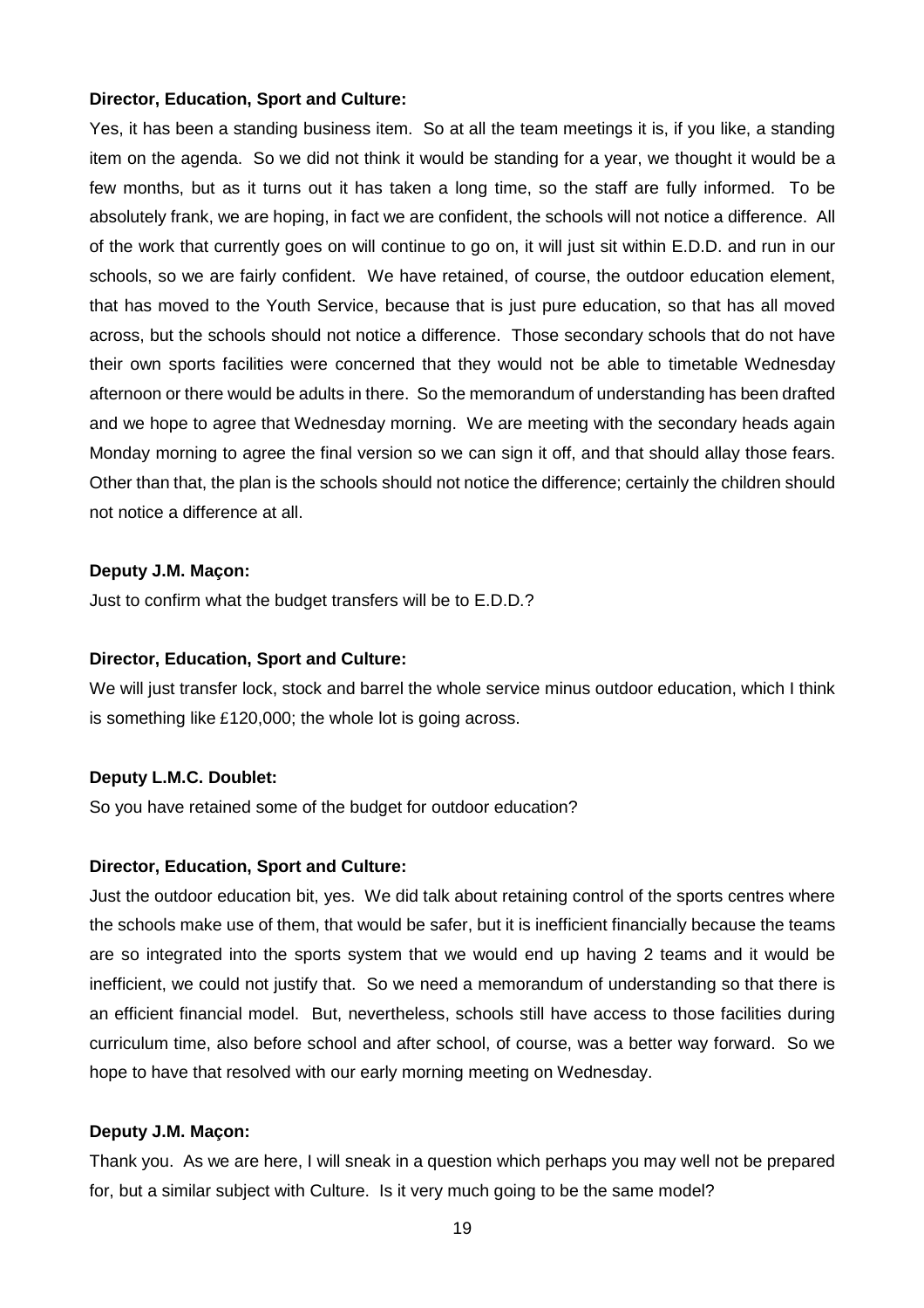It is different in many, many ways. So, for example, for Culture, the structure that we are handing over is basically a person, as in Rod, and some budgets and grants. So the whole thing will move across. The only complication there is the Jérriaise team. We did talk about retaining the Jérriaise team within Education but it is so integral to the world of culture across the Island. As I mentioned before, it is not just teaching the children, there is this wider cultural aspect to the team. So we feel that if they all were to move across together then we will second teachers back in through the budget and our finance and HR people say they can make all that work.

#### **The Minister for Education, Sport and Culture:**

Just to clarify, Rod is Rod McLoughlin not myself.

## **Deputy L.M.C. Doublet:**

I was wondering.

## **Deputy J.M. Maçon:**

Outsourcing your own Minister, that is an achievement. Have you got something on this subject?

## **Deputy L.M.C. Doublet:**

In the J.E.P. (Jersey Evening Post) a while back, Constable Pallett was mentioning a sports literacy programme that he wants to introduce. Can you just tell us what that would look like in schools?

## **Director, Education, Sport and Culture:**

Yes. It is a physical literacy he was referring to and the idea of the programme is that children would be tested in terms of things like how far they can run or how high they can jump; basic tests in physical activity. They are then tested again some time later to see what difference has taken place. We had a conversation about it only last week in our senior management team where Dave Kennedy presented, and it produced quite a debate. So, for example, children get to run faster and jump higher simply because they grow bigger and stronger. It is very difficult to take things out. We do not want to over-test our children and over-assess them, so we will have a look at the best way to do that; whether we would just have samples of children and extrapolate across the Island. So, yes, the idea is that we would introduce a physical literacy profile but we have not yet decided on the detail of that; we need a lot more discussion before we get into that.

#### **Deputy L.M.C. Doublet:**

You mentioned over-testing, so do you believe putting extra tests in will improve the quality of education there?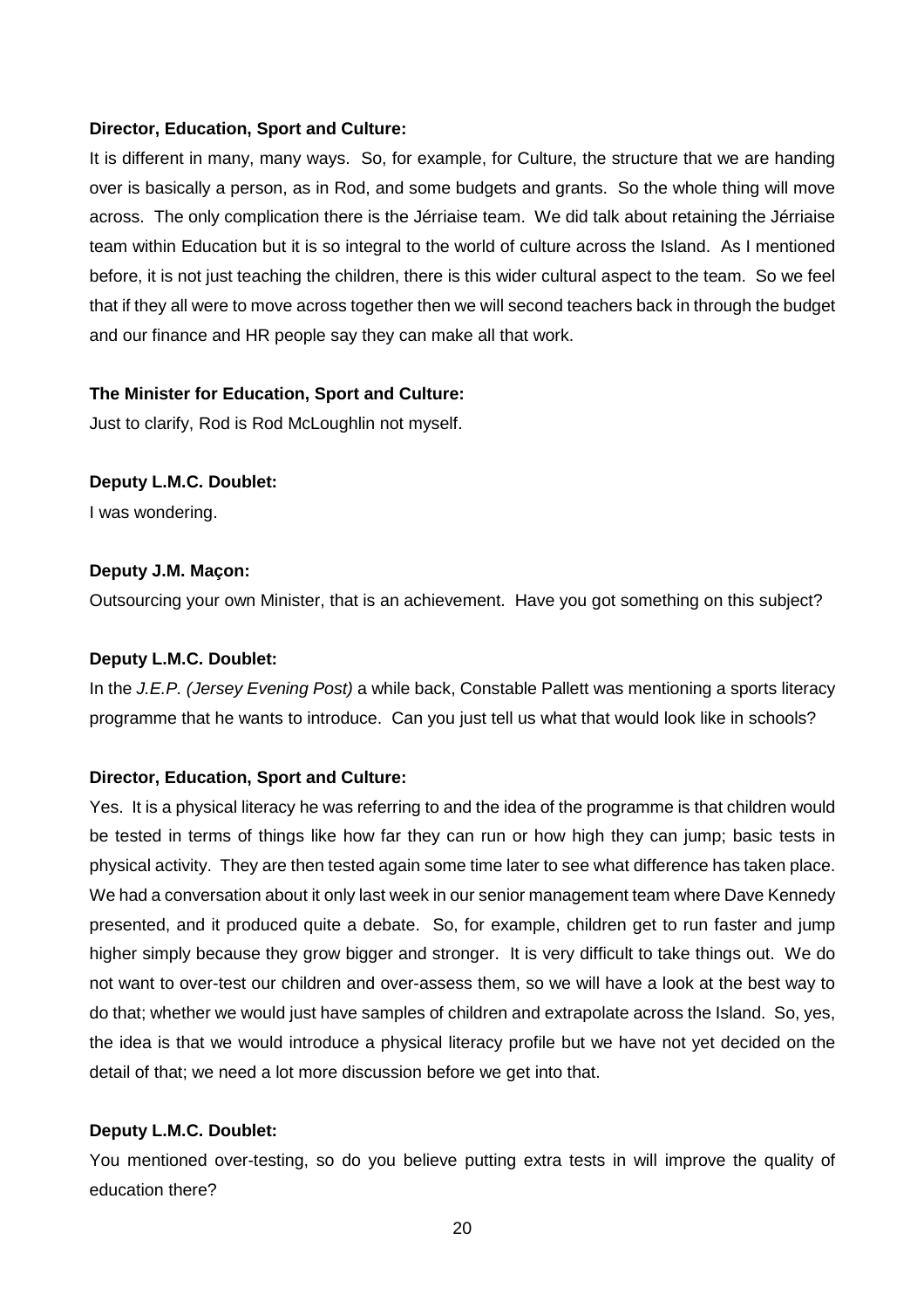Not necessarily, no. I think any time you assess a child there has got to be a purpose to it and that purpose ought to be of benefit to the children, not just our inquisitive minds; we have been curious about how children progress, but we need to know how they are progressing in order that we can help change what we teach. So we have agreed that we think we need to bring a programme in, but we have not yet agreed on the detail of what that might look like and we need some more discussion about that.

#### **Deputy L.M.C. Doublet:**

So even though Sport has gone from your department, will you still have that control over exactly what is happening in schools, i.e. they will not be able to impose testing on the children?

#### **Director, Education, Sport and Culture:**

Yes. No, absolutely not.

#### **The Minister for Education, Sport and Culture:**

But it also shows you some joined-up thinking with regards to Health, so it is addressing some of the other issues about preparing children possibly for school day by allowing them some sort of physical exercise at some point in time and just cutting down on those obesity rates. In fact, it is interesting there was a piece on the radio the other day where in a Scottish school they get the children to run a mile every morning. Did you hear it? Okay. It is fascinating. They do not have to run; they could walk, they could do whatever they like, but it has had a profound effect on the school.

#### **Deputy L.M.C. Doublet:**

We should do that for the States.

#### **The Minister for Education, Sport and Culture:**

Well, there you go, yes. I will let you go first.

#### **Deputy J.M. Maçon:**

I am just going back to my education. Of course we had the delightful Bleep Test, which was an absolute waste of time because simply you have to do it every year but no one teaches you in between now to run better, or anything like that, so how is that going to be monitored?

#### **Director, Education, Sport and Culture:**

Well, the P.E. (physical education) curriculum here in Jersey is a real strength and it has been for some years.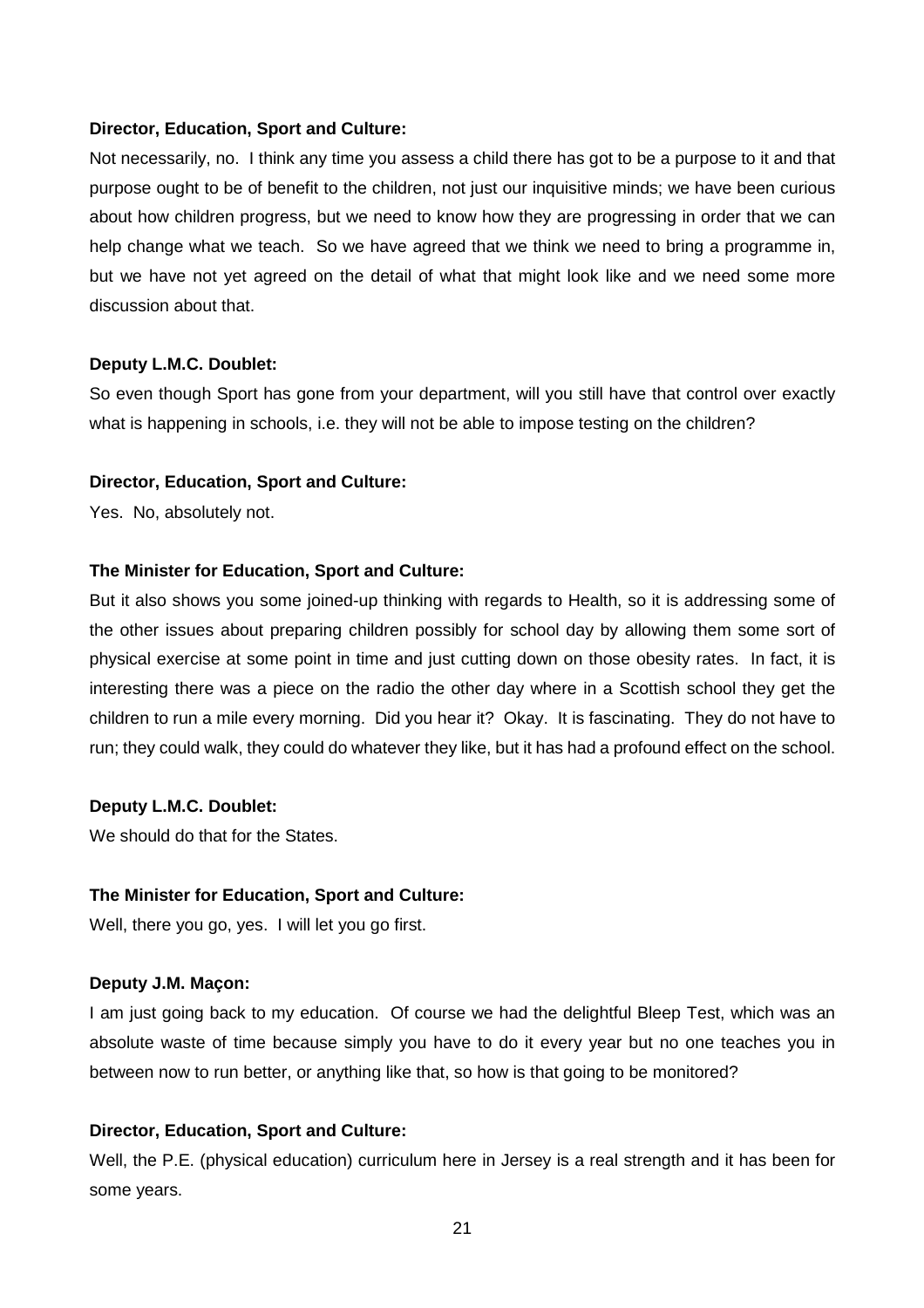It has changed, maybe.

## **Director, Education, Sport and Culture:**

It certainly has.

## **Deputy J.M. Maçon:**

I would like to know how, during the Bleep Test, in between, teachers teach people how to run? Because I can bet you they probably do not.

## **Director, Education, Sport and Culture:**

I think they do now; certainly in the last 3 to 4 years. I have been round, as you know, all the schools on a regular basis and P.E. and sport is taught very well here in Jersey. You will see far more expertise in our schools, so children are coached not just taught; there is a difference between the 2. When experts come in to teach the children athletics: running, gymnastic, teachers are in the room with the tutor and are learning alongside so when they leave they can carry on. I think it is very impressive, the current system, which is why we need to maintain it when it moves to E.D.D. I think things have changed since you were at school. It is a very impressive part of the school curriculum now.

#### **Deputy J.M. Maçon:**

We look forward to some feedback; we will have to get some students in.

## **Director, Education, Sport and Culture:**

It is a part of the curriculum where my job will be to maintain it rather than develop it. I think it is very good.

## **Deputy L.M.C. Doublet:**

I am pleased you have mentioned that, you said about coaches going into the schools; I was glad that there was a project around that. Are you maintaining that sort of project?

#### **Director, Education, Sport and Culture:**

Yes, absolutely.

## **Deputy L.M.C. Doublet:**  Good.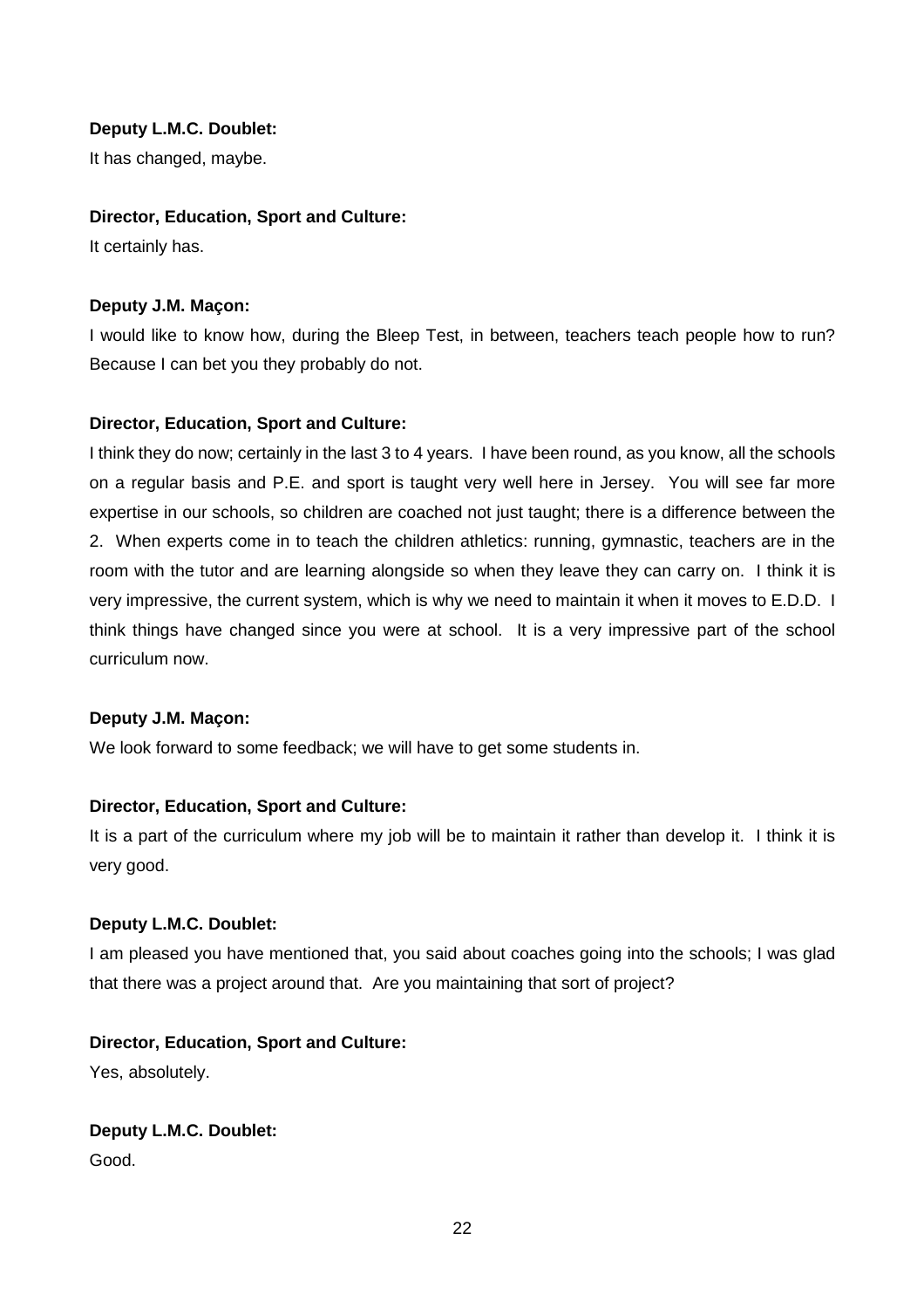The kids know the difference; if somebody turns up to teach them football and they have football skills, they know that this is not Miss.

## **Deputy L.M.C. Doublet:**

Rather than someone like me.

## **Director, Education, Sport and Culture:**

It makes a big difference. No, it is a very impressive part of our curriculum. If you have got another sports question, go ahead.

#### **Deputy J.M. Maçon:**

No, we can move on.

## **Deputy L.M.C. Doublet:**

Okay, let us talk about Les Quennevais school, please. How is the consultation going?

## **The Minister for Education, Sport and Culture:**

Well, I think you are probably aware that the consultation has now closed, it closed yesterday, and I am very delighted to say that I have Tracey Mourant with me, who has almost single-handedly put the whole consultation together. But I think it has been an absolutely brilliant exercise. Myself and the Director have attended nearly every event that we could do. I think the public have really risen to this opportunity to have their say, so I am going to pass to Tracey now just to expand on that.

#### **Deputy L.M.C. Doublet:**

Before you do can I just say that we have noticed how good the communication has been with the public and the school and with ourselves, and we are very grateful for that so thank you.

#### **Executive Officer, Communications, Education, Sport and Culture:**

That is great. Well, that was the intention from the beginning, so that is good. Before I came this morning I obviously looked at the responses that we have got in and it currently stands at 1,326; we will have a few more to come from Parish Halls and from schools as well.

## **Deputy L.M.C. Doublet:**

The number of responses?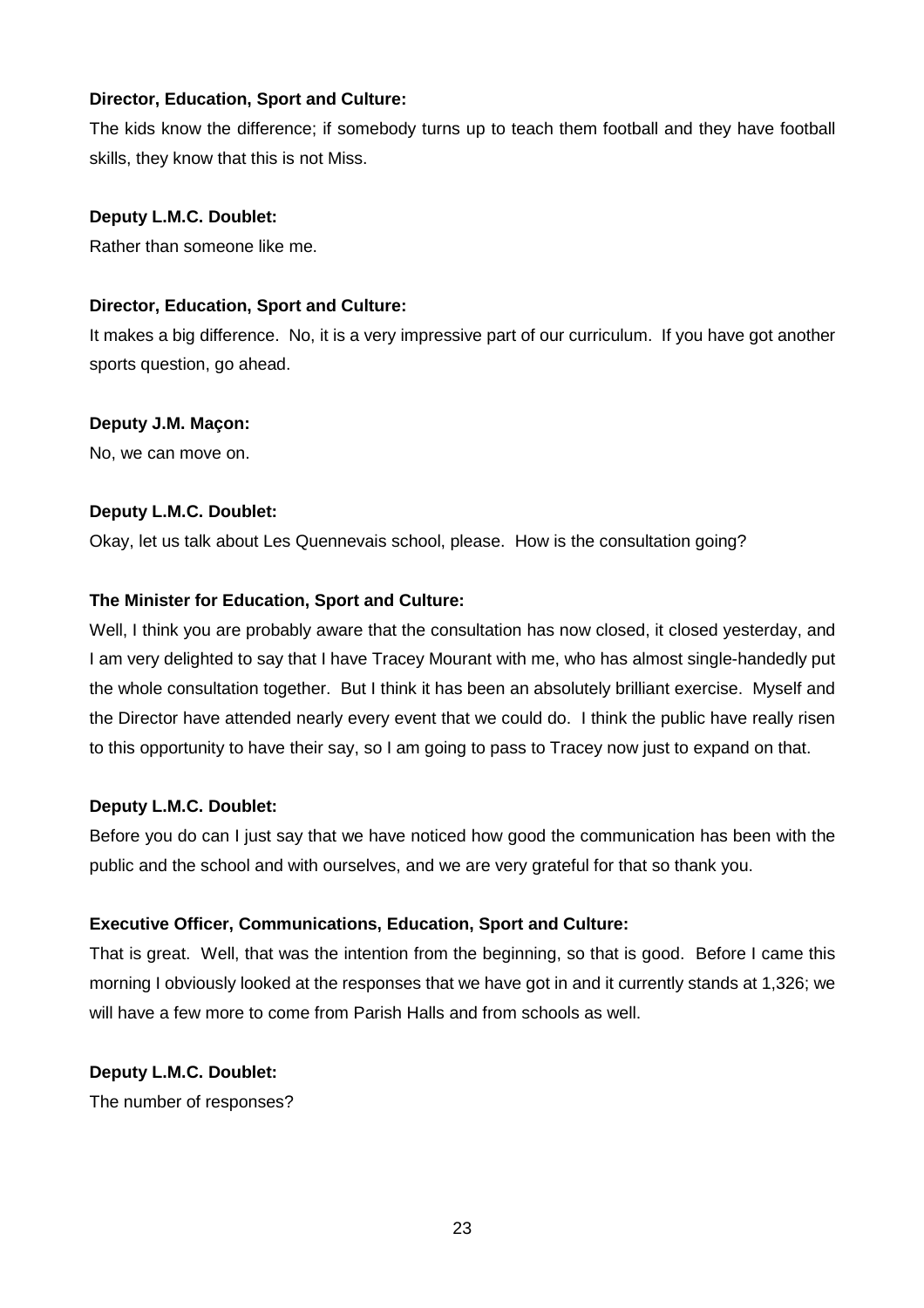## **Executive Officer, Communications, Education, Sport and Culture:**

Yes. Just to take you right back to the beginning, as you are probably aware, there were 3 options but 2 main sites, obviously one with agricultural fields, the other with a very popular and well-used public open space, so we knew, and it is reasonable to assume, that both of those would ignite some kind of strong feeling among the public.

#### **Director, Education, Sport and Culture:**

Which are they?

#### **Executive Officer, Communications, Education, Sport and Culture:**

So option 1 is to build in the south-east corner of Les Quennevais playing fields, where the tennis courts are now. Option 2 is the field south of Rue Carrée, which is the turning down to Les Ormes, and option 3 is a variation on that which also uses the St. Brelade Social Club pitch.

#### [10:45]

So, as I say, we knew that people would feel strongly, but what we did not know and what we need to know before we go forward with a decision and a planning application, is how strongly they feel. That is what this consultation was designed to do and I think that is what it gave us. Also, we did not want the usual suspects in terms of consultation; we knew that the people we really need to be talking to are the students, we also needed to be talking to people whose children will go there in the future once it is built. So we have really made an effort to target primary schools and people in St. Brelade as well who it will affect the most. So as well as 1,300 responses, we have 702 comments that have come in, and I have read every single one. The next step is to do a report in a similar format to the consultation booklet, so something quite accessible, easy to understand with an analysis of what everybody said and comments as well. Once we have that then that will go to the Minister for a final decision. The consultation has been a very strong joint effort between Education and Jersey Property Holdings. Every time we went out and did a street stall, every time we went to a school people from Property Holdings came. They transposed this booklet, I do not know if you saw it when you came up to the States Members' briefing into a grade A display which we carted around and took everywhere. It was really valuable because we were able to meet, in our 3 street stalls, over 250 members of the public and had time to really talk them through the options and they had time to ask us questions. It was very much a 2-way consultation and, as a direct result, on those 3 days we got about 150 leaflets filled in and then a lot of people went away to read the booklet, find out more and then respond online. So we have been to parents' evenings, we have been to school assemblies, we did a meeting specifically for sports users so that they could talk about their particular issues and then after that we had ... later on in the consultation, once people had time to digest the information, we also had 2 public meetings, one at the school and one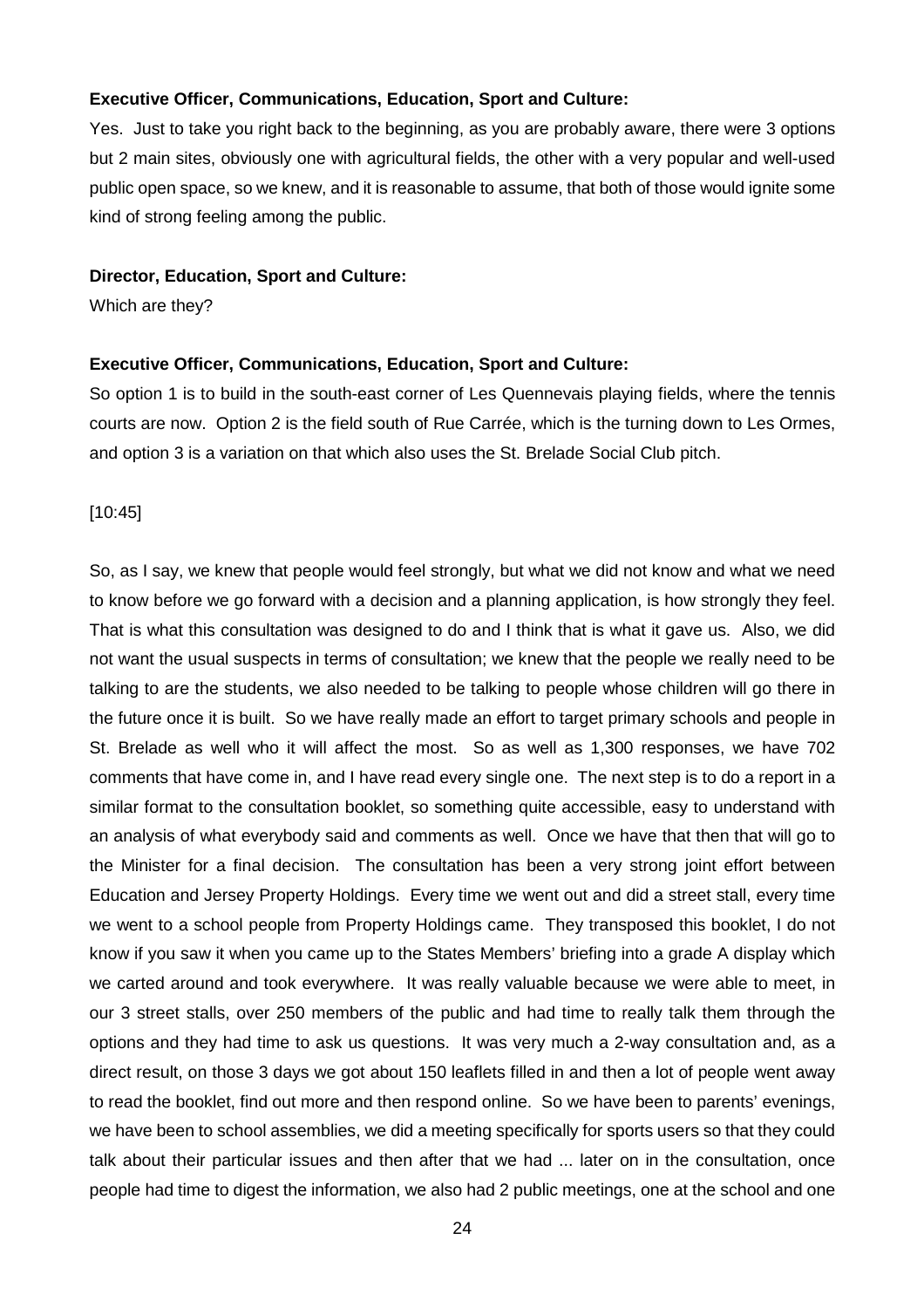at the public hall. Ahead of those meetings we had the big display boards up, so people could come and ask the basic questions. There has been quite a lot of 2-way discussion with people in the department and emailing, things like that

#### **Deputy J.M. Maçon:**

Have you found from that any key areas of information which people have frequently been asking for, and how have you addressed that?

#### **Executive Officer, Communications, Education, Sport and Culture:**

Yes, we have done it as we have gone along. If people have asked us questions, we have responded straight away. In the analysis of the comments, there are obviously some things that have come up consistently. We have had over 200 comments that want us to protect Les Quennevais Sports Facilities, not just from a sporting point of view but from a community point of view, and in terms of family use that has been highlighted quite strongly. That has been by far the biggest comment. Some people are concerned about the traffic on La Route due Quennevais and there is more work being done on La Route du Quennevais traffic and the implications for the sites. But the intention is that the traffic will come on to the site - whether it is cars or buses - and there will be no dropping off on the main road; it will happen on the site. There will just be an entrance and an exit. Property Holdings are currently working with some traffic engineers on the details of how that would work and what it would mean. There are also traffic implications going through Don Farm and the back-up one to La Route du Quennevais from there, if we were to use option 1. People have raised quite a lot of concerns about that. Again, more work being done to analyse what that will involve. Traffic, the cost, and a few people have mentioned the potential noise pollution and safety concerns around the airport, so I know that Property Holdings are going to look into that a little bit further. Because options 2 and 3 are on the greenfield site, they are doing a visual impact assessment as well, which will give us a bit more information on those before we finalise it and go ahead with the planning application. There have been a lot of comments that show support for the concept of a new school. There are quite a lot of fervent comments that say something along the lines of: "It is about time, please get on with it." That has been quite a strong message in consultation, so it is good to know that there is support for the concept generally.

#### **Deputy L.M.C. Doublet:**

Do you know, with the existing school site, will that be returned to green space or public use?

#### **The Minister for Education, Sport and Culture:**

That is one of the biggest comments that ... going back to one of the areas that people are worried about. Tracey is absolutely right; it is the traffic and the transport. It was quite interesting at one of the meetings I think both the director and I were at where a bus driver stood up and said: "Actually,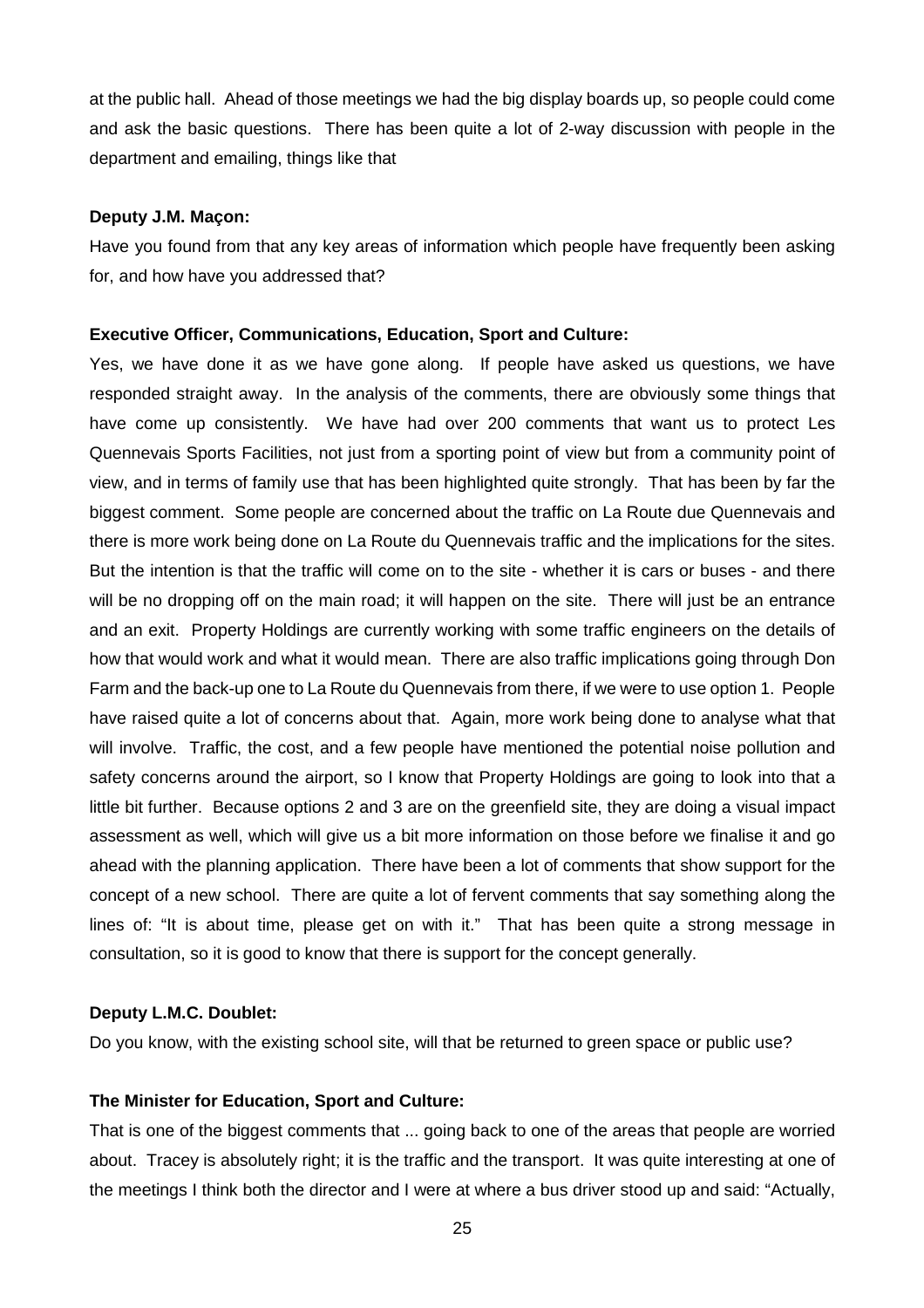I have been a bus driver on this route for donkey's years, and when you get the school built you will see the traffic reduced in its content." So it is funny how people's minds change. Equally, there was a woman who was all for option 1, and then came to consideration of option 3 and then came to a meeting and changed to option 2. So we have tracked people all the way along. But in terms of your question about what happens next, it is all about Property Holdings, really, at that point in time. That is one of the ones we have sort of steered away from. We know it goes ... it is in our consideration what happens to that site at that point in time, but obviously people have raised the issue and then Property Holdings said: "Well, we will come to that when we ..."

## **Deputy L.M.C. Doublet:**

So they have the final decision?

## **The Minister for Education, Sport and Culture:**

Yes, they have the final say on what they will do when it comes to the time.

## **Deputy L.M.C. Doublet:**

But will you be arguing for green space and/or community use?

#### **The Minister for Education, Sport and Culture:**

Yes.

## **Executive Officer, Communications, Education, Sport and Culture:**

Well, effectively, it will go back into the central pot of States properties, so we do not have say on it any more than anyone else at that point and that would, I imagine, be the subject of a separate consultation and separate discussions.

#### **Director, Education, Sport and Culture:**

During this process, to be honest, we have tried to avoid that question. We have said exactly what Tracey has just said. We are here to talk about these spaces, these sites and this school, not the old site, so that we did not get drawn too much into it.

#### **Deputy L.M.C. Doublet:**

Do you know if that will come to the States or will that be within the Minister's ...

#### **Director, Education, Sport and Culture:**

I do not know.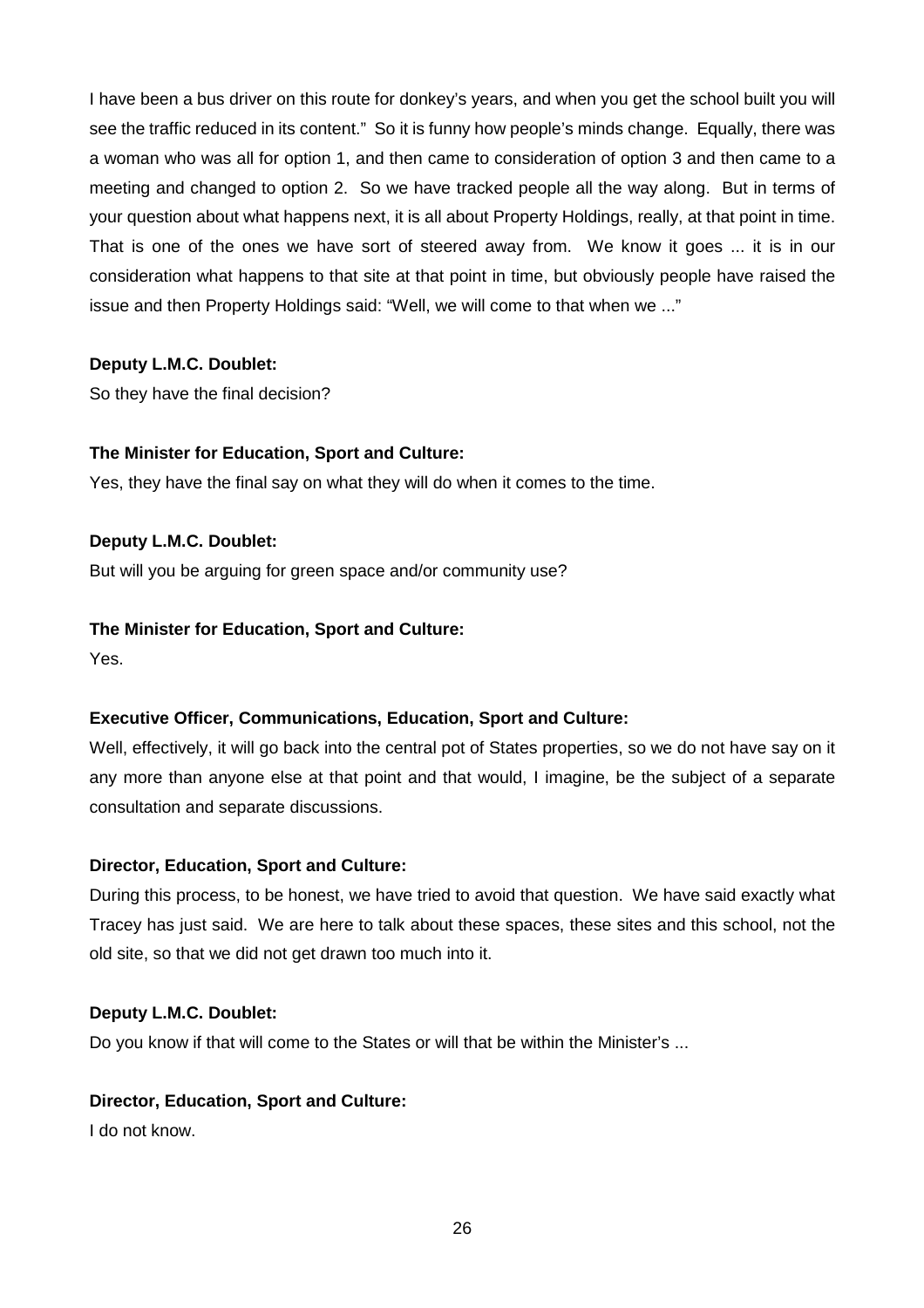You do not know?

## **Director, Education, Sport and Culture:**

I do not know.

## **Executive Officer, Communications, Education, Sport and Culture:**

The old site?

**Deputy L.M.C. Doublet:** The decision on the old site, yes.

## **Executive Officer, Communications, Education, Sport and Culture:**

It will not be anything that we have any say on, directly.

## **Deputy J.M. Maçon:**

It will go back to the Minister for Transport and Technical Services?

## **Executive Officer, Communications, Education, Sport and Culture:**

It will be as ...

## **Director, Education, Sport and Culture:**

Yes, it will go right back to the centre. Just one thing I would say, at the risk of sounding terribly patronising, but I think we ought to say it anyway. The level of engagement of the public was impressive, but what was more impressive was their insights and views; they are a very, very well informed community. They have read the papers. There were very few silly, uninformed comments. People read the papers, they took it seriously, and gave us considered views. It was well worth doing in terms of ... it is a community which is worth engaging in, because it has views.

## **Deputy L.M.C. Doublet:**

The quality of your consultation, I expect, has engaged people in a positive way.

## **Deputy J.M. Maçon:**

Have there been any criticisms of the consultation process?

## **Executive Officer, Communications, Education, Sport and Culture:**

Not that I have heard. **[Laughter]**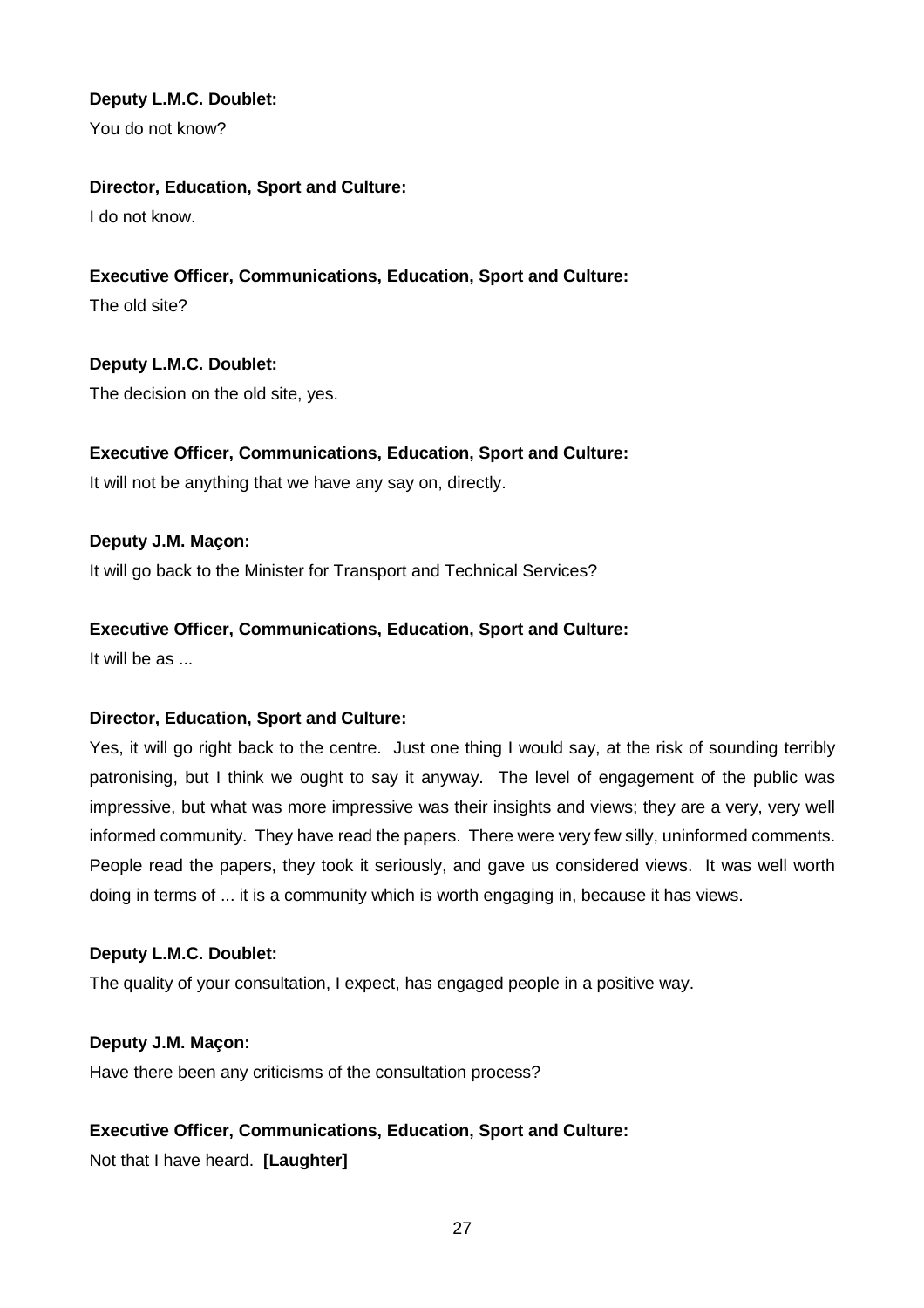#### **Deputy J.M. Maçon:**

They have not told you.

#### **Executive Officer, Communications, Education, Sport and Culture:**

There was some criticism. There were some people - and particularly when they came and spoke to us on the street - were concerned that this was a done deal and the decision had already been made before we consulted, and someone asked me to put my hand on my heart and say that that was the case. And I did, because it has been a genuine consultation. There are 3 options, and we did not know which way it was going to go.

#### **Deputy L.M.C. Doublet:**

We, of course, wondered the same thing, but it has been so clear that it has ...

#### **Executive Officer, Communications, Education, Sport and Culture:**

The head teacher very publicly has said that she wants a new school, and anywhere is better than where she is now, and we have always been in the position that any of these 3 options would work for us as a site for a new school.

#### **Deputy L.M.C. Doublet:**

Of those 3 options, then, which one is best for the education of the children, for their needs?

#### **Executive Officer, Communications, Education, Sport and Culture:**

Well, all the schools will be the same size and they will all have the same facilities, whichever site is chosen, you know ...

#### **Director, Education, Sport and Culture:**

Educationally, they are of equal value. They all have different problems. Option 2 is in the green zone. Option 3 is a bit in the green zone. Option 1 will displace an awful lot of existing activity and sports facilities. So, as far as the kids in school goes, any one of the options would be great and, as Tracey said, we just want our new school. The sites have different problems. I would have thought, to get a 13 acre site anywhere in Jersey which is near to where the children live, is not going to come easily. If there was an easy site, we would have found it.

#### **Deputy L.M.C. Doublet:**

If you had to choose just on that measure, and I am not talking about ... although obviously there are so many factors to consider. If it was just on that measure of what is best for the children, for their education, if you had to pick one, which one would it be?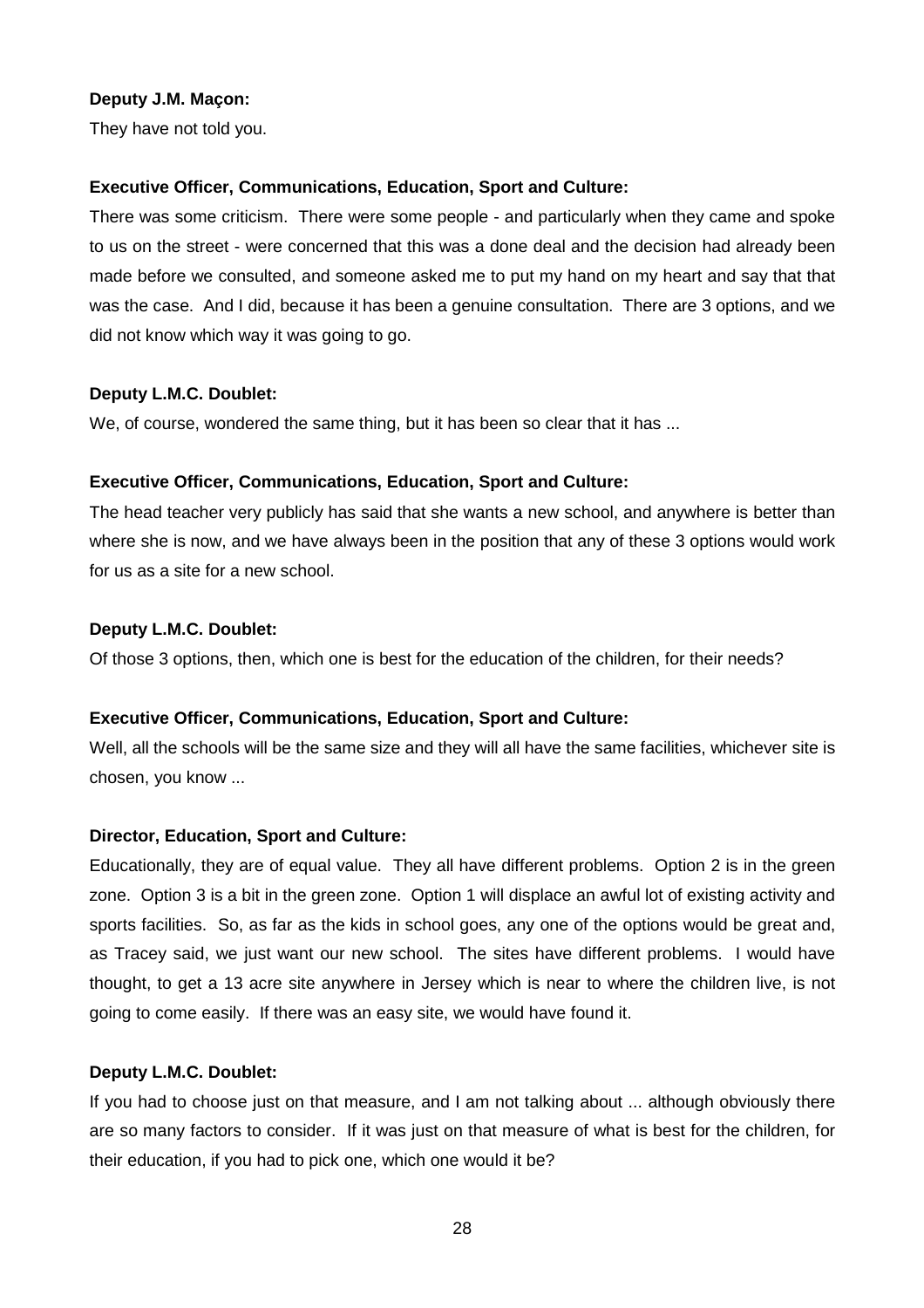## **The Minister for Education, Sport and Culture:**

I have been quite explicit about my preference, because I thought it was important that if somebody says, you know: "Have you got a preference?" if you stand up there and say no, you would be lying, at the end of the day. Having gone through the procedure, having sat and endlessly spoken to Property Holdings and all the various people, prior even to the consultation, it became obvious to me, and I think it was even cemented by Deputy Tadier when we presented to him. He said: "I think there is only one option", and that was option 2. The reason for that ... and there was a change when the previous Constable, Enid Quenault, I spoke to her about it and she said she was very worried about the concept of losing a greenfield site. But essentially, when you look at that site option 2, mostly it is still a green field. A lot of the time it will not be used because it is out of school times, more often than not. The other thing I think I suggested to her ... there are a couple of things, really. One is, it is a buffering concept with regard to the new conurbation that is behind it, so it softens up that sort of concept. The other is that really we want a site that is going to be inspirational for teachers, inspirational for children, inspirational for the community, and I think option 2 really does that, at the end of the day, with the least amount of disruption. So that was why it became my preferable site.

## **Deputy L.M.C. Doublet:**

Taking out all the teachers and environment and all of that, just purely on what is best for the children, option B or option 2?

#### **The Minister for Education, Sport and Culture:**

Option 2, I think, yes.

## **Deputy L.M.C. Doublet:**

Okay, thank you. I think we will move on, as we are running out of time. Deputy Maçon?

#### **Deputy J.M. Maçon:**

Thank you. Looking at funding, which clearly has its pressures, and with the M.T.F.P. 2.2 coming forward, what are the casualties likely to be over the next 2 years, if any?

## **The Minister for Education, Sport and Culture:**

We did not quite understand this question, to some extent. I think the word "casualties" seemed a bit provocative.

#### **Deputy J.M. Maçon:**

We would never do such a thing. **[Laughter]**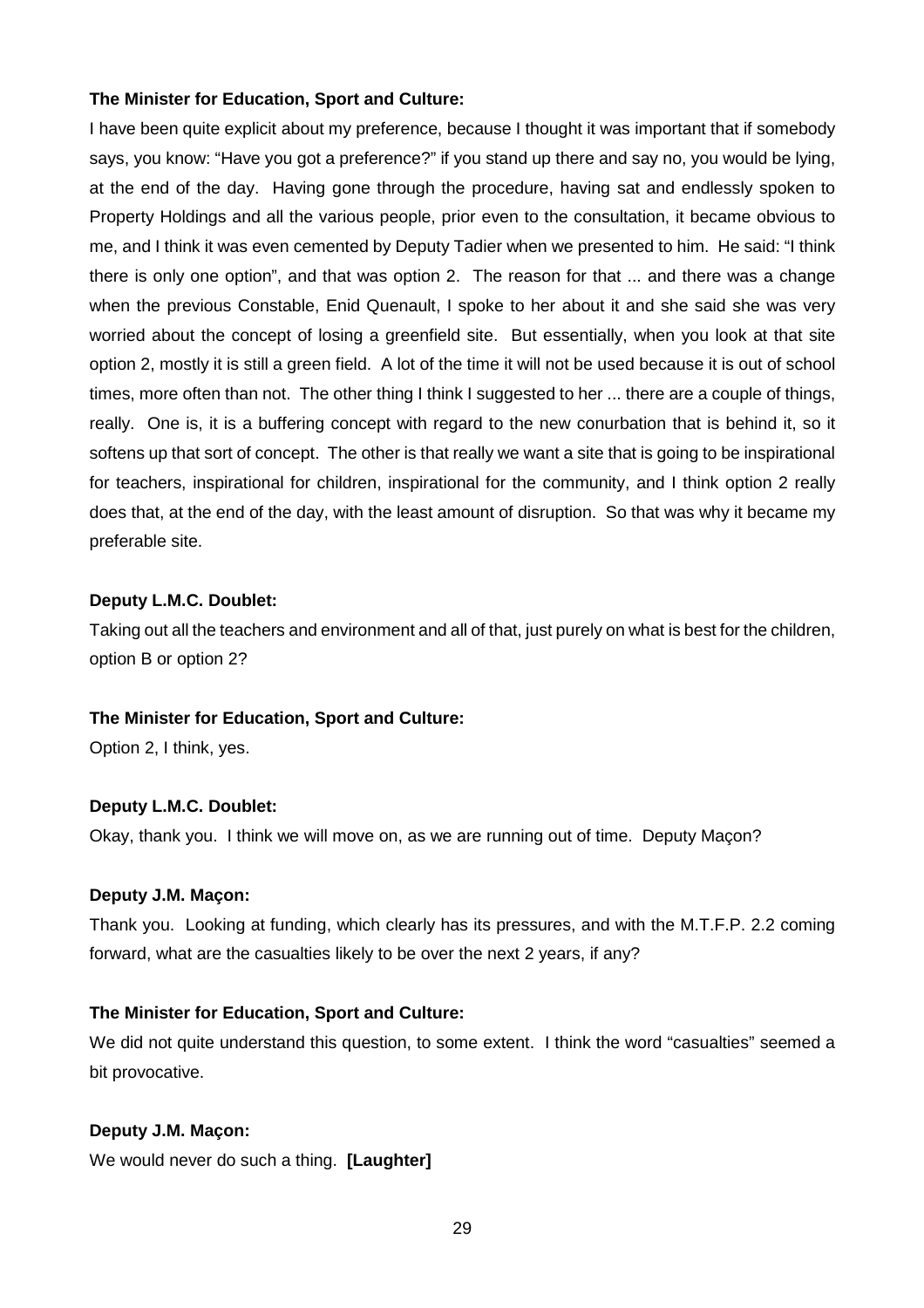Where will you have to make savings and cuts? Whichever way ...

#### **The Minister for Education, Sport and Culture:**

We are the Education Department, yes. Director, would you like to ...

#### **Director, Education, Sport and Culture:**

We just have not done that work yet, to be honest. We have made the cuts so far. As you know from your proposition, thank you for the quarter of a million. Very helpful.

#### **Deputy L.M.C. Doublet:**

Welcome.

#### **Deputy J.M. Maçon:**

We are coming on to that.

#### **Deputy L.M.C. Doublet:**

I think Deputy Maçon is desperate. **[Laughter]** 

#### **Director, Education, Sport and Culture:**

Between the balances of growth and savings ... because we are a big department and therefore we need to make the savings the same as everybody else, but we have more growth than everybody else, and we have had that conversation before. Up until now, we have been able to balance those books and contribute to a savings programme without impacting on schools and children. But we are running out of places to go, so we look with interest at what the next savings round will look like, but we have not really got into that work yet. We have been so busy on making the savings we have already made and implementing the growth, so in pupil premium, for example, getting everything in place. So, as soon as we have that target we will start that work. We literally have not done that work yet.

#### **Deputy L.M.C. Doublet:**

Are you concerned then that this calculation that we did - and I am aware that there are different ways of looking at numbers - given that you have made savings where you can and you say that you are running out of places to go, is there concern that you will not be able to make any further savings without harming the children's education?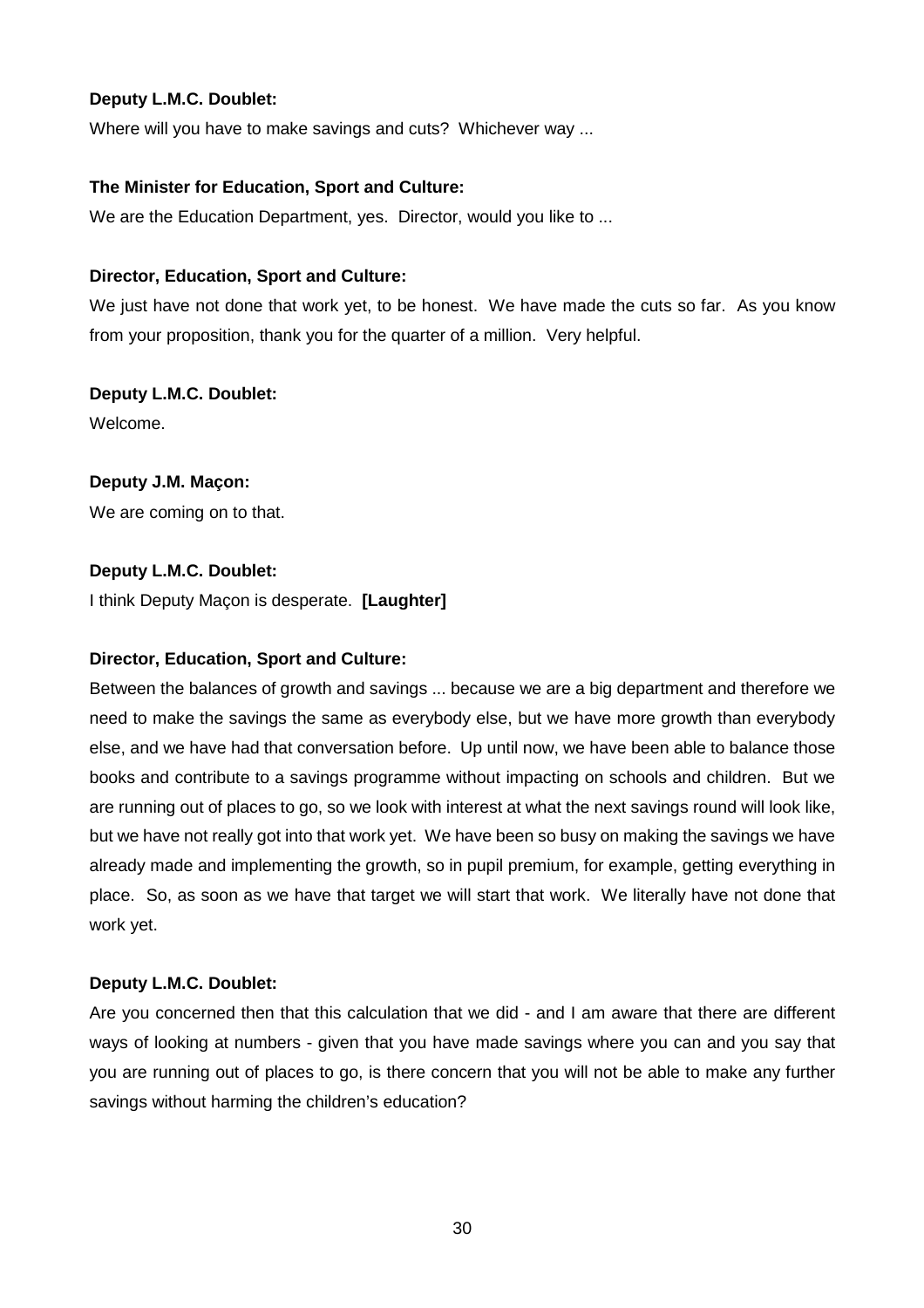We will struggle to make further savings without impacting on schools; that is the point. At the moment, as you know, we have a business plan which we are sticking to rigidly and pursuing, I hope, with some determination. We have the funding but we need to deliver that plan. But it is tight. It is the same in other departments. Other departments have made lots of savings but they are still running. We are getting to the point where we are running out of easy or easier decisions to make. But we cannot give you any details as we have not done that work yet. I think we are going to meet...

#### **Deputy J.M. Maçon:**

When does that need to be produced by?

#### **Deputy L.M.C. Doublet:**

June, is it not?

#### **Director, Education, Sport and Culture:**

Yes, in the summer. So, we will do this work in anger, if you like, after Christmas.

#### **Deputy L.M.C. Doublet:**

There were some issues with the timings of scrutinising the M.T.F.P. We would be really grateful if there was any way you could give us bits of information as you work on them, as soon as you possibly can so that we can ...

#### **Director, Education, Sport and Culture:**

Sure. There was a suggestion that we would meet informally.

#### **The Minister for Education, Sport and Culture:**

Yes, you have an informal meeting coming up.

#### **Deputy L.M.C. Doublet:**

That would be great.

#### **Director, Education, Sport and Culture:**

We could talk, yes. So we will keep you up to date with our thinking.

#### **Deputy L.M.C. Doublet:**

Or even at the hearings. Either way, if you can give us bits so that we can effectively scrutinise ...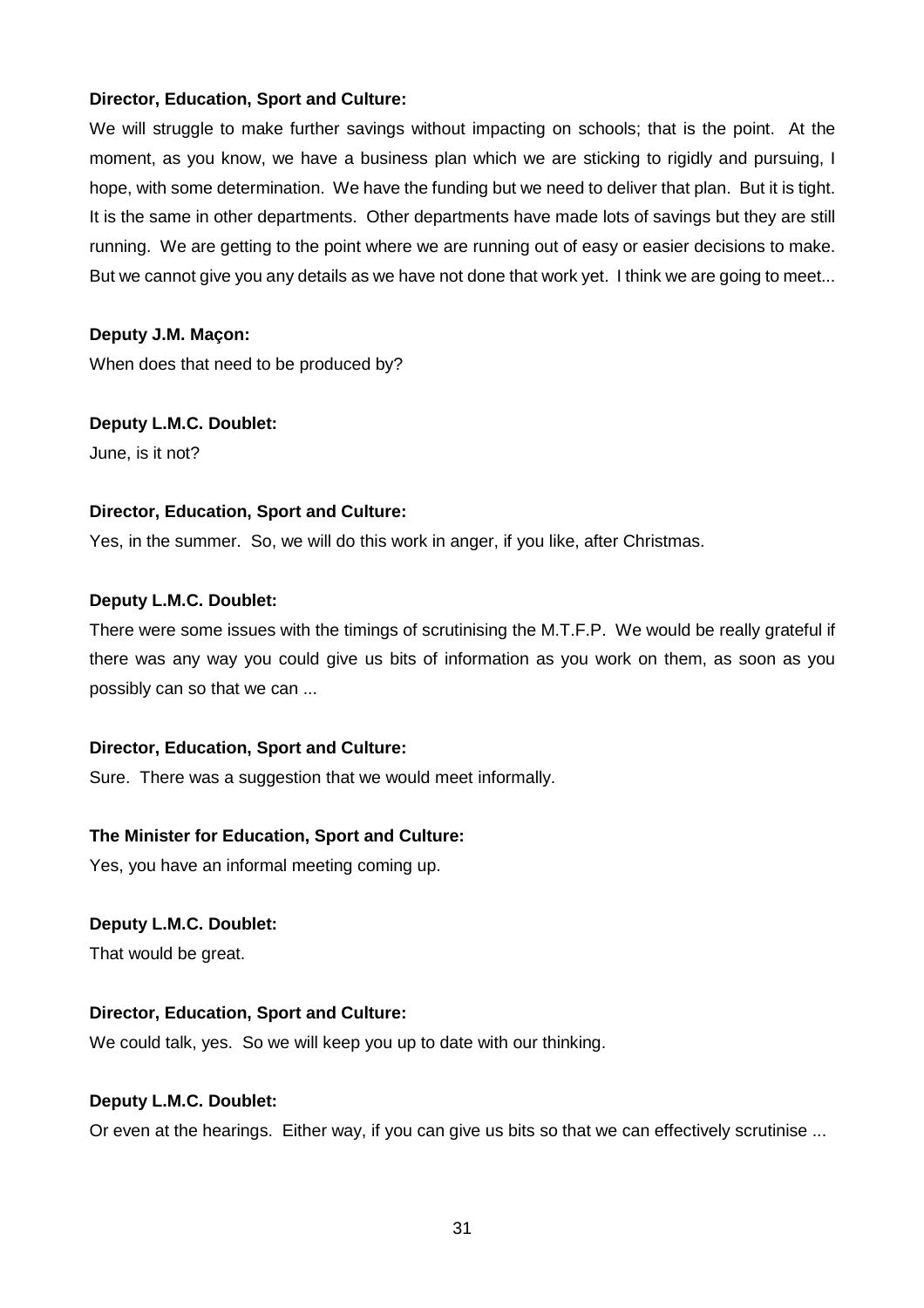## **The Minister for Education, Sport and Culture:**

I think we try to be as open as we can.

## **Deputy L.M.C. Doublet:**

Absolutely.

## **The Minister for Education, Sport and Culture:**

We want to maintain that and, where we can, adopt a practice, as you described I think very early on in the process, of you helping us to get to that point. And you have. Thank you very much for the ...

#### **Deputy L.M.C. Doublet:**

We have the same aims, have we not? We are looking to see what is best for the children, so ...

## **The Minister for Education, Sport and Culture:**

Absolutely.

## **Deputy J.M. Maçon:**

The Chairman has asked me to ask this question. What will be done with the extra monies obtained by E.S.C. (Education, Sport and Culture) during the M.T.F.P. debate?

## **Director, Education, Sport and Culture:**

It will fund not quite all of it, but it will fund most of our acquisition of the new I.T. (Information Technology) system, the new M.I.S. (Management Information System) system. As you know from our various conversations, at the heart of what we are trying to do, there are basically 3 processes running that raise standards, and all 3 of them are fuelled by an information system which tells us how the children are progressing. Without it we are blind and at the moment that is largely unfunded, so that additional money will go straight into acquiring that system and I think we are talking about that later on. We are out to procurement at the moment.

[11:00]

#### **The Minister for Education, Sport and Culture:**

I think also you are aware that Deputy Tadier was fleet of foot that day and managed to acquire £40,000 of that, which the agreement was that we would talk with Alliance Française and work out a better way in which we could accommodate what was set up in the first place, so that is what we have done.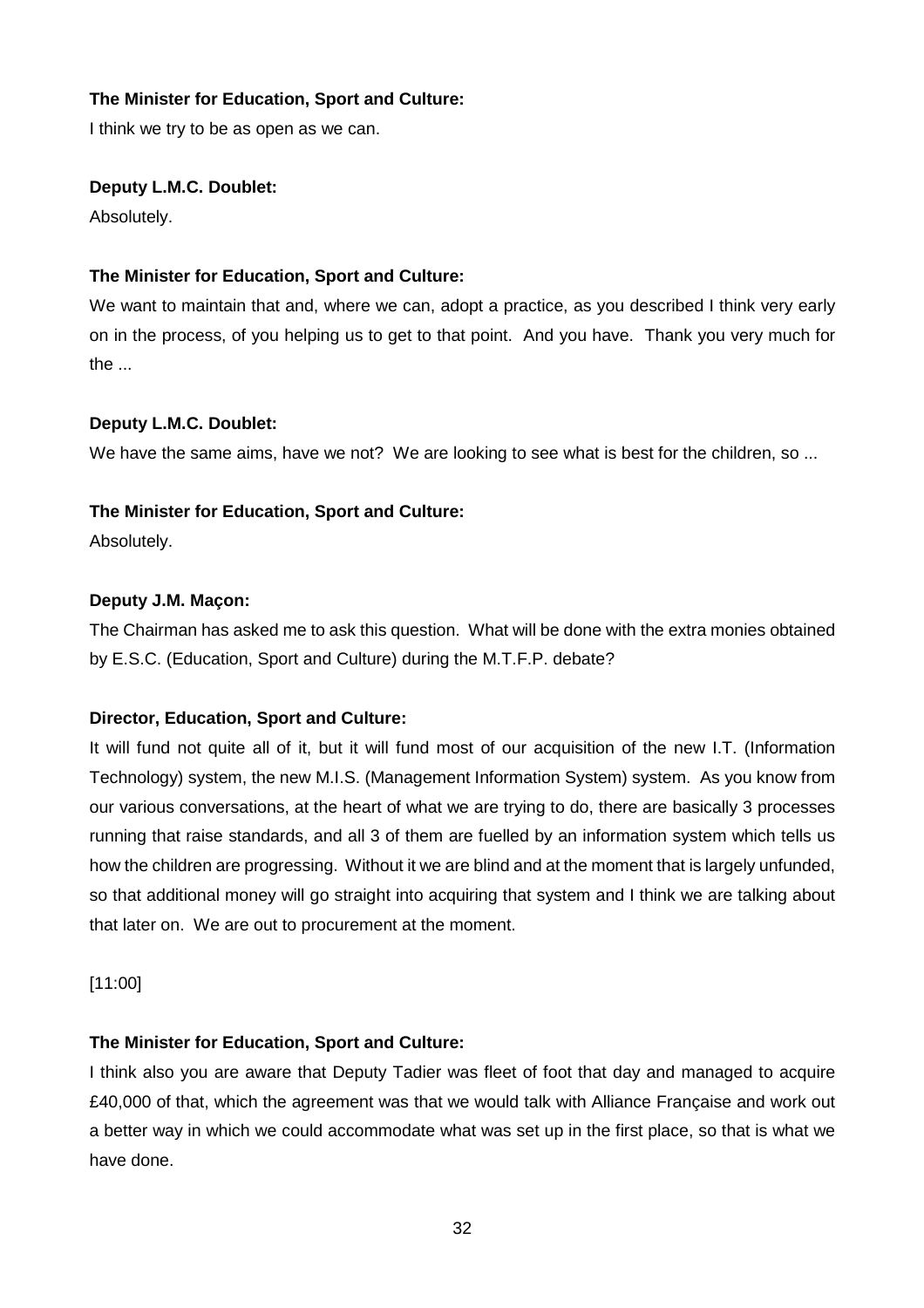We have had those meetings and that new process is about to start.

**Deputy L.M.C. Doublet:** Good.

**Deputy J.M. Maçon:** Are there any further questions?

**Deputy L.M.C. Doublet:** No. Absolutely not.

**Deputy J.M. Maçon:** Okay, thank you.

## **Director, Education, Sport and Culture:**

When we get our new system, we will get you to press the button.

#### **Deputy L.M.C. Doublet:**

I tell you now, I am having nothing to do with that. I will ask you about the monitoring system. When is it likely to be in place? Also, we would really like to know about workload and how you said you are committed to reducing teachers' workload.

#### **The Minister for Education, Sport and Culture:**

I will just give the information to start with. I think the director has already indicated it is out to procurement so we cannot talk about how many bidders we have or who the bidders are, or anything like that. So we are a bit hamstrung in that way.

#### **Deputy L.M.C. Doublet:**

Do you have a target date for when you are going to start?

#### **The Minister for Education, Sport and Culture:**

Yes, the bids are to be made next week, we know that. September 2016 is our implementation, and then it will run parallel with the current system for at least a year, so there is a transitional point. In January 2016 we will confirm who the supplier is at that point in time. The procurement has also been aligned with the Health Department, so there are savings in that sort of context. Do you want to expand a little bit?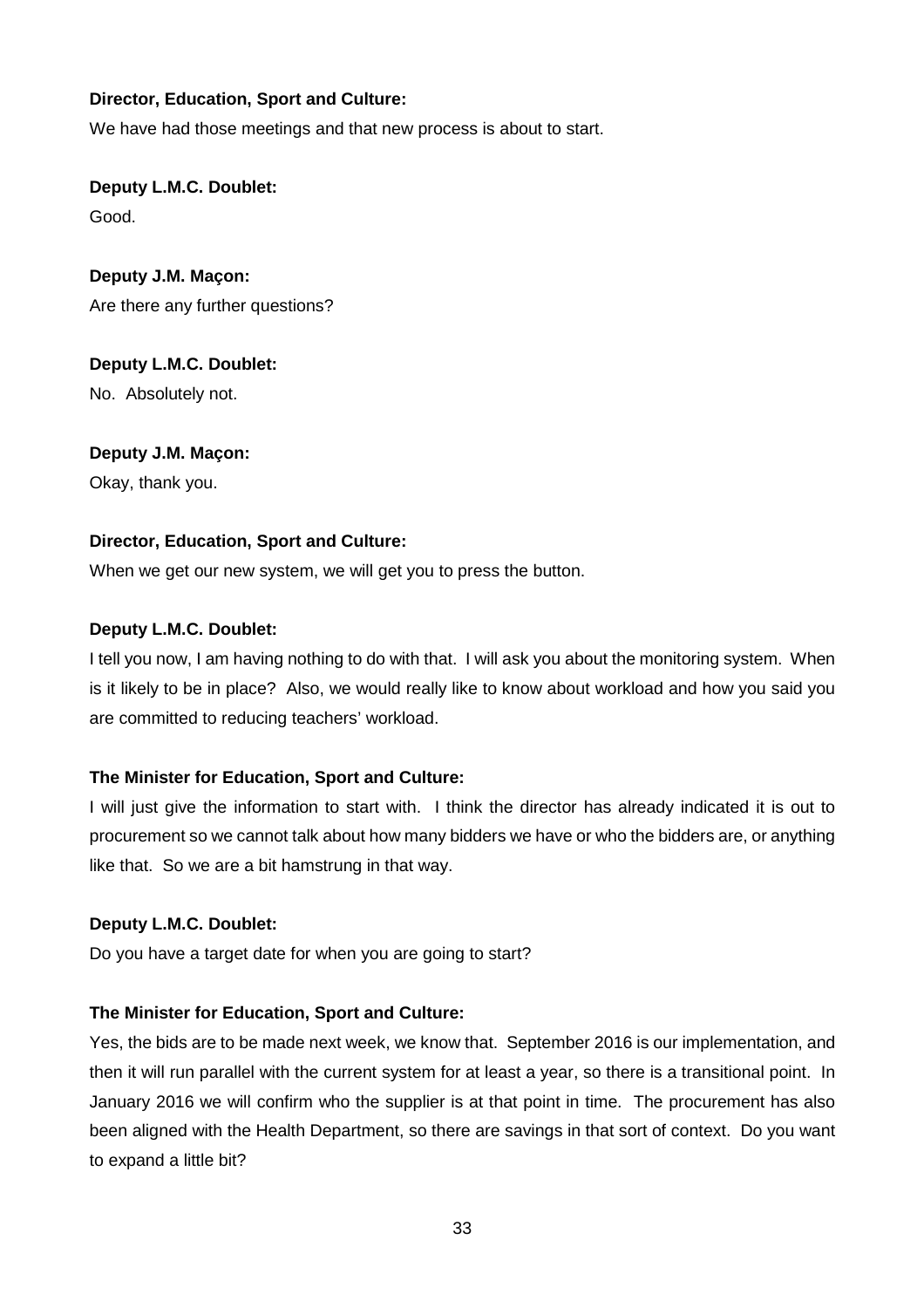Yes, acquiring the system will take us until 2016. Keith Posner is leading on this, and might be able to give you some of the detail. Acquiring the system is one thing. Getting it used by teachers in classrooms is another. I think it is going to be September 2017 until we have a system and people just use it and forget what the fuss is about. In terms of workload, it should reduce teachers' workload. At the moment a typical teacher will assess the children during the day and will be making marks in a book, will be marking the children's book and creating a record. He or she at some point during the week - usually 3 or 4 times during the week - will sit at the computer and input that data. The head teacher will then manipulate that data, and when it comes round to reporting to parents at the end, reports are written. It is quite a clumsy ... an important process but a clumsy one. The idea of this system is that teachers will be assessing electronically as they move during the lesson. If they are lucky enough to have iPads - and more and more do - they will be assessing on iPads. As they assess the children's work it will go immediately into the system, immediately into the data system, and immediately into the States of Jersey system. It is a live data system. They can go back and change it, they can manipulate it, but it will save them a lot of work and effort. However, getting from the current system - the old system - will require training, will require support, and that will be done during the standard training times that we have for our teachers in schools. I think there will be slight additional work to start with in terms of extra training and running the 2 systems side by side, but long term I think it should save teachers ... more importantly than that it will give them really accurate data. They will be able to look at how their children compare to the rest of that year group across the Island. They will be able to compare how their children do against similar schools, towns or rural. They will be able to track their children as they have gone forward, so they will have the children at their school, they will be able to see how they do in 3 years' time. It is a much more open system. It is quite exciting, really.

#### **Deputy J.M. Maçon:**

I just have one question about the training budgets. Are they sufficient and, I take it, it will be taken out of the general training budget, or will it be taken out of the I.T. budget?

#### **Director, Education, Sport and Culture:**

The total budget for the project will include training for teachers, so most of the budget is acquiring the system, updating machines and buying licences. There is also funding in there for the initial training of teachers. Once every teacher has been trained and it is in the system, then top-up training and refresher training will just be part of the standard training programme. There will need to be an initial training exercise, because everybody will need to be trained, including T.A.s (teaching assistants).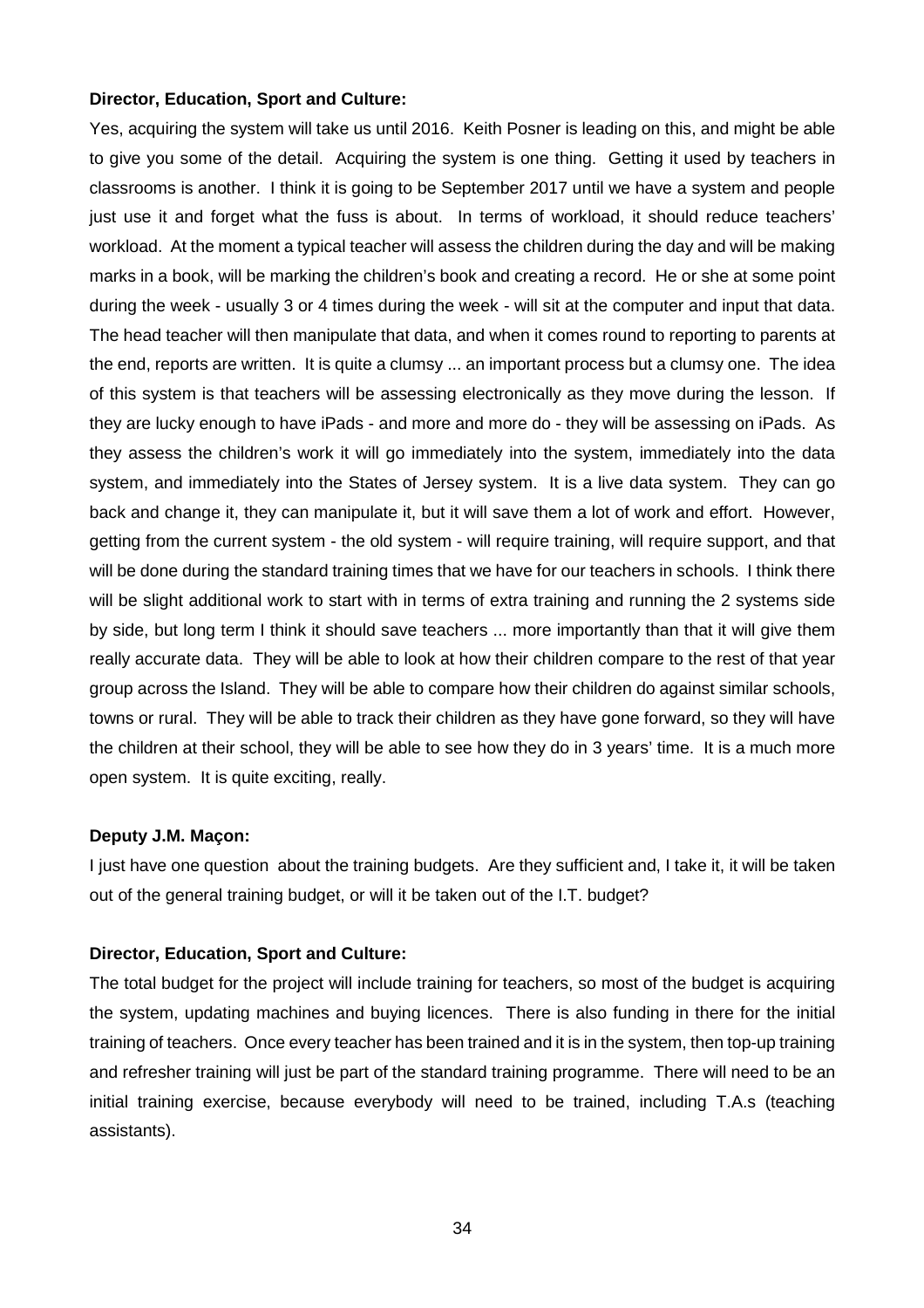#### **Deputy J.M. Maçon:**

Okay, but that will not come from the £1 million a year from the I.T. budget?

#### **Director, Education, Sport and Culture:**

That is part of the budget we have at the centre.

#### **Head of Planning and Projects, Education, Sport and Culture:**

I was going to say, just on training, obviously the successful supplier will have some expertise in how you roll out systems like this, but we will speak to teachers and we will ask them about the best way of doing this, because obviously we are very mindful they use the system, and we see their field is teaching; so what is the best way for us to deliver that programme? It is certainly not going to be just a top-down thing. We are already starting to identify key users, different user groups within schools who use the systems, who have administrators, classroom teachers. You have, for example, exams officers and the attendance individuals as well. So all of that, we will get those groups, we will work out the best way, and that will be during 2016 from September.

#### **Deputy L.M.C. Doublet:**

So are they actually helping you to decide which one to go for, as well, before you purchase it?

#### **Head of Planning and Projects, Education, Sport and Culture:**

We are working with head teachers, and also we will be consulting with area specialists as well. The procurement closes on 17th November and then we go into this period where we evaluate and we have an evaluation panel which includes people from schools but also from the department as well. Then we assess different areas of the tender to come up with the scoring and therefore who wins the tender. That is how it works.

#### **The Minister for Education, Sport and Culture:**

Yes, the teachers I have spoken to are really keen for it for 3 reasons really. Both individuals here have amplified that to some extent. One is it progresses, it is live, so it tracks the progress. It is not retrospective. We do not look back and say: "We could have done this, that and the other." The other is that really, in essence, as Keith says, once the training has been done, there is only one input that needs to be done very quickly. I think the primary thing that really got my attention was that it is early identification of learning needs, so as soon as you have something you can begin to help that child at that point in time.

#### **Director, Education, Sport and Culture:**

I think it is worth mentioning on workload is that the beauty of this system is that it is compatible with the systems the schools are already using. So, all but 4 or 5 of our schools are currently using a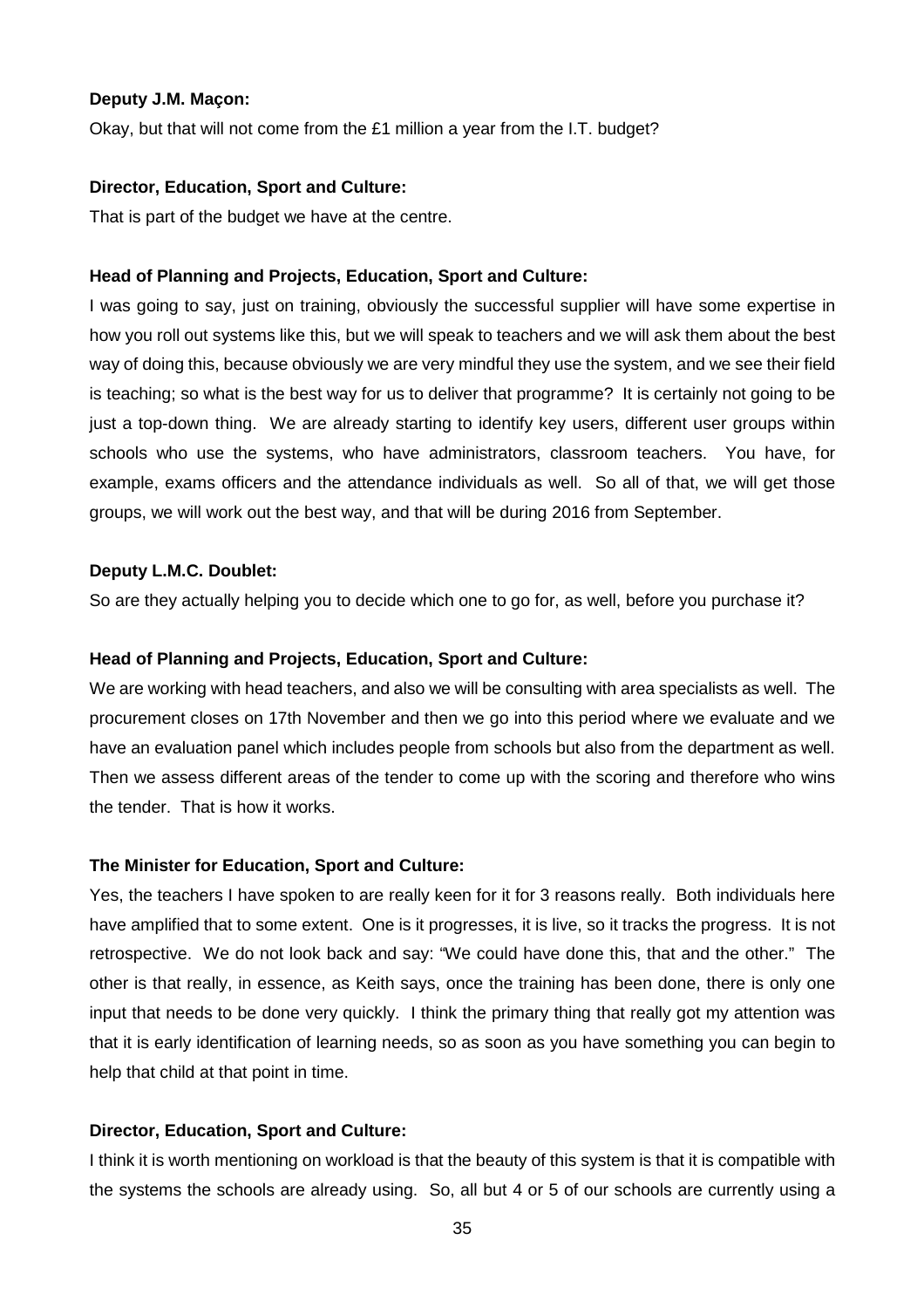data system, so staff are beginning to get familiar with that. Most of our secondary schools use a different system. This system that we are acquiring will lift stuff out of that so they will not have to re-learn what they are doing.

#### **Deputy L.M.C. Doublet:**

I am just trying to understand this process, then. By 17th November, that is when you are making the decision on which system you are purchasing?

## **Head of Planning and Projects, Education, Sport and Culture:**

No, 17th November the tenders have to be in. We then have to evaluate those tenders.

#### **Deputy L.M.C. Doublet:**

I see, okay.

## **Head of Planning and Projects, Education, Sport and Culture:**

I would just like to add another point in terms of the teaching staff. We have, in the creation of the tender document ... it is quite a thick document we tasked the tender supplier. Loads of questions about why we want our system to do this, this, and this. We went out and we consulted the schools about that.

#### **Deputy L.M.C. Doublet:**

So that has come from teachers?

## **Head of Planning and Projects, Education, Sport and Culture:**

Absolutely, and we set an electronic survey and also sat in a number of meetings with staff from all areas of the school saying: "What do you want the system to do? How can this be better?" So we are really, really hopeful in terms of workload, it will reduce the administration for teachers. But that is going to be a key, fundamental thing with this system. Not only does it provide the school with better information, it provides the department with better information, but it is just easier to use and more intuitive to use.

#### **Deputy L.M.C. Doublet:**

I just want to ask you, you say it is going to reduce workload because teachers will be sat with the child and they can just have their iPad in their hands with them and put it straight into the iPad. But the thing perhaps I would like to know more about is the assessment is not just collecting data for the purposes of storing it, essentially, and analysing it. Surely it is to give the child information about their progress and assessment for learning, all of that. So surely the teachers will still have to be writing in the books so that the children are communicated with?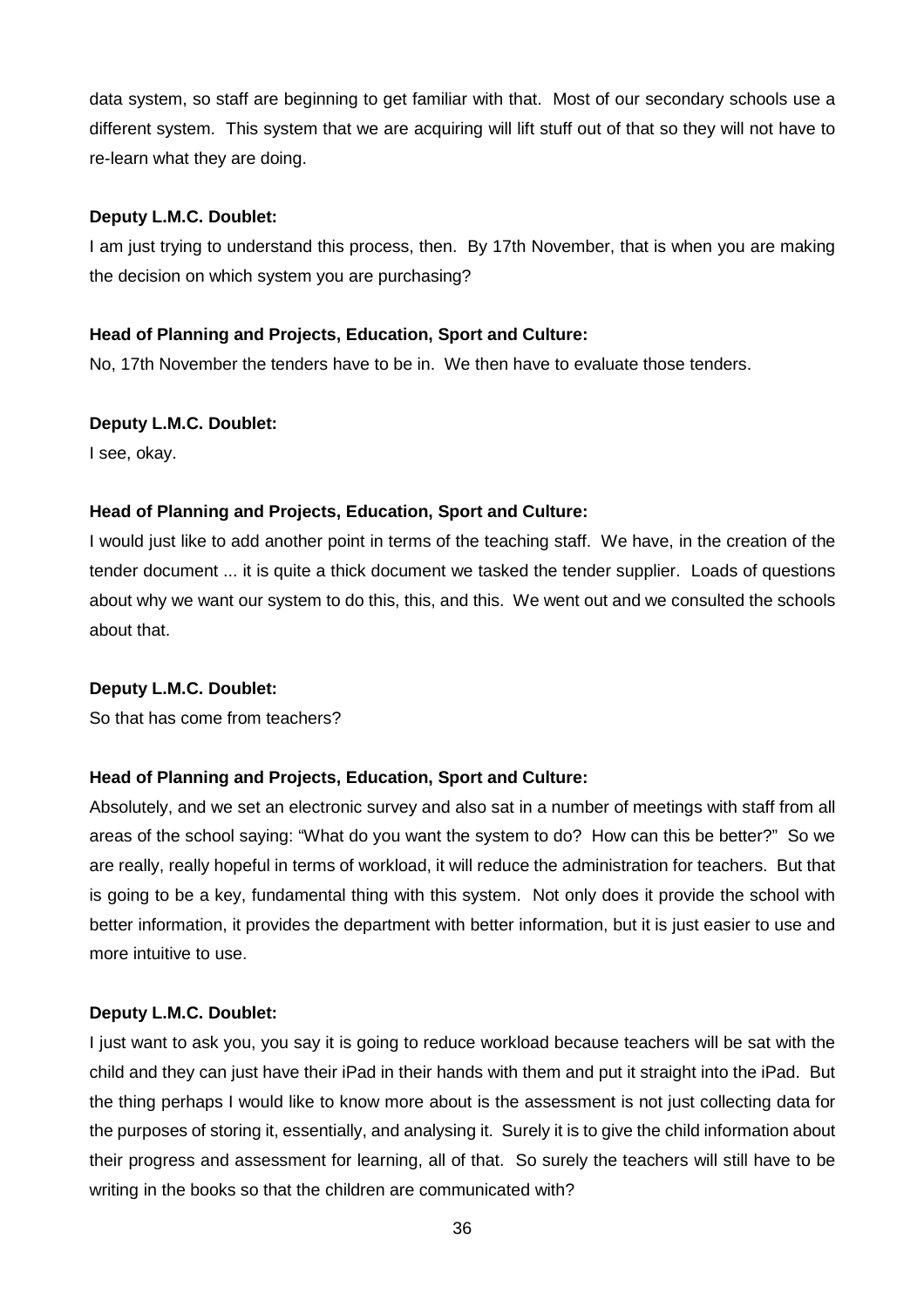Yes, this does not stop them marking. The marking continues. It is a simpler system for tracking progress if you only do it once. At the moment, we are double-handling. Marking is always going to be there; it is a very important way of communicating with kids. The other thing that should be mentioned - we do not mention it often enough really - the thing that will make this system better than any I have ever worked with is that it will include all of the information on all of the children, so for example, all our special needs information will be on it, all our attendance information.

#### **Deputy L.M.C. Doublet:**

Is that linked with the Health Department, did you say, for the special needs information?

#### **Director, Education, Sport and Culture:**

Yes, so we are working closely with the Health and Social Services Department to see if we can either acquire a single system or at least if we acquire 2 separate systems they talk to each other, we can share data, so that when our people are out at education sites and attendance workers are in homes working with parents, social workers can pick that information up and can see who is visiting and what the outcomes are. At the moment we have a whole range of systems. I have worked in the past with very good systems to do with attainment and progress, but never had a system where everything is one place, and we are hoping that this will do just that; it will make Jersey quite special.

#### **Deputy L.M.C. Doublet:**

Do you envisage, then, more actual ongoing teacher assessment rather than a move away from sitdown testing?

#### **Director, Education, Sport and Culture:**

Yes, I do. One of the things that ... less of a problem here in Jersey. If you go to the U.K. and ask a relatively inexperienced teacher, say one of 5 or 6 years: "How are your children progressing in writing?" the first thing they do is go to their evidence pack and they get a ... here in Jersey they will usually give you an answer, because we have not yet driven out this notion of professional judgment. We still trust our teachers in Jersey and that is very important because in the U.K., teachers simply are not trusted. That is why we have the system we have. Whereas here we want to get the balance right so teachers do not lose their professional nous, if you like, but at the same time they are tracking each other very carefully, so they can change what they teach, how they teach, and when they teach it. It is a difficult balance to strike.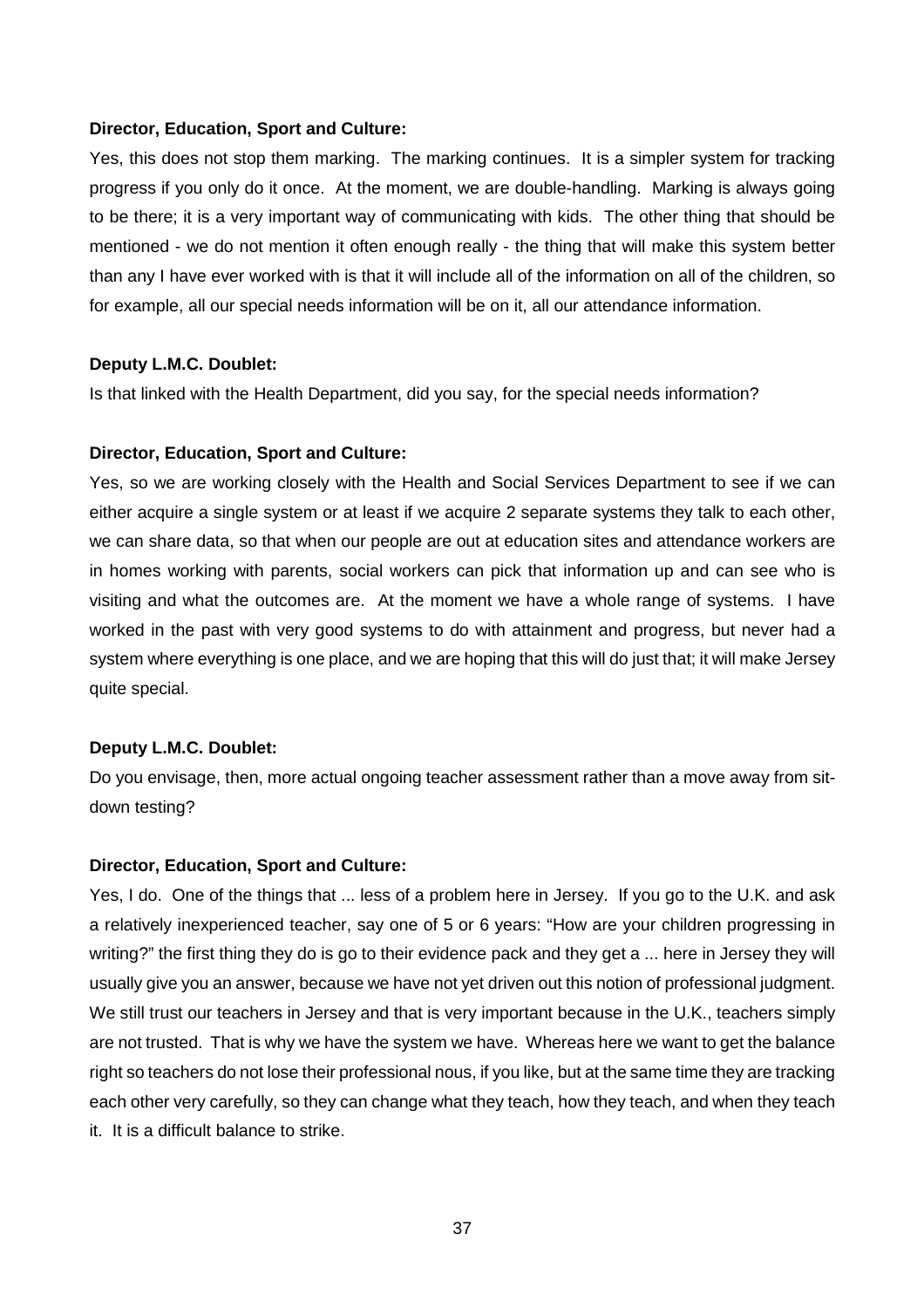Do you feel you are communicating that to the teachers, that they are trusted?

## **Director, Education, Sport and Culture:**

I am not sure we are actually. Most of our communication is directly with heads. I do not think we communicate that well directly with our teachers. But it is true of Jersey society. If you are out and about and you go to a dinner party in the U.K. and there are people there who you know are teachers, they sometimes do not admit it, they will make something up. Here in Jersey, people are quite proud to be teachers; teachers here are highly regarded as professionals, much more so than in the U.K. Long may that continue.

## **The Minister for Education, Sport and Culture:**

In fact, that is a really important element. We discussed that very early on when we discussed the notion of autonomy and what our concepts of it were. I said it is about trust, as far as I am concerned, because it flushes back and forth. I thought, to some extent, and this is not a consideration of the past director or anything, but I thought the trust had been broken and it has taken us quite a while to build that back up again, and I think we have demonstrated because we sing from the same song sheet a lot of the time.

## **Deputy L.M.C. Doublet:**

Is that a priority for you ...

## **The Minister for Education, Sport and Culture:**

Yes.

## **Deputy L.M.C. Doublet:**

... communicating with teachers and giving them that trust?

#### **The Minister for Education, Sport and Culture:**

Absolutely. I think if the trust element is back up again, the notion of autonomy becomes stronger, so it is much easier for us to contemplate moving forward.

#### **Deputy L.M.C. Doublet:**

I am sure teachers will be very pleased to hear that. Just while we are touching on testing, there was something in the media about in the U.K. they are testing 7 year olds. There are new tests coming in. Will Jersey be taking that on board?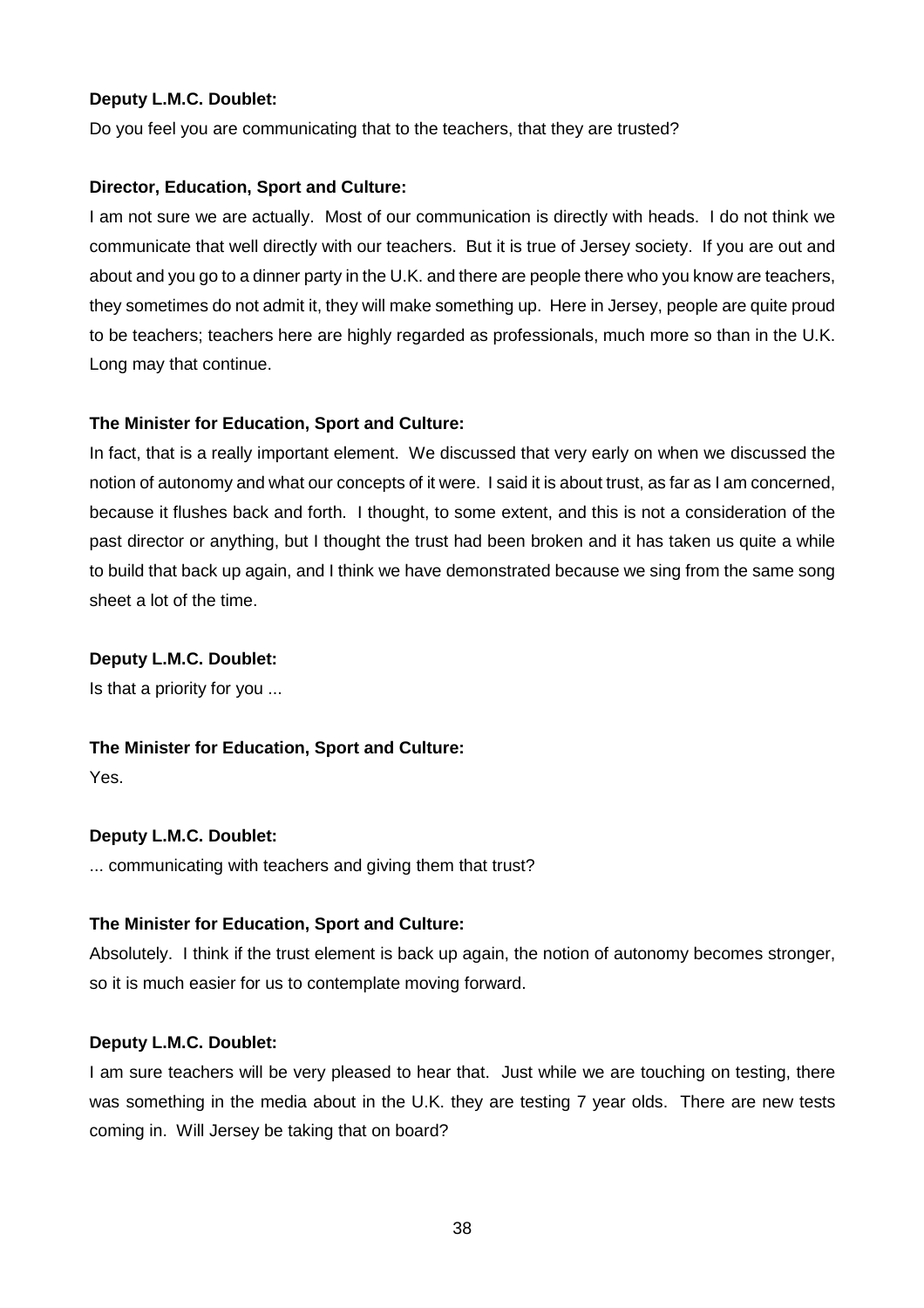We will look at it, but I am not a big fan of testing small children. I come back to that same point that teachers get to know their children. There is a greater need for testing in secondary school than in primary, because primary school teachers just know their children so well; they are with them all day, whereas secondary teachers are often with their kids for 45 minutes or so a week, so we are not going to rush into that.

#### **Deputy L.M.C. Doublet:**

Thank you very much.

#### **Deputy J.M. Maçon:**

Can you just tell us what development is due to take place at Highlands?

#### **Deputy L.M.C. Doublet:**

I will just note the time; it is 11.15 so maybe we should be cognisant of that.

#### **The Minister for Education, Sport and Culture:**

Okay, well I will be very brief about this. I am really delighted to be able to pass this documentation to you guys. This is the new strategic plan produced by Highlands, and I guess I am really delighted to say, even if you scan through it very quickly, you will see that it is suddenly clearer and it is much more focused, and it has strategic aims and ambitions ... there are only 4. There is a new rebranding; there is a rebranding of all sorts of elements of it. He has worked on the policy and values and what I like about it more than anything is that the first 2 "ambitions" as he calls them, as opposed to goals or visions or whatever - which I think is a really good thing to do - it starts with students, which I think is paramount because it is almost like the students have got lost in the past a little bit; more about the college itself.

#### **Deputy L.M.C. Doublet:**

So, it is University College Jersey, not Campus Jersey?

#### **The Minister for Education, Sport and Culture:**

No, no, no. The notion of Campus Jersey is my own, is a consolidation of all of those elements. So yes, it was a consideration that we needed to start calling it what it is and what it aspires to me. So, you move from students to culture, and then to staff and resources. So, it is very much placing the students at the heart of the college. You have the strategic plan there. He has rewritten the curriculum for 2016 which was published, I think, about 2 weeks ago. He has a completely new staffing structure, very much part of the consideration for what we did in our department. The curriculum in particular was designed with a lot of consultation with private enterprise and the Skills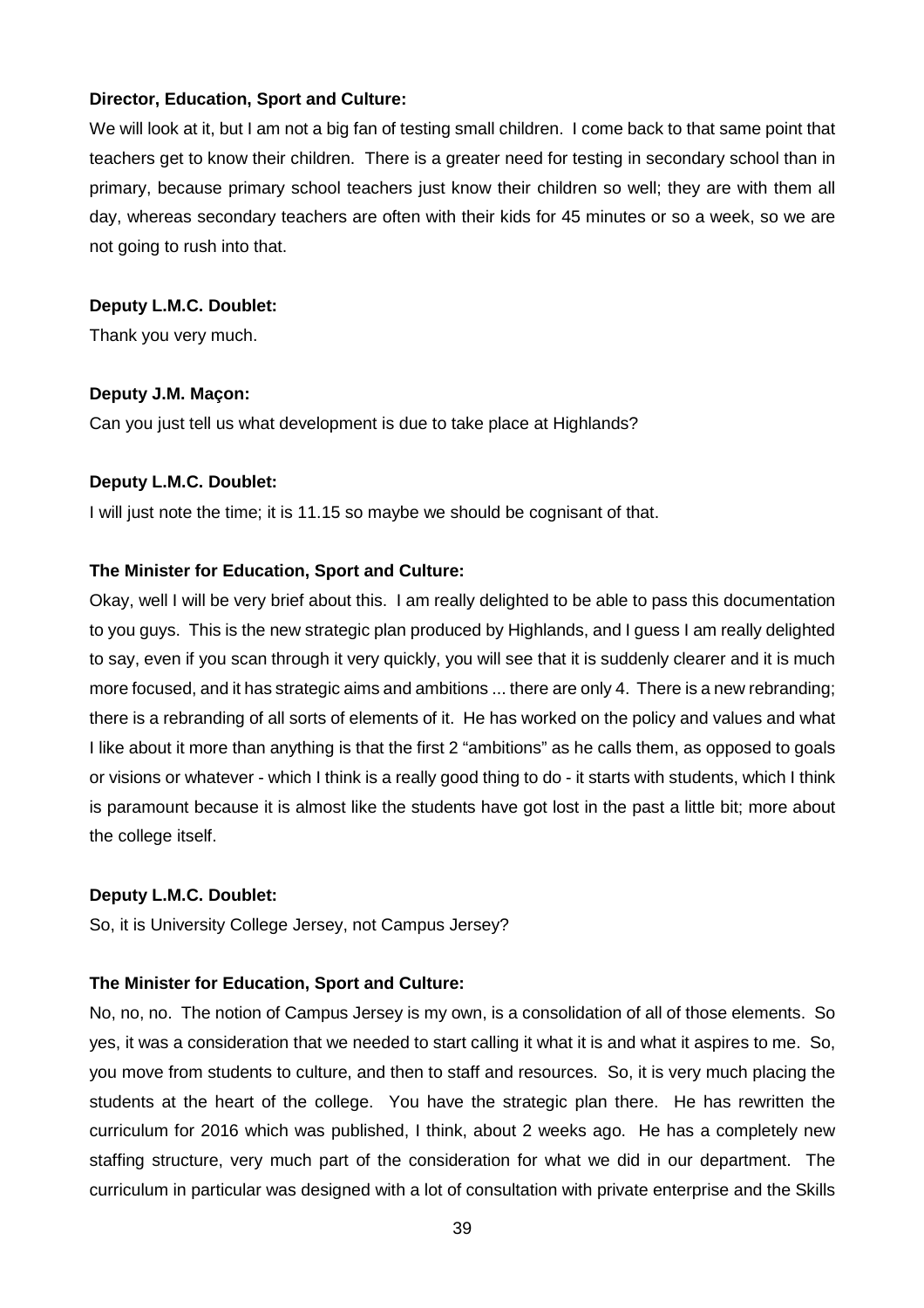Board and everybody else to say what it is. Is it that you want out of this college to produce the kind of children that have an expectation of a job when they come out of it? We have a very high rate of job correlation related to Highlands College in particular, so we wanted to build on that. 90 per cent of the students leave Highlands and actually go on to employment, which is a very high rate. English and maths retained right through, and he has now introduced a Jersey diploma which will be regulated by ourselves. You have seen the rebranding and the signage and everything. In fact, tomorrow I will be taking the Governor around to have a look at both Haute Vallée, so he has one consideration of a secondary school, and ...

[11:15]

**Deputy L.M.C. Doublet:** Did you say "Jersey diploma" just then?

## **The Minister for Education, Sport and Culture:**

Yes, I did. A Jersey diploma.

## **Deputy L.M.C. Doublet:**

That sounds exciting.

## **The Minister for Education, Sport and Culture:**

It is in the documentation, so perhaps we can talk about that.

## **Deputy L.M.C. Doublet:**

Yes, we will have a look at it.

## **The Minister for Education, Sport and Culture:**

You can come back to deal with that. I think there is also ...

## **Director, Education, Sport and Culture:**

It is in the 6th form document.

## **The Minister for Education, Sport and Culture:**

Yes. The notion that Steve Lewis has embarked upon is to increase the offering. There are 2 new courses within that document, you will see. Yes, so offering more to the Jersey students over here so they do not actually have to go ... I know there is a need for some students to want to go away, but the more we can offer them over here, the better it would be.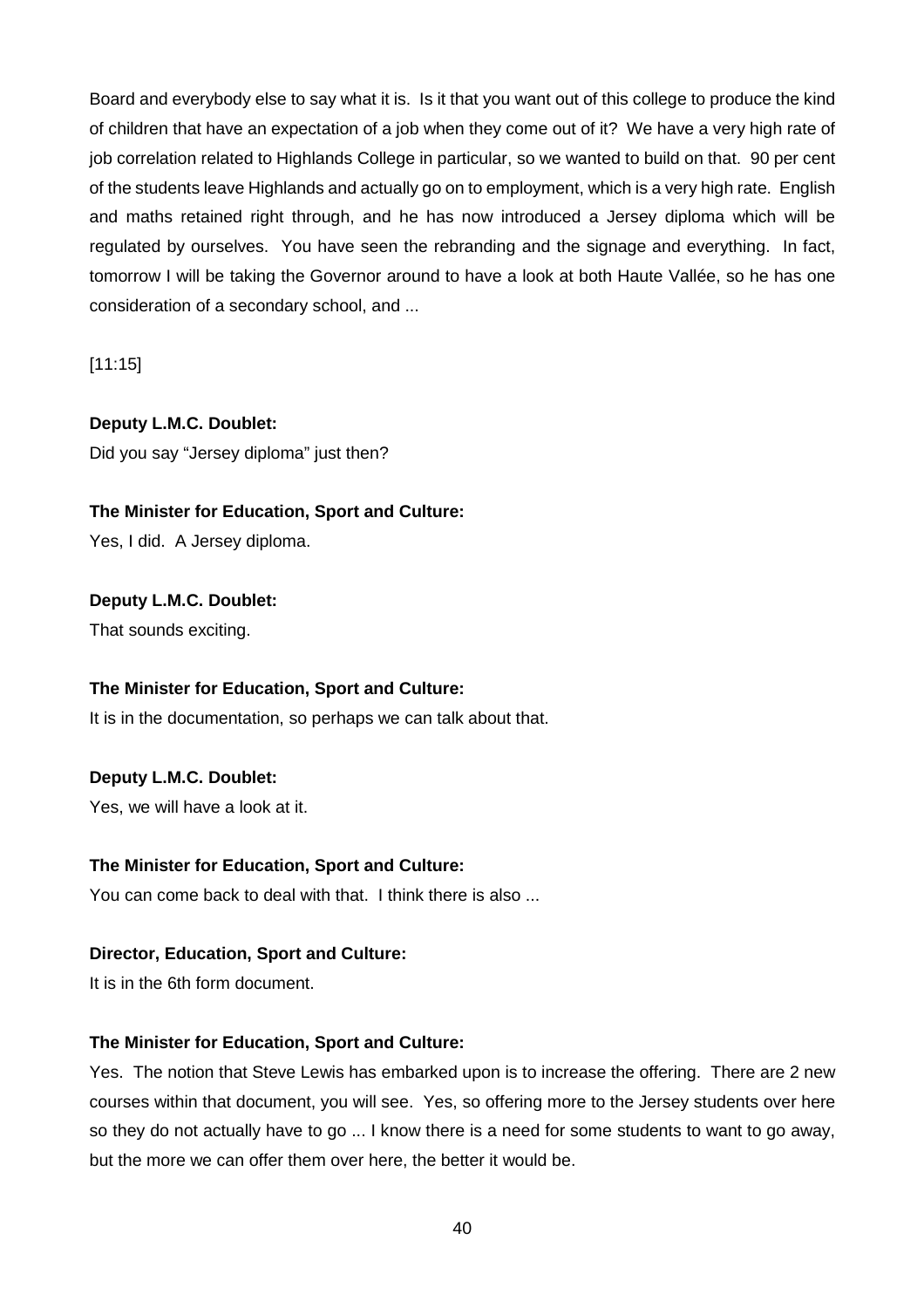Life skills. We will enjoy looking at that.

## **Director, Education, Sport and Culture:**

It is very exciting. It is very different.

## **Deputy L.M.C. Doublet:**

It looks great. Do you want to elaborate?

**Deputy J.M. Maçon:** I think we will just note this and move on.

## **Deputy L.M.C. Doublet:**

Yes, I think we should. Okay, can you explain to us about the new growth that is happening in Early Years, please?

## **Director, Education, Sport and Culture:**

Basically, this fills a gap, in that where we have nursery age children, at the moment if we know that children are coming into our nurseries with special educational needs we have no resource to support them, so that additional growth is for that purpose. What it amounts to, really, is a wider team in terms of education support. So it will include, for example, a specialist in early years as an advisory teacher, it will include specialist support assistance and an educational psychologist so that basically what we will have is a team of specialists who will be focusing on a relatively small number, around about 20 children, in our nursery schools who have very specific special education needs.

#### **Deputy L.M.C. Doublet:**

Okay.

#### **Director, Education, Sport and Culture:**

So being a gap in our provision. To be frank, had that growth been unsuccessful, it would have represented another cut because this is something we simply have to do. It is a moral imperative, never mind a professional responsibility. So we were going to do this and had we been unsuccessful with the growth bid, we would have made a cut somewhere else to make it happen.

#### **Deputy L.M.C. Doublet:**

Okay, and so does cover anything with the 1,001 Days Initiative?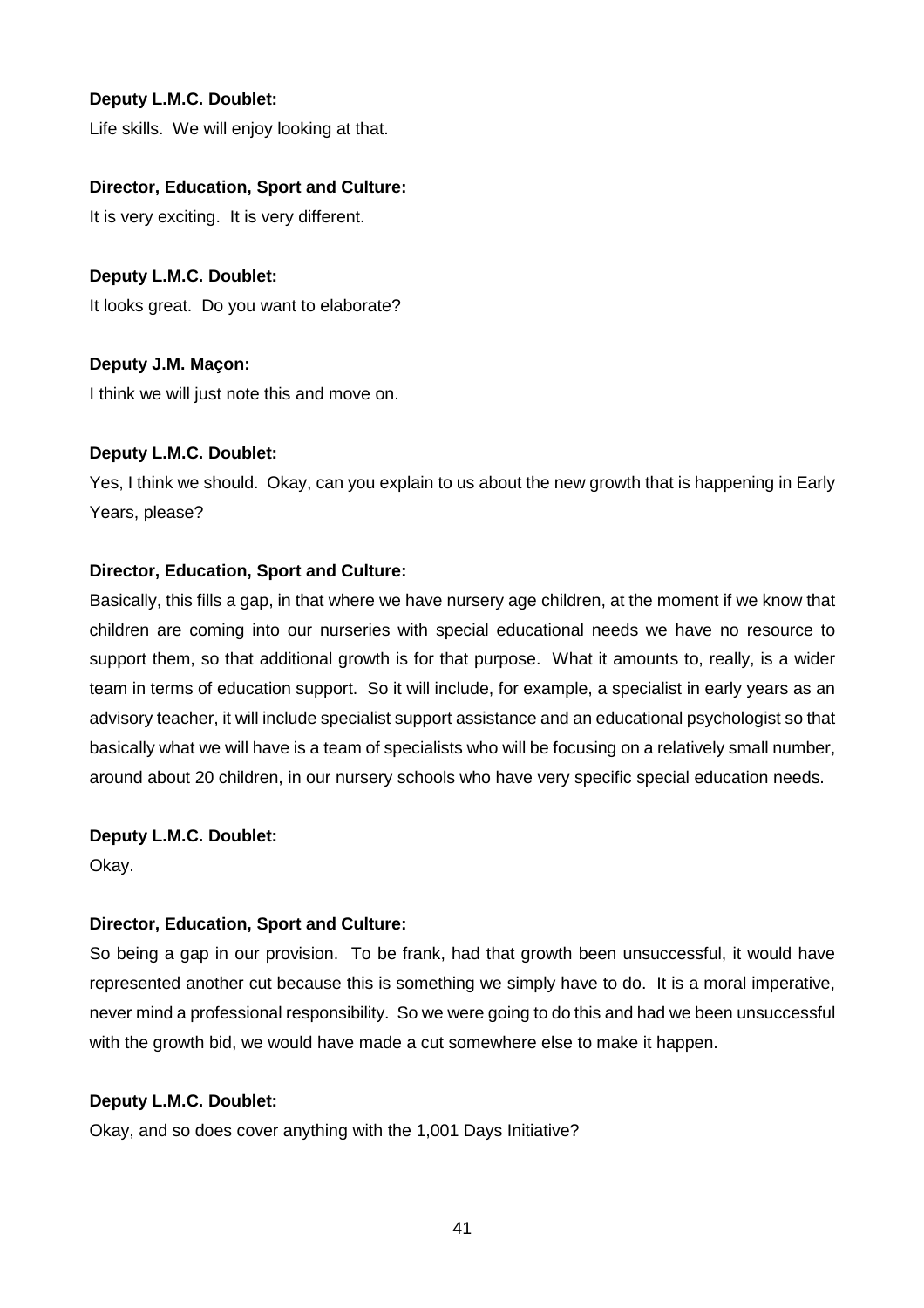Yes, it is related to that but this is very specifically children with significant special educational needs. Ironically, within the private sector, we have a budget that we are able to delegate down into the private sector but we did not have anything in the public sector. Which was an anomaly which needed fixing and this fixes it from 1st January. In fact, we have already started working with these children and we are going to try and cover it within our existing budget until we get we get to January.

## **Deputy L.M.C. Doublet:**

That is good to hear and so this covers some of the points on the 1,001 Days?

## **Director, Education, Sport and Culture:**

Yes.

## **Deputy L.M.C. Doublet:**

But obviously there are others.

## **Director, Education, Sport and Culture:**

Yes.

## **Deputy L.M.C. Doublet:**

Are you working with different departments to co-ordinate the new L.E.A. (Local Education Agencies) taskforce and work?

## **The Minister for Education, Sport and Culture:**

Yes, and it traverses itself into your next question to some degree with regard to Brighter Futures and things.

#### **Deputy L.M.C. Doublet:**

Yes.

## **The Minister for Education, Sport and Culture:**

So Dr. Helen Miles has done, I think, a fabulous job. Every time I have come into contact with her with everything, she is really all over this so we are obviously working with Health and we are working with Home Affairs. We have not had a meeting for a while yet but she has kept us up to speed on what she is doing.

#### **Deputy L.M.C. Doublet:**

She has briefed us.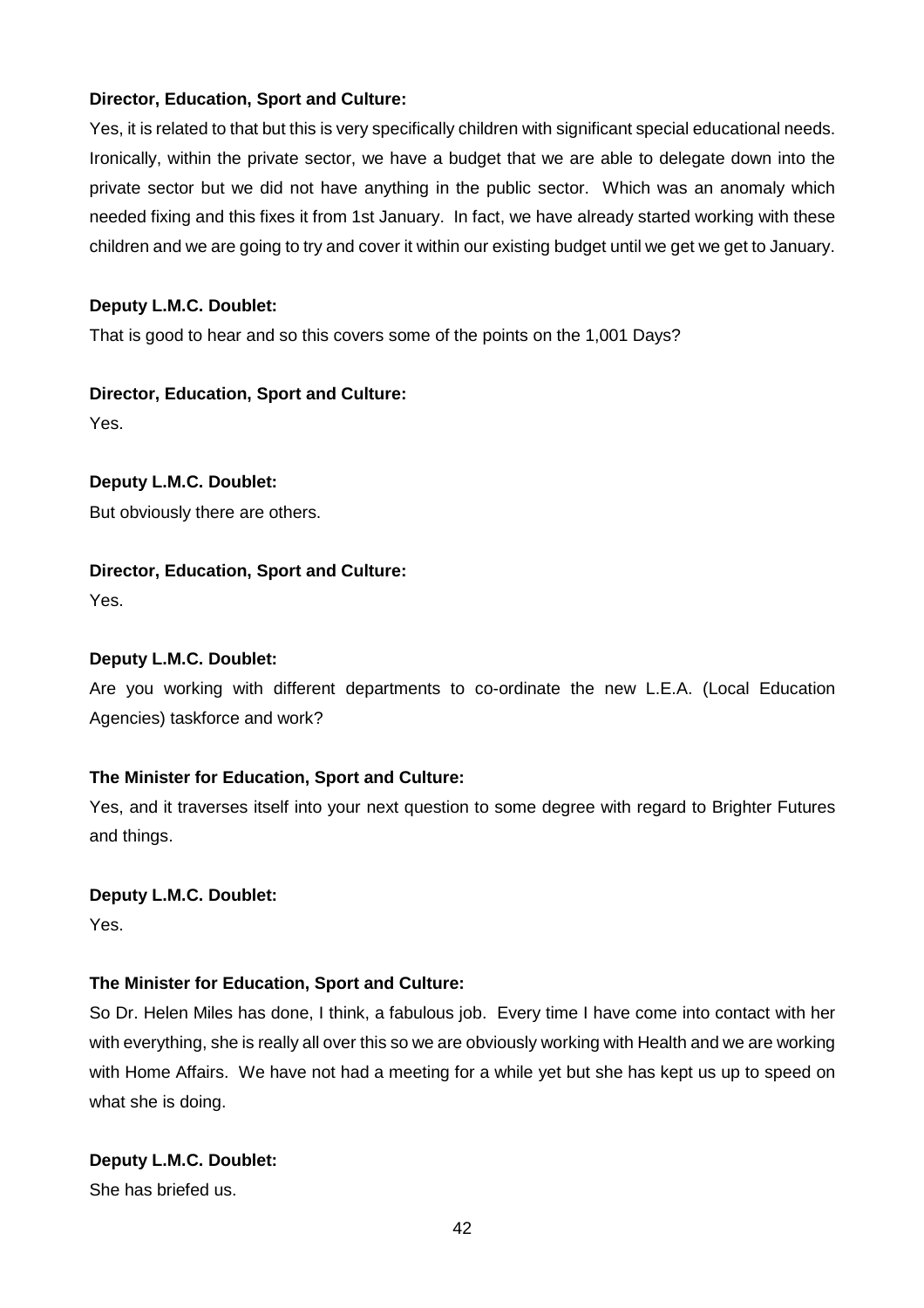## **The Minister for Education, Sport and Culture:**

Okay, fantastic, okay, well, I ...

## **Deputy L.M.C. Doublet:**

Yes, so we know the basics.

## **The Minister for Education, Sport and Culture:**

Right, okay, then I will move back ...

## **Deputy L.M.C. Doublet:**

I wanted to know the specifics maybe or, you know, the good points and anything that you feel you feel you are working on.

## **The Minister for Education, Sport and Culture:**

Well, again, our next meeting will be about the specifics so I do not have that. I just have the report that she sent me so ...

#### **Deputy L.M.C. Doublet:**

We can revisit that.

## **The Minister for Education, Sport and Culture:**

Okay, yes.

## **Deputy L.M.C. Doublet:**

Okay, thank you. Well, I will go straight into the Brighter Futures then and obviously there is a question in the States which I think I asked the Minister for Health and Social Services.

#### **The Minister for Education, Sport and Culture:**

I think you asked it, yes.

## **Deputy L.M.C. Doublet:**

I asked the Minister for Health and Social Services because the finding comes from Health. Is that correct?

## **The Minister for Education, Sport and Culture:**

Well, it depends on which part. I have got a really long relationship with Brighter Futures in particular and the Bridge because I was kind of there at the beginning. In fact, I used to volunteer for Brighter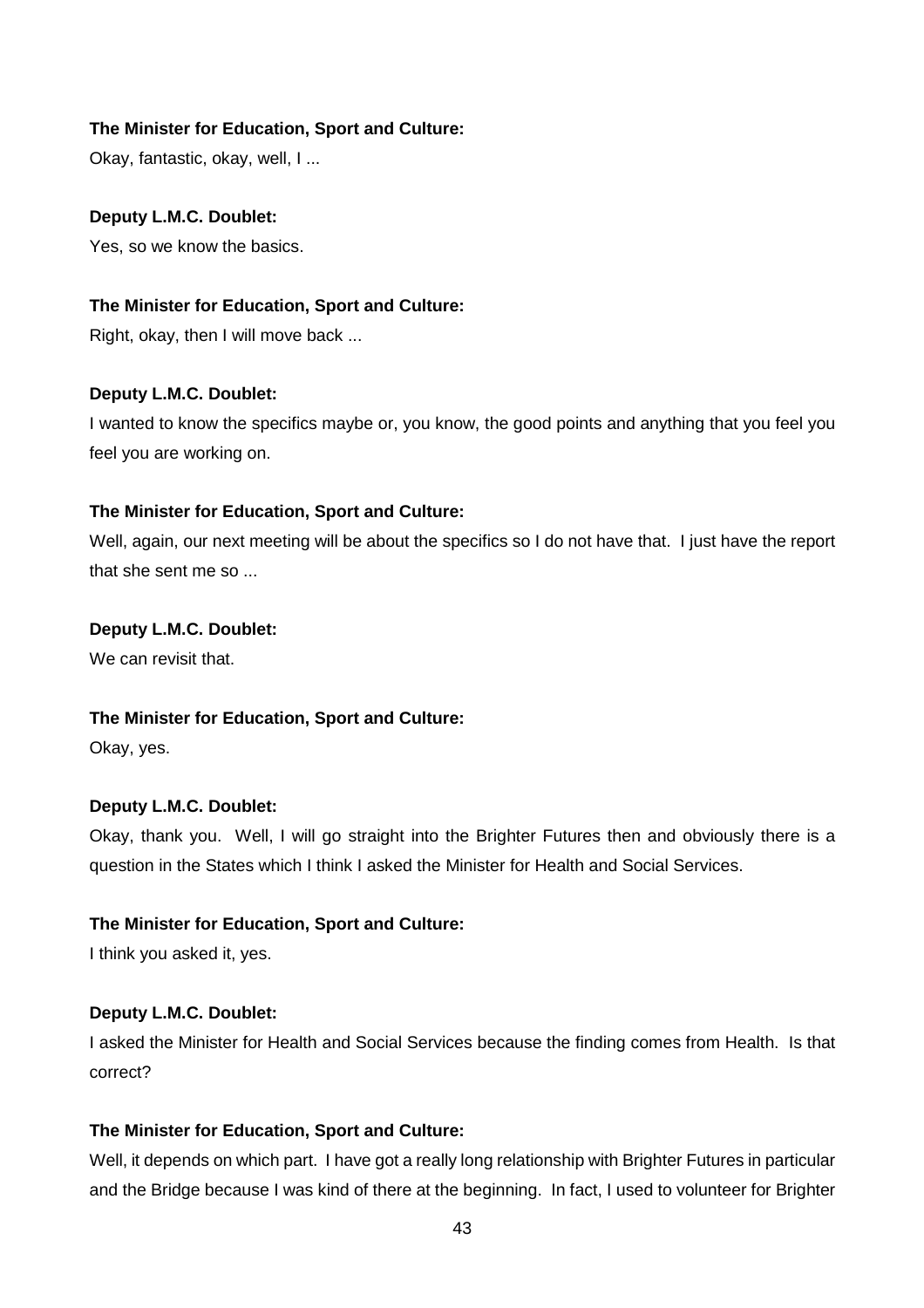Futures up until recently so I know the people intimately. We fund Patricia Tumelty who works at the centre.

## **Deputy L.M.C. Doublet:**

That is the Education Department funds?

## **The Minister for Education, Sport and Culture:**

We do. Yes, of course.

## **Deputy L.M.C. Doublet:**

Patricia is the head of the whole Bridge, is she not?

## **The Minister for Education, Sport and Culture:**

Yes, and, again, she has that relationship with 1,001 Days.

## **Deputy L.M.C. Doublet:**

Yes.

## **The Minister for Education, Sport and Culture:**

She works very closely with Helen Miles as well, which I think you would have done. As a representative of E.S.C. she sits on both Brighter Futures and Friends of the Bridge and has an intimate knowledge of what happens there. So I did not know what had triggered your question in the first place.

#### **Deputy L.M.C. Doublet:**

It was the charity the Brighter Futures.

## **The Minister for Education, Sport and Culture:**

Right.

#### **Deputy L.M.C. Doublet:**

I think there were some concerns about their funding and, you know, there are quite distinct sections with the Bridge, is it there not, although I know Patricia oversees it?

#### **The Minister for Education, Sport and Culture:**

Yes.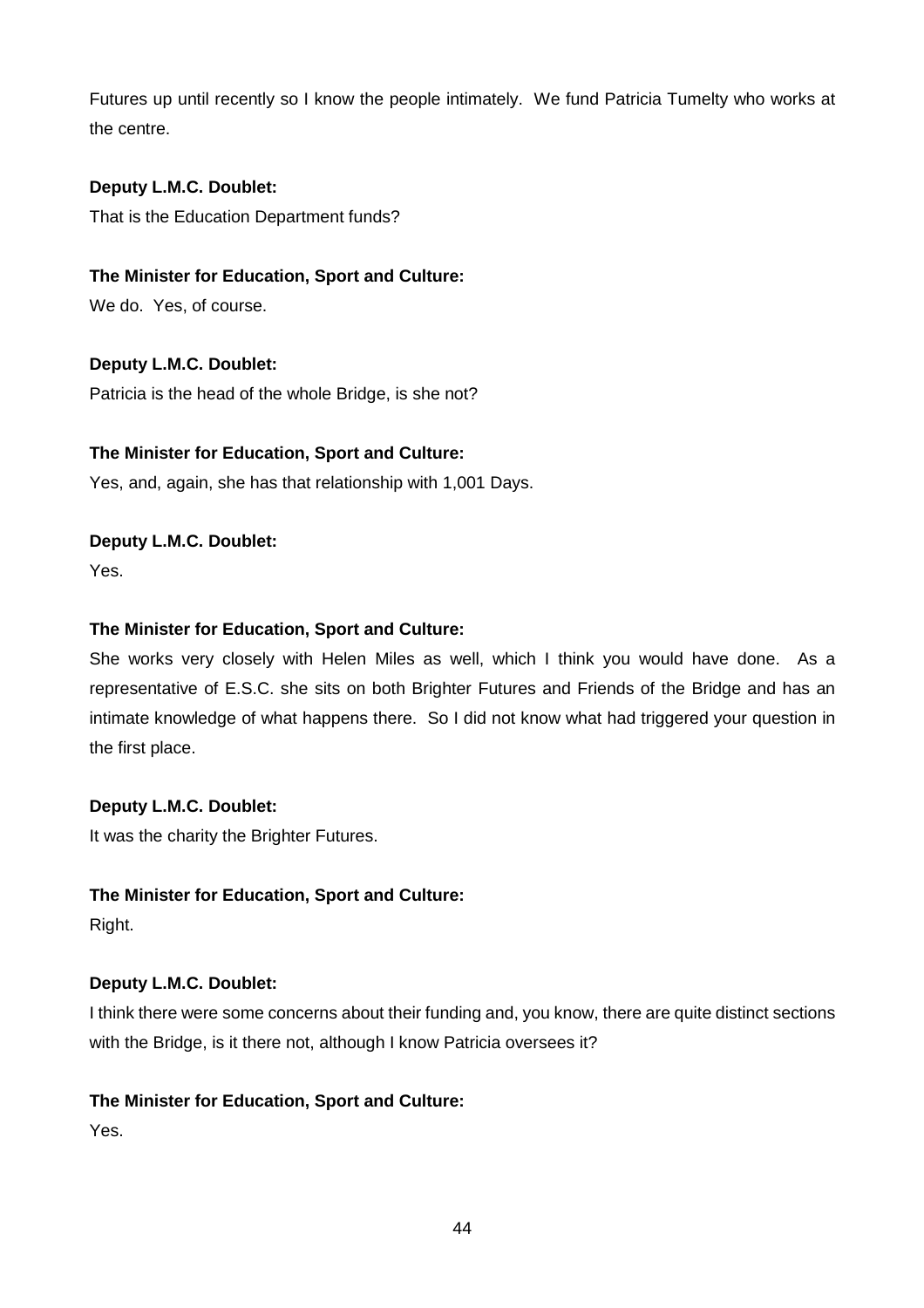There were concerns that they had been promised some money.

#### **The Minister for Education, Sport and Culture:**

I think that has been resolved, has it not?

#### **Deputy L.M.C. Doublet:**

Well, that is what I need to know really. I was left a bit confused.

#### **The Minister for Education, Sport and Culture:**

Okay, that is Health. The money was coming through from Health and, as far as I remember, the discussion that your question provoked was: "Had an amount been held up for whatever reason?" or something? I thought it had all been resolved and maybe you will tell me something different so I do not know because, again, it is Health, that area. But in terms of what we do, we just look after Patricia Tumelty.

#### **Deputy L.M.C. Doublet:**

Okay, so I might need to follow with something else there. Right, now when we were talking about families, I recall you opening the one at ...

#### **The Minister for Education, Sport and Culture:**

Samarès.

# **Deputy L.M.C. Doublet:**

... Samarès School.

## **The Minister for Education, Sport and Culture:**

Yes.

#### **Deputy L.M.C. Doublet:**

You did mention at that time you would like to see ...

## **The Minister for Education, Sport and Culture:**

More.

#### **Deputy L.M.C. Doublet:**

... more of these premises.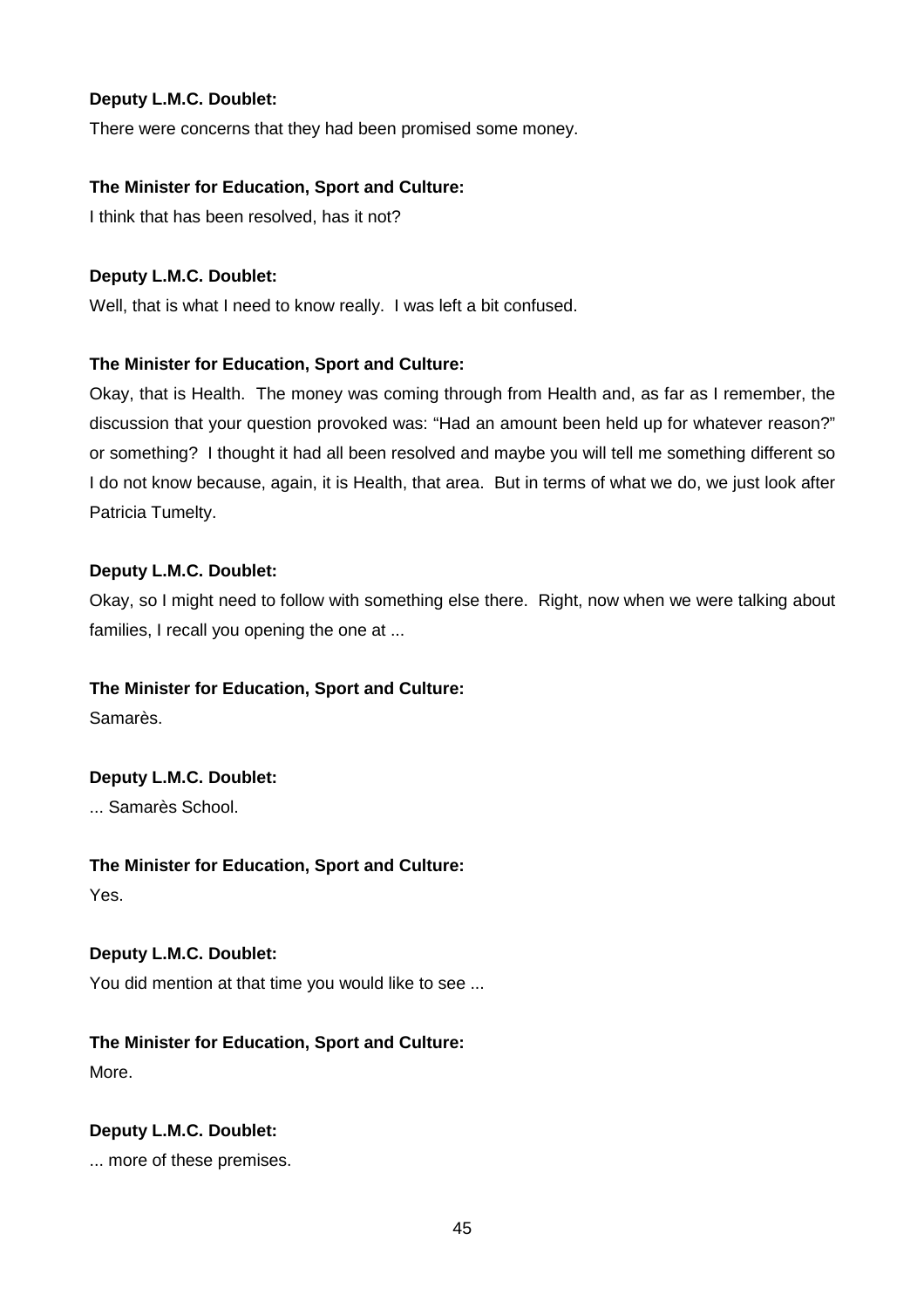## **The Minister for Education, Sport and Culture:**

Yes.

## **Deputy L.M.C. Doublet:**

I think, yes, that was perhaps where my question was coming from that I know, within the group, some of those charities would stand out.

## **The Minister for Education, Sport and Culture:**

Yes.

## **Deputy L.M.C. Doublet:**

I know you have just told us that money is tight.

## **The Minister for Education, Sport and Culture:**

Yes.

## **Deputy L.M.C. Doublet:**

But can you see that happening soon or can you see anything?

## **The Minister for Education, Sport and Culture:**

I can as a concept because I think there is a need. Obviously, Samarès addresses those problems with the town to some extent and I think there is a need probably in the west ...

## **Deputy L.M.C. Doublet:**

In the west.

## **The Minister for Education, Sport and Culture:**

... to look at that. Now that is a consideration going back to the sort of thing that Tracey has been talking about, Les Quennevais. Les Quennevais are becoming a greater part of the community in one form or another. There is an option for us to talk about those sorts of things but we are not near any other firm considerations but I would love to see it and I think everybody that has come into contact with Samarès said that it is a concept that they would like to see in other areas. Brighter Futures, for their part, has always wanted to have that out of town thing but, again, it is very much tied into this 1,001 Days which is where possibly funding could come from that.

## **Deputy L.M.C. Doublet:**

Yes. Did you feel essentially there needs to be more funding being diverted to Education or other departments for these centres?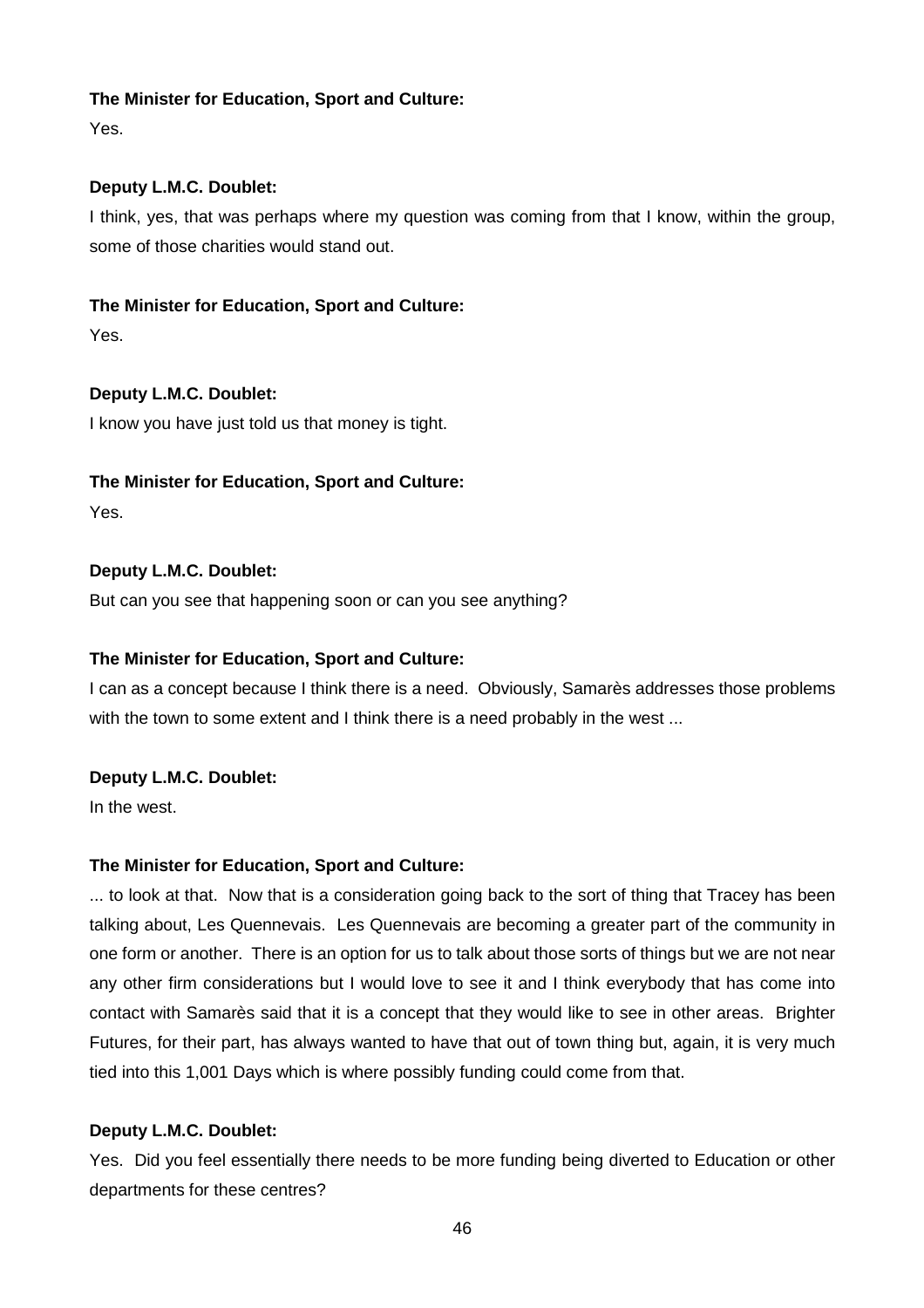It is a case of start-up really.

#### **The Minister for Education, Sport and Culture:**

Yes.

#### **Director, Education, Sport and Culture:**

Once you get these centres running, they can save you money because we are intervening early in complicated lives and complicated family structures and you are nipping problems early on so eventually years later, you start to save the system, as a whole, money. But it is difficult at the moment to see where we would get the initial funding to establish the bases and staff them. The base at Samarès is relatively cheap in the sense of the house became available so we used some capital and what we are doing is using existing resources which have just been located there so it is a relatively cheap model and it is one that we would love to replicate elsewhere but we do not have any immediate plans for it.

#### **Deputy L.M.C. Doublet:**

So could you give even a very rough figure of how much would be needed, just like the setup costs for one of these in the west?

#### **Director, Education, Sport and Culture:**

I think setting up Samarès was an initial investment of a few hundred thousand over a period of 2 years. Then £50,000 to £60,000 after that, so some relatively small sums of money but because we already owned the house and it was all built, it was just an opportunity which the colleagues at the time just were after. Health did a lot of work on this. If similar opportunities arose elsewhere, we would grab them. What we do not have is a lot of money to create buildings at the moment because, as you know, the capital funding is under a lot of pressure. So it is something we would like to do but we do not have any immediate plans.

#### **The Minister for Education, Sport and Culture:**

So if you have another plan to find us £250,000, this could be the way we spend it.

#### **Deputy L.M.C. Doublet:**

Can I just ask you then, with growth bids ...?

#### **Director, Education, Sport and Culture:**

If you find this money, we will use it.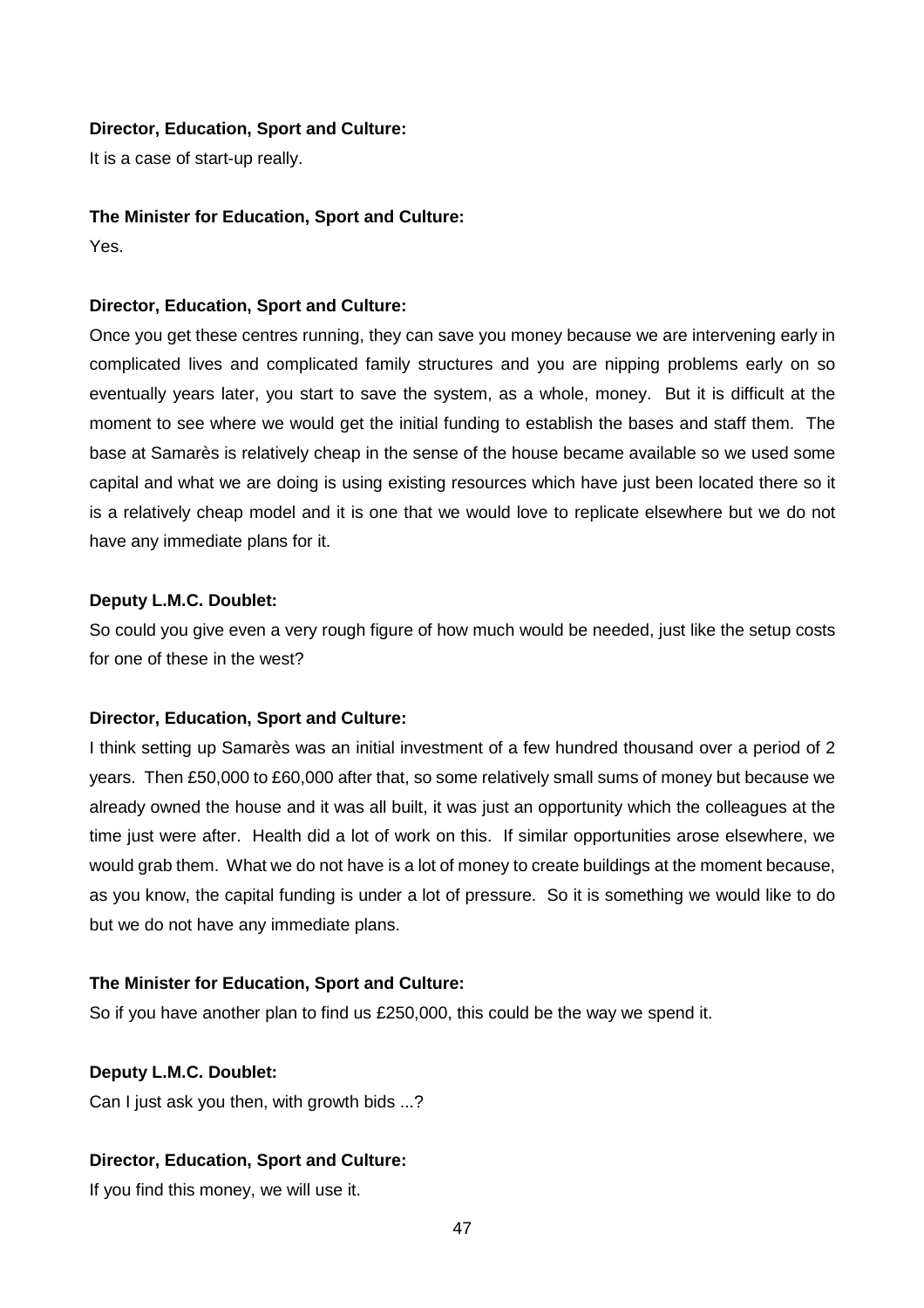If I see a need, we will objectively look at it. Right, so with the M.T.F.P. you put growth bids in. Do you do that then again for 2017 onwards? It is just me trying to understand how it works.

## **Director, Education, Sport and Culture:**

Theoretically, I think we would be able to but the growth bids that we put in are to do with demographics, to do with standards and inclusion of family support. They are running through the length of M.T.F.P. through to 2019.

## **Deputy L.M.C. Doublet:**

Those are the ones that we have seen recently.

## **Director, Education, Sport and Culture:**

Yes, exactly.

## **Deputy L.M.C. Doublet:**

Right, okay.

## **Director, Education, Sport and Culture:**

Yes, technically, I suppose there is nothing stopping us bringing forward more brokers.

## **Deputy L.M.C. Doublet:**

I am putting ideas into your head.

## **The Minister for Education, Sport and Culture:**

The report you would have had from Dr. Helen Miles always shows, and you yourself know, early intervention is something that we really are working on because, as the director says, it saves us money and so the more we can gain support for that, whether it is financial or otherwise, we will do. I think to be fair to the system, in order to secure more growth bids, you would have to demonstrate that it is invest to save. Invest this in year 1 and by year 3, these are the savings.

#### **Deputy L.M.C. Doublet:**

Yes, a very upside down period, is it not?

## **Director, Education, Sport and Culture:**

Yes.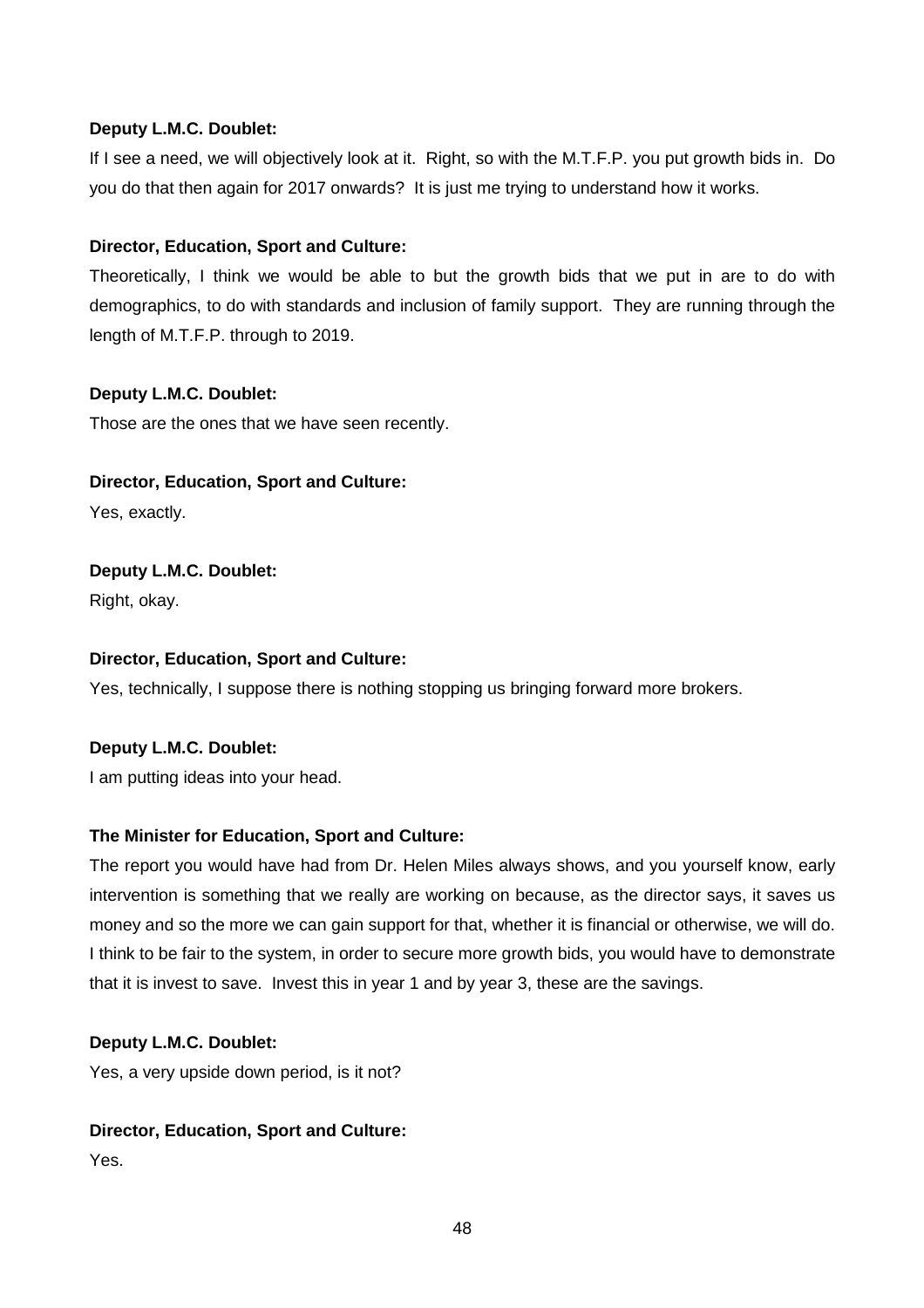Okay, right, please carry on with your questions, thank you.

#### **Deputy J. M. Maçon:**

Okay. Question 10. How do the levels of management within Schools compare to 2015 with those of 2005?

#### **The Minister for Education, Sport and Culture:**

I did not quite understand this. In terms of levels of management, I assume what you meant is in terms of the number of bodies we employ on management scales and if that is the case ...

#### **Deputy L.M.C. Doublet:**

Like hours of teaching time versus hours of management time.

#### **Director, Education, Sport and Culture:**

Broadly the same. Well, there is more than a slight reduction at the college where there has been quite a reduction in the management by above 7 posts so we have stripped out quite a lot of management layers at the college, partly to reinvest elsewhere but partly just to free the system up to allow people to breathe. At our schools the levels of management remain broadly the same over the last 10 years. Yes, little change really. Heads and deputies are roughly the same number. I would love to have all of our deputies, particularly primary deputies, as non-teachers. At the moment, most have teaching commitments as well as management capacity. Very few are nonteaching deputies. They have a big impact if we can free them from classroom practice. The problem is some of our deputies are our very best teachers too so that is a very difficult balance but, as you know, I have only been here a year and a bit but I cannot see any change in overall patterns in recent years.

#### **Deputy L.M.C. Doublet:**

So you have just mentioned you want the deputies to be non-teaching.

#### **Director, Education, Sport and Culture:**

I would like all primary deputies to be non-teaching in order to do things like develop a curriculum and develop the teaching and learning, the whole range of things that deputies can do but resources are such that most of our deputies have teaching commitments.

#### **Deputy L.M.C. Doublet:**

So surely that is an increase then in management time if you are taking deputies away from teaching and doing more management tasks.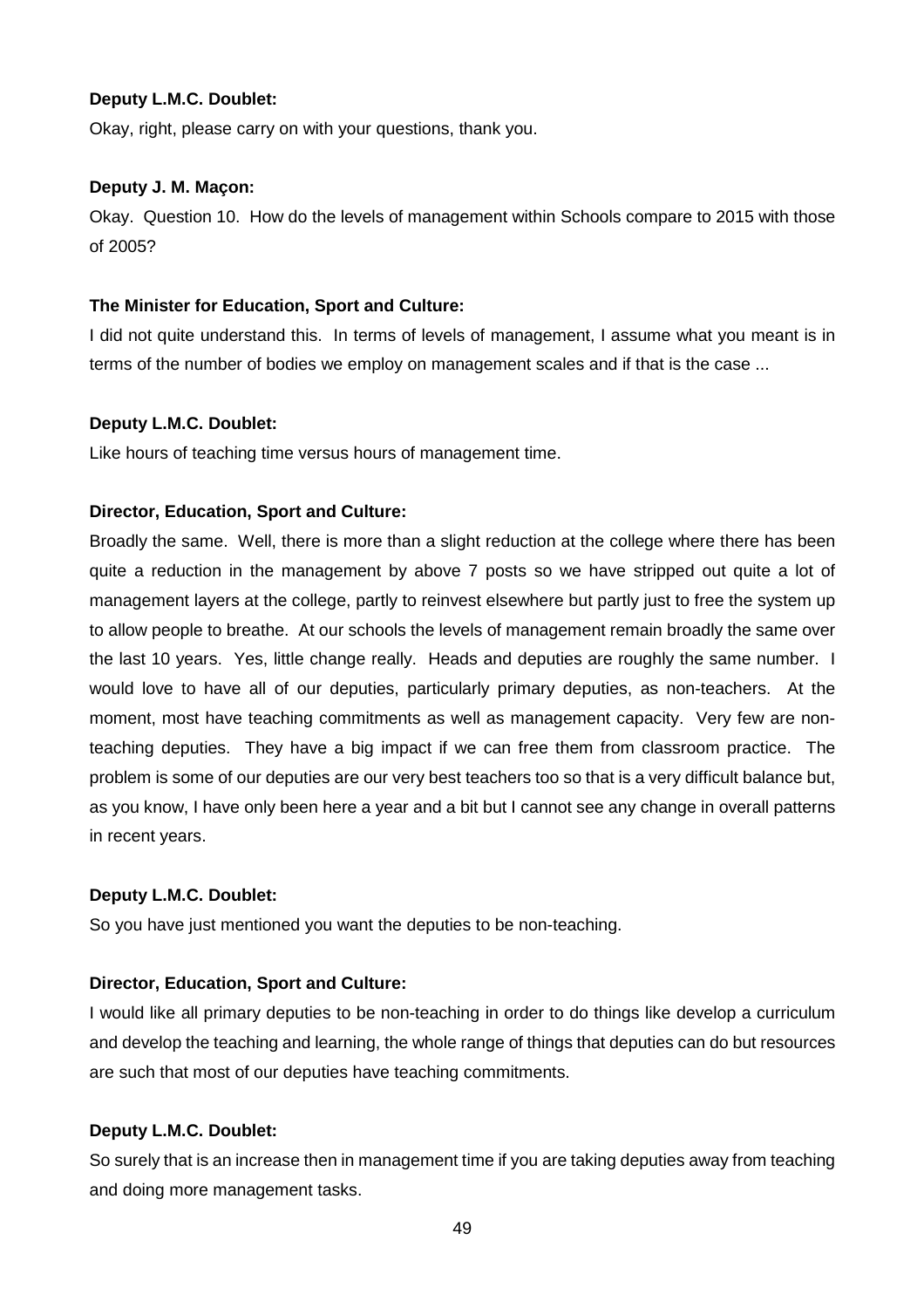Well, except I have not been able to do that.

#### **Deputy L.M.C. Doublet:**

All right, so that is not happening.

#### **Director, Education, Sport and Culture:**

No, there is very little change because the budgets will remain very similar.

#### **Deputy L.M.C. Doublet:**

Okay.

#### **Director, Education, Sport and Culture:**

The significant difference here, if you take the running costs of a school in Jersey, we spend slightly less per head here in Jersey than in the U.K. It should be okay because we have got great kids and nice buildings and all the rest but our schools spend about 10 per cent of their overall budget on things other than fixed costs, whereas in the U.K., its 20 to 22, 23 per cent. So there is not a lot of room for manoeuvre for our schools in terms of freeing people up. It is very tight here. That is why I suspect there has been very little change over the last 10 years.

#### **Deputy L.M.C. Doublet:**

Okay. Have you got anything else or will we move on?

#### **Deputy J.M. Maçon:**

No, move on.

#### **Deputy L.M.C. Doublet:**

Okay. Could we ask you about the S.E.N. (Special Education Needs) Report that we produced and the recommendations that I think were all accepted? There was a commitment that work would begin in September 2015. Could you just update us on how that work is going please?

#### **The Minister for Education, Sport and Culture:**

Okay, so I will just give you some notes having spoken to the S.E.N. guys. So 6.30 which was a recommendation: "The Minister for E.S.C. must increase the consultation and training provision for teachers and key workers in relation to the provision of S.E.N." A comprehensive professional development programme is in place for the school year 2015 to 2016. That was being done by the S.E.N. guys. 7.14 recommendation: "The Minister for Education must provide live communication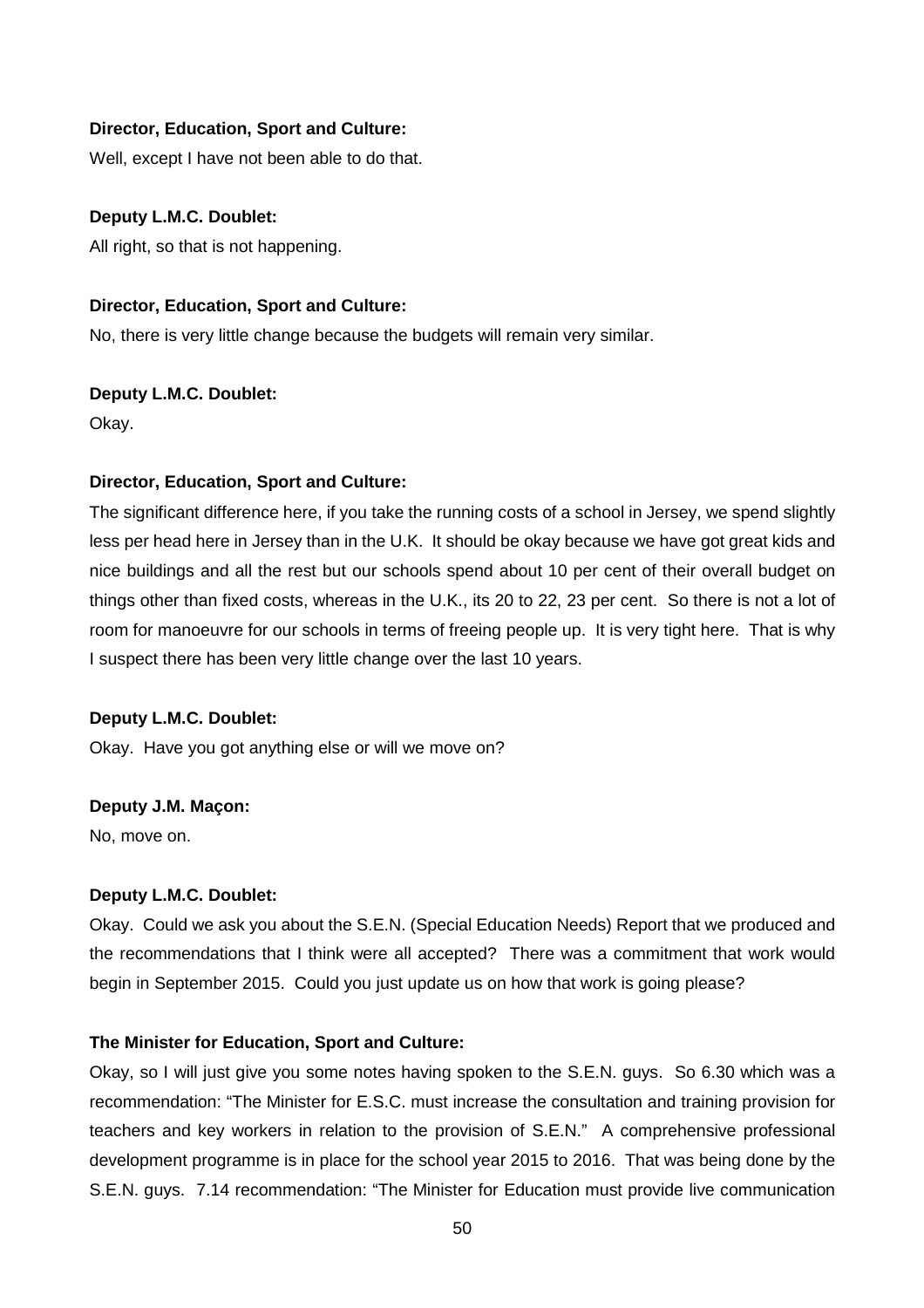with the parents of S.E.N." which is I know in particular something we talked a lot about. This will be delivered through action 30 of the Education Business Plan for 2015 to 2018 so work has started on this, and I think I said at the time when we were in discussion, communication which Tracey has already adequately shown through what she has done with Les Quennevais is high on our agenda to make sure that everybody understands where we are going and, again, this will translate through to - although it is not S.E.N. - what we are doing with higher education funding. So as much as we can, we will communicate. 8.4 recommendation: "The Minister must engage in initiatives to provide appropriate forums to support parents of S.E.N. children" and, again, this will be delivered through action 34 of our Business Plan to learn from and extend existing family focus work. So all of the things that we have been asked to do is on board to happen and we are increasing as much as we can the communication with parents because we think it is important.

[11:30]

**Deputy L.M.C. Doublet:** Can I ask about a specific one?

## **The Minister for Education, Sport and Culture:**

Yes, of course.

#### **Deputy L.M.C. Doublet:**

The 8.4 because I think the idea was a group of parents you could meet with and consult with.

## **The Minister for Education, Sport and Culture:**

Yes.

## **Deputy L.M.C. Doublet:**

Has that been setup?

## **Director, Education, Sport and Culture:**

It is in the process of being setup. Yes, it is on to that. We thought we would grow it so what we would do is start with a group of parents. We are going to call it a Schools' Parents Forum. We wanted to make it slightly wider so we were going to start with their special educational needs and have that up and running. The first meeting should take place just this side of Christmas. You are very welcome to along. I will ask Cliff to give you the dates and you are welcome just to come along and meet them. But we would like it to grow during the year because we would like a view, for example, of parents' attendance. Why are our attendance rates so low here? Because they are far too low. Well-being. There are a whole range of things in which we would like parental views and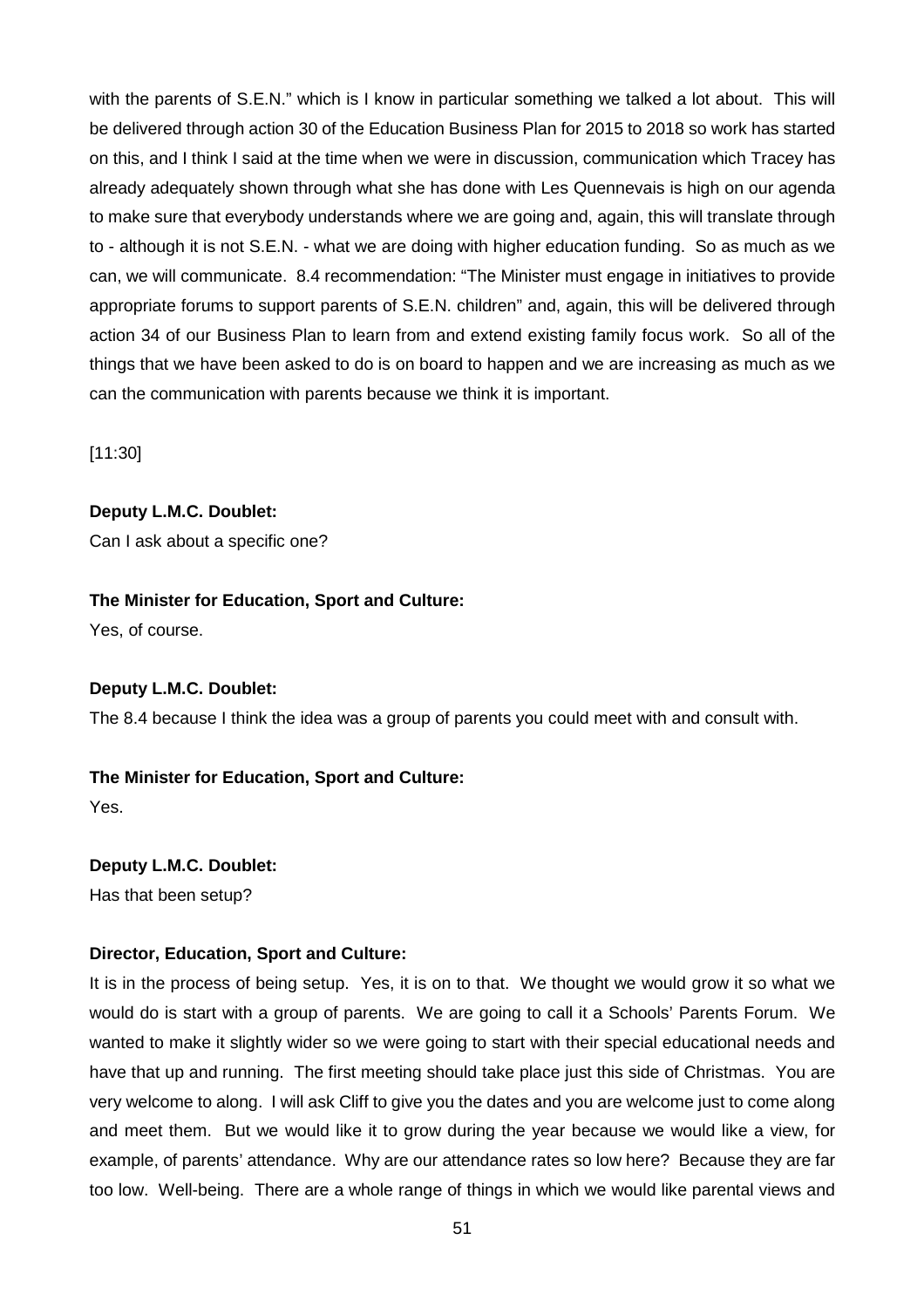opinions so we thought we would start with S.E.N. because that is where the greatest need is but we would quite like to grow it and make it a bit wider than that. We are more than happy to give you the dates when ...

## **Deputy L.M.C. Doublet:**

Thank you. That sounds great.

## **Director, Education, Sport and Culture:**

The first meeting should be this side of Christmas and then the idea is that we would meet probably once a month.

## **Deputy L.M.C. Doublet:**

Okay, and how are you finding the parents to take part in that or have you got lots of parents knocking on your door?

## **Director, Education, Sport and Culture:**

Basically, the first report will start with parents of children with a record of need.

**Deputy L.M.C. Doublet:** Yes.

## **Director, Education, Sport and Culture:**

Of which there are not that many.

## **Executive Officer, Communications, Education, Sport and Culture:**

I think they are parents ...

## **The Minister for Education, Sport and Culture:**

We already have a ... sorry, go on.

## **Executive Officer, Communications, Education, Sport and Culture:**

Some of them are parents that came forward at the inclusion of the consultation on updating everything. So they are parents that we have already worked with and know.

## **Director, Education, Sport and Culture:**

In the system.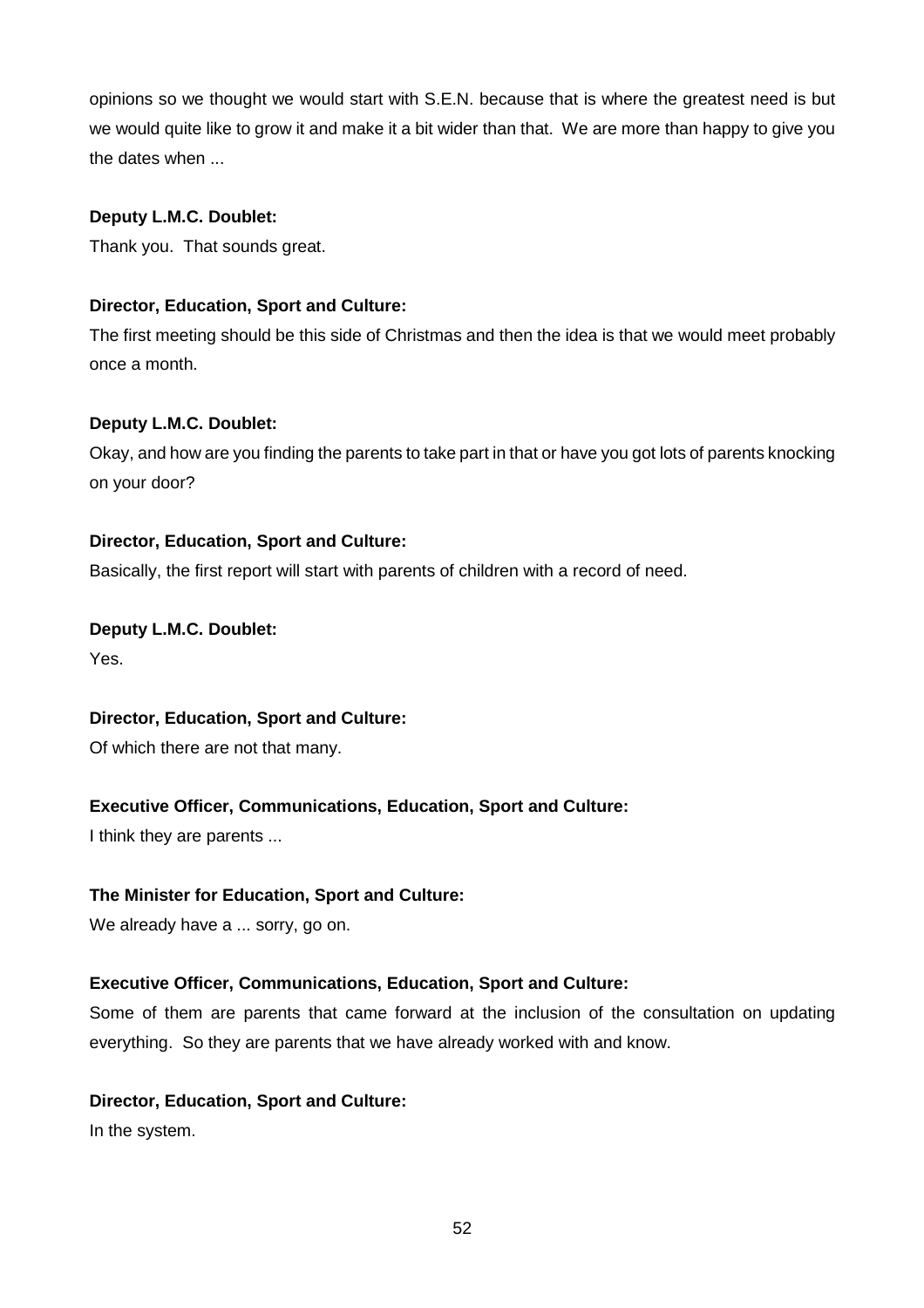## **The Minister for Education, Sport and Culture:**

Yes.

## **Director, Education, Sport and Culture:**

We would like to open it though to parents that perhaps have not engaged with us, yes.

## **Deputy L.M.C. Doublet:**

Some fresh voices, yes.

## **Deputy J.M. Maçon:**

You mentioned the comprehensive training plan going forward. Now just remind me, is that optional or is that compulsory?

## **Director, Education, Sport and Culture:**

It is optional.

## **Deputy J.M. Maçon:**

It is optional, okay, and as part of the professional development of teachers, how is it monitored? How often are they attending for training sessions for children with special needs if they opt in?

#### **Director, Education, Sport and Culture:**

We have a system to track it. The H.R.C or H.R. or whatever system it is called.

## **Head of Planning and Projects, Education, Sport and Culture:**

H.R.I.S. (Human Resources Information System).

#### **Director, Education, Sport and Culture:**

H.R.I.S. system. In fact, I was talking to Gail only last week about this. The problem is it is only as accurate as the information people put into it and, at the moment, we have got people we know have been on the training and they are not inputting it into the system. So although we have a record, we think it underestimates the amount of training people have been on so we need to tighten up on that. So we have a system that tracks this. It is a bit clumpy and does not work very easily and therefore people lose patience and do not put stuff into the system, so Gail is quite concerned about that. We were looking, for example, at the number of people who participated in health and safety training recently but we now have an online training system that people have begun to use. We know for sure that people have been on the system and used it and we would look back and their names are not included. So we have a system but it is not working, I think is the answer, and we need to get it to work.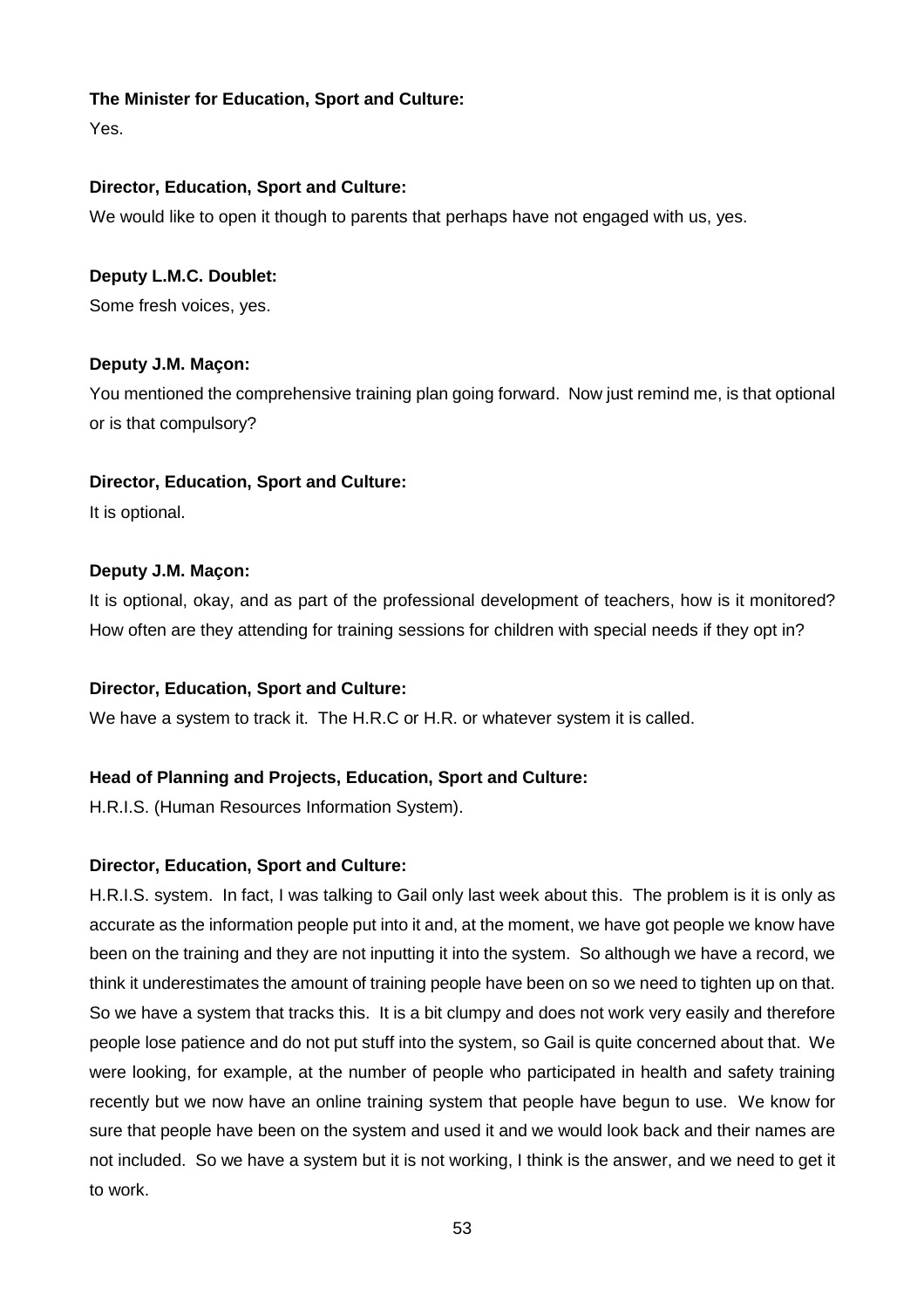So it is opt in. So if, say, a teacher finds himself with children in their class with needs and they need the training to cope with that and they opt into it, so do they need to find the extra time within their existing workload - and we talked about workload concerns - or is it within their contracted hours?

#### **Director, Education, Sport and Culture:**

Teachers have a set of contracted hours and we do not really bother about that. The schools would run that and manage those hours. Part of those hours, as you know, include training.

#### **Deputy L.M.C. Doublet:**

Yes.

#### **Director, Education, Sport and Culture:**

So as far as possible, we try and work within those hours. We certainly would not insist on teachers working outside of their contracted hours.

#### **Deputy L.M.C. Doublet:**

But if the head teacher of the department said: "Look, I need this", they would be expected to do it in school time or in any meeting.

#### **Director, Education, Sport and Culture:**

Yes.

## **Deputy L.M.C. Doublet:**

Okay.

#### **Director, Education, Sport and Culture:**

Yes, and the training programme has been halved especially to do with special needs but other areas as well from this September.

#### **Deputy L.M.C. Doublet:**

Okay. Shall we move on?

## **Deputy J.M. Maçon:**

Yes, please.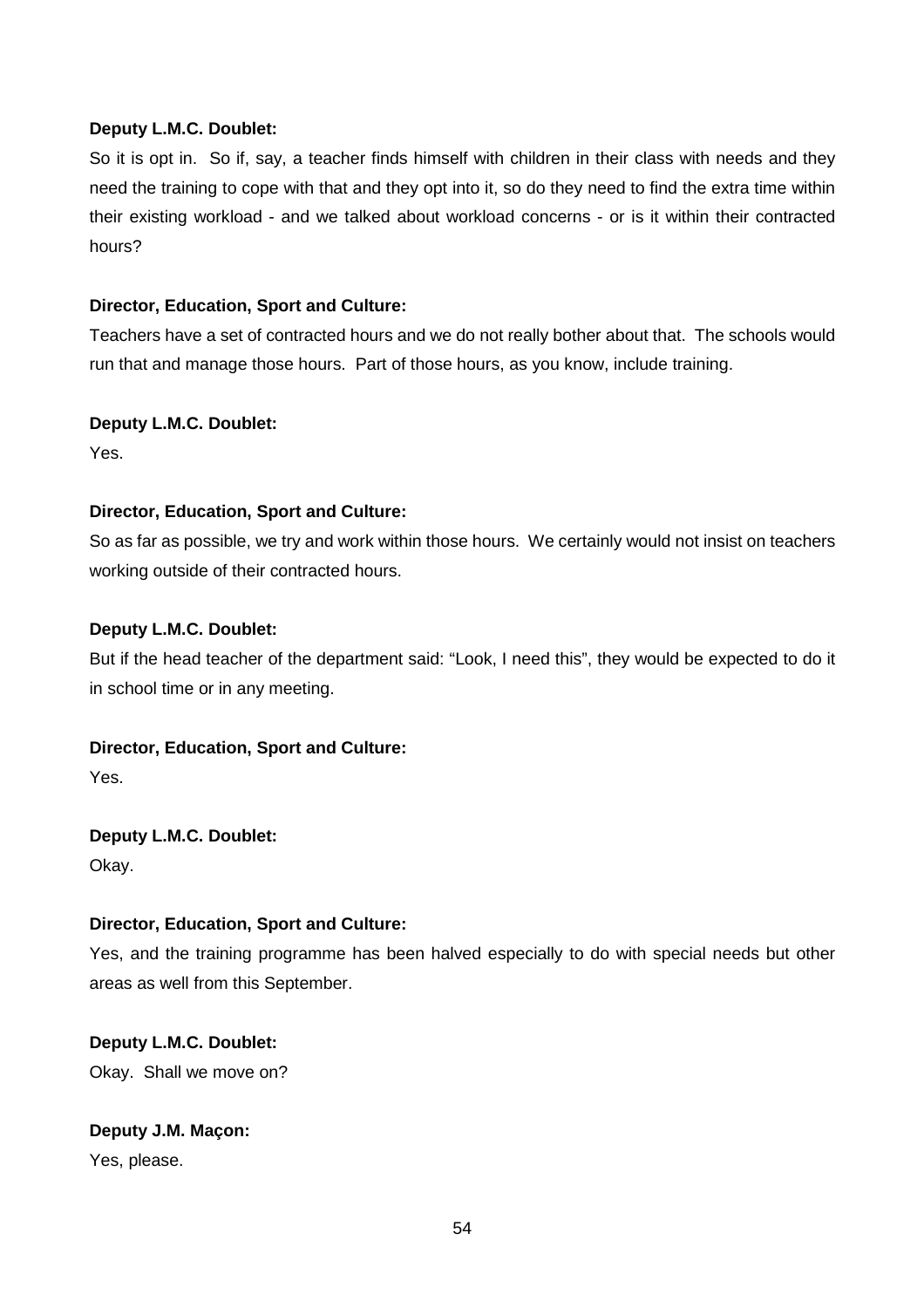Twelve.

## **Deputy J.M. Maçon:**

Okay, can you tell us if anything is happening in relation to the grants of 2 private schools?

## **The Minister for Education, Sport and Culture:**

The quick answer is no. In the M.T.F.P., we have no changes to the grants. There are a couple of things. There are no changes to Beaulieu, De La Salle but the FCJ grants is reduced 25 per cent, the same as the other primary schools, which was on track and then there is another sort of caveat which is the agreement to cease the grants to St. George's and St. Michael's as part of the C.S.R. (Comprehensive Spending Review) saving which is a hangover from 2013. 2015 continues into 2016 with the cessation of the St. Michael's grant so that is the only ones it relates to.

## **Deputy L.M.C. Doublet:**

We are nearly there, are we not? What do you have on that one?

## **Deputy J.M. Maçon:**

Only on this matter when there was the option paper discussion, the Green Paper on the structure of education within the Island. Has that been published by the department now? Now I cannot remember if it was.

## **Executive Officer, Communications, Education, Sport and Culture:**

This 2011 consultation?

#### **Deputy J.M. Maçon:**

Yes, under James Reid.

#### **Executive Officer, Communications, Education, Sport and Culture:**

Yes. A few months after. It is on the States website. I can send you a link.

## **Deputy J.M. Maçon:**

Yes, please.

## **Executive Officer, Communications, Education, Sport and Culture:**

It was not really a paper with conclusions. It was a report back on what people said on a whole range of areas the consultation covered. Nursery to higher education, and the points that were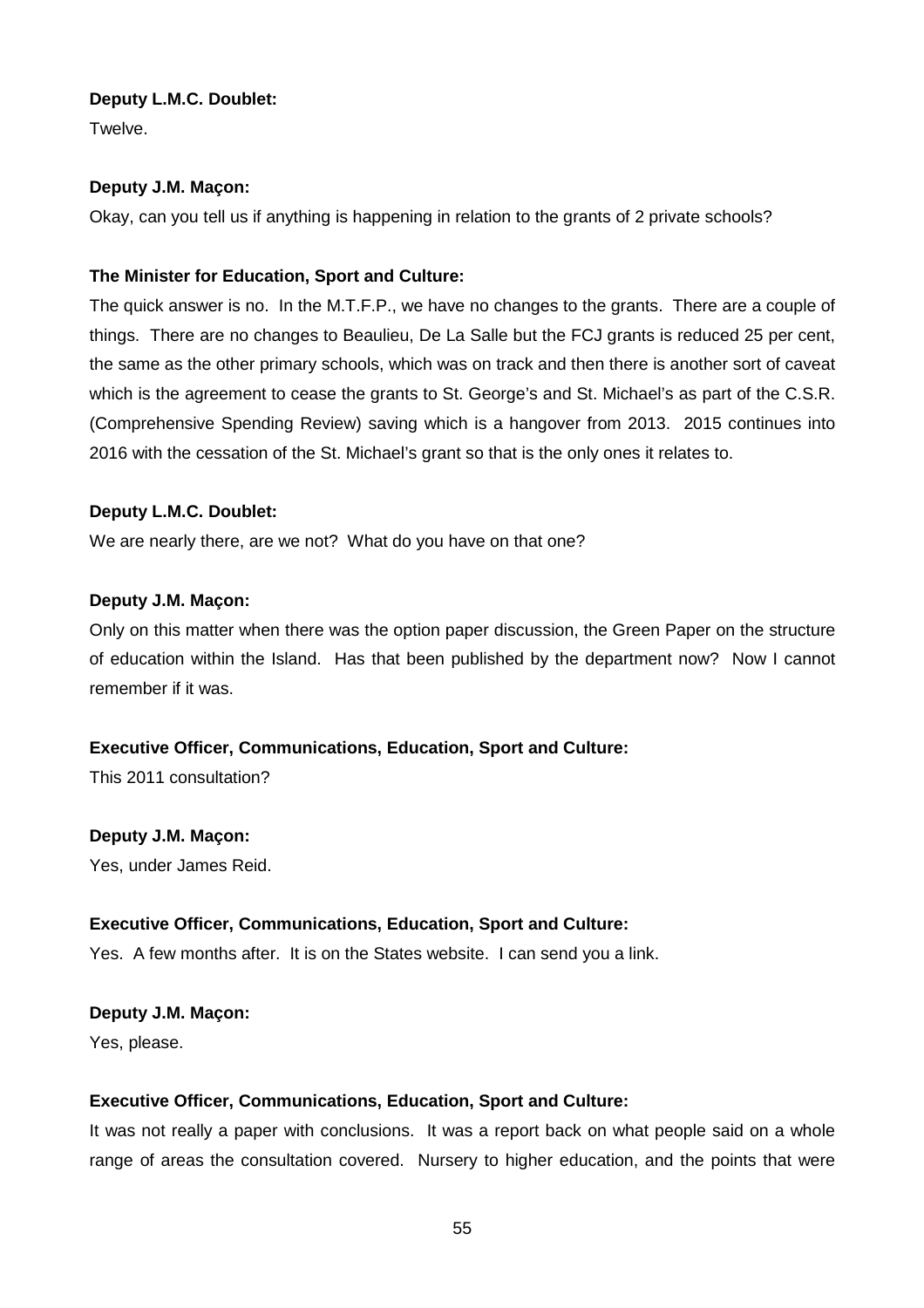raised, we responded to and some of it was work already underway and then we did an outline of how we can move forward but things have changed a lot since then.

## **Deputy J.M. Maçon:**

Sure. Okay, thank you, so can we move on?

## **Deputy L.M.C. Doublet:**

Okay. I think this is the final question you will be pleased to hear. We were looking at the innovation review that was published in September of this year and there was a table on page 89 that interested us and it showed the percentage of G.D.P. (Gross Domestic Product) spent on education and if you have this table there, you can see ...

## **The Minister for Education, Sport and Culture:**

I do not. I do not, no.

## **Director, Education, Sport and Culture:**

No.

## **The Minister for Education, Sport and Culture:**

I do not have this on my questioning, thank you.

## **Deputy L.M.C. Doublet:**

Yes, well, it lists all the jurisdictions that were used comparing to Jersey. Malta, Iceland, Cyprus, Ireland, U.K., Israel, Switzerland, Estonia, Hong Kong, Luxembourg, Singapore, Jersey; and Jersey is right at the bottom of that table in terms of the percentage we spend on education, the percentage of our G.D.P.

## **The Minister for Education, Sport and Culture:**

Yes.

## **Deputy L.M.C. Doublet:**

I just wondered if you had any comments on that.

## **The Minister for Education, Sport and Culture:**

I think it shows that we punch above our weight if that is the true figure and reflection of what is going on. Certainly you yourselves, having trawled through the figures and having looked at the M.T.F.P. and seen where the money is spent and how there is a deliberate sort of focus on increasing what we could do investing in education, but we are limited to what we can do. So I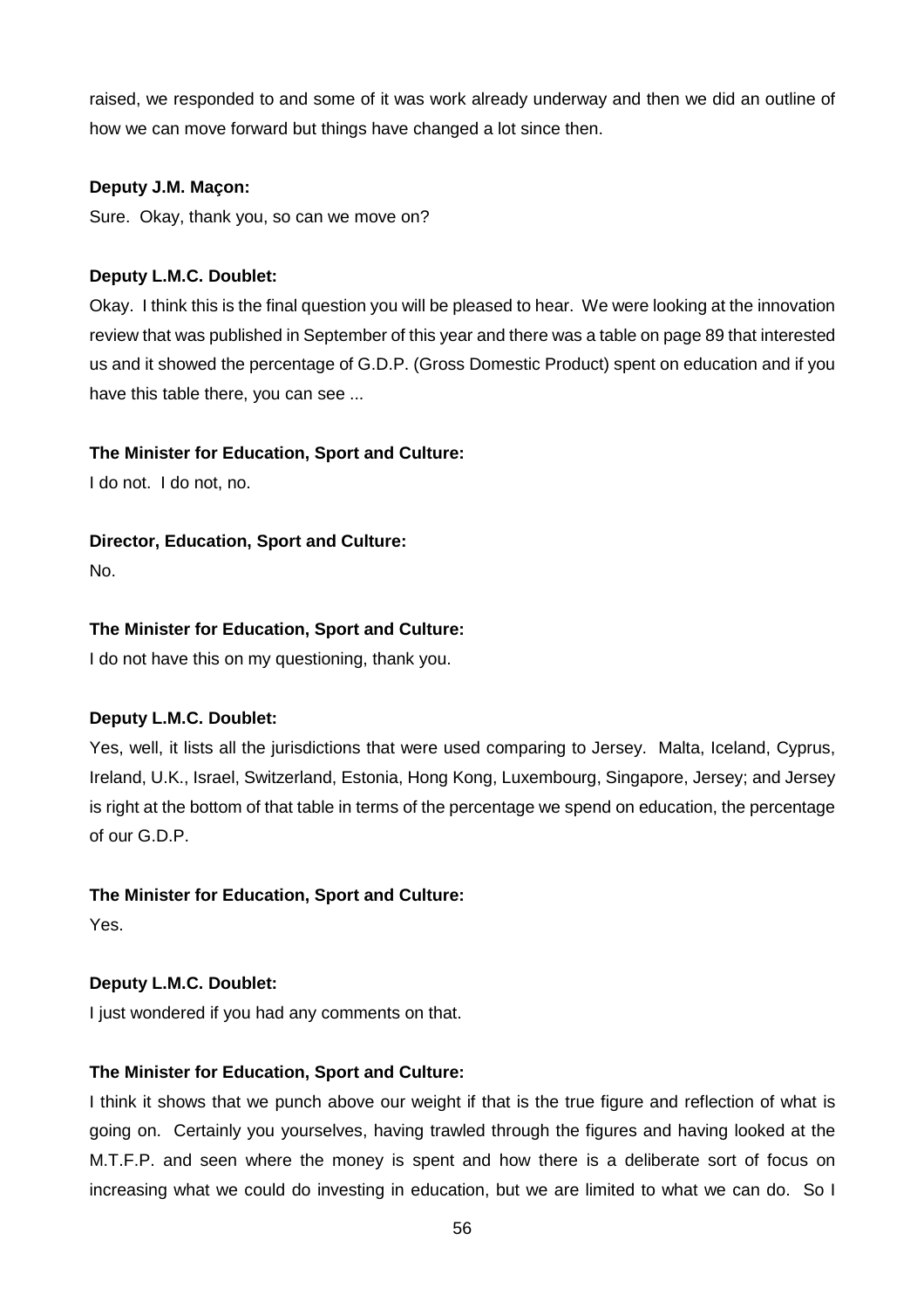would love to see that figure rising up in one form or another but, to be fair - and I will ask the director to expand - I think what we have in consideration of what that figure reflects is a really good education system.

## **Deputy L.M.C. Doublet:**

What do you think we could do with the education system if, say, we were where Malta is and it was 8 per cent of our G.D.P. as opposed to 2.5 or even a slightly smaller change to 6 per cent on a par with the U.K.? What could you do with the system?

## **The Minister for Education, Sport and Culture:**

Well, all sorts of things. I think this is related to the notion of innovation and I think there are a couple of things we are already adopting which is, as I refer to it, priming the pump. I think as a government, we put in at the back end a £10 million Innovation Fund, we have put in Jersey Business, we have got Digital Jersey but we are not priming the pump in consideration of what these children could access. If any Jersey child could come up with an idea it would be a miracle if they could swim through that morass of bureaucracy to get to the point where they could be innovative, but we are working on that together now. So there is a new guy at Digital Jersey who is working very closely with us which we had not had that sort of working before. The same with Jersey Business. I think myself and Senator Ozouf are working more closely to his concept of what he means in innovation. He opened up the Jersey Tech Fair at Fort Regent this weekend and that was a big consideration of where we can go with what we have got, so using some of that fund to help aid innovation throughout the schools would be fantastic for a new breadth of creativity. Would you like to make ...?

## **Director, Education, Sport and Culture:**

Yeah, if you double the G.D.P., you would not hear me disagree. We would not need to double it with what we are doing. We could spend some more money on things like teacher training, recruitment systems, more one-to-one tuition, investing much bigger investment in their I.T. systems, so if we could spend a lot more money it would make an impact on kids. We would not need to double it. We are talking here several million and not £100 million because we know how to do it. Theoretically, if we ever did get up to the kind of U.K. or ...

## **Deputy L.M.C. Doublet:**

Malta.

## **Director, Education, Sport and Culture:**

... Malta levels, then my suggestion would be we would be able to invest very heavily in higher education. At the moment, we invest only about £10 million in it so there is an easy ... you can see a proposition coming up, cannot you?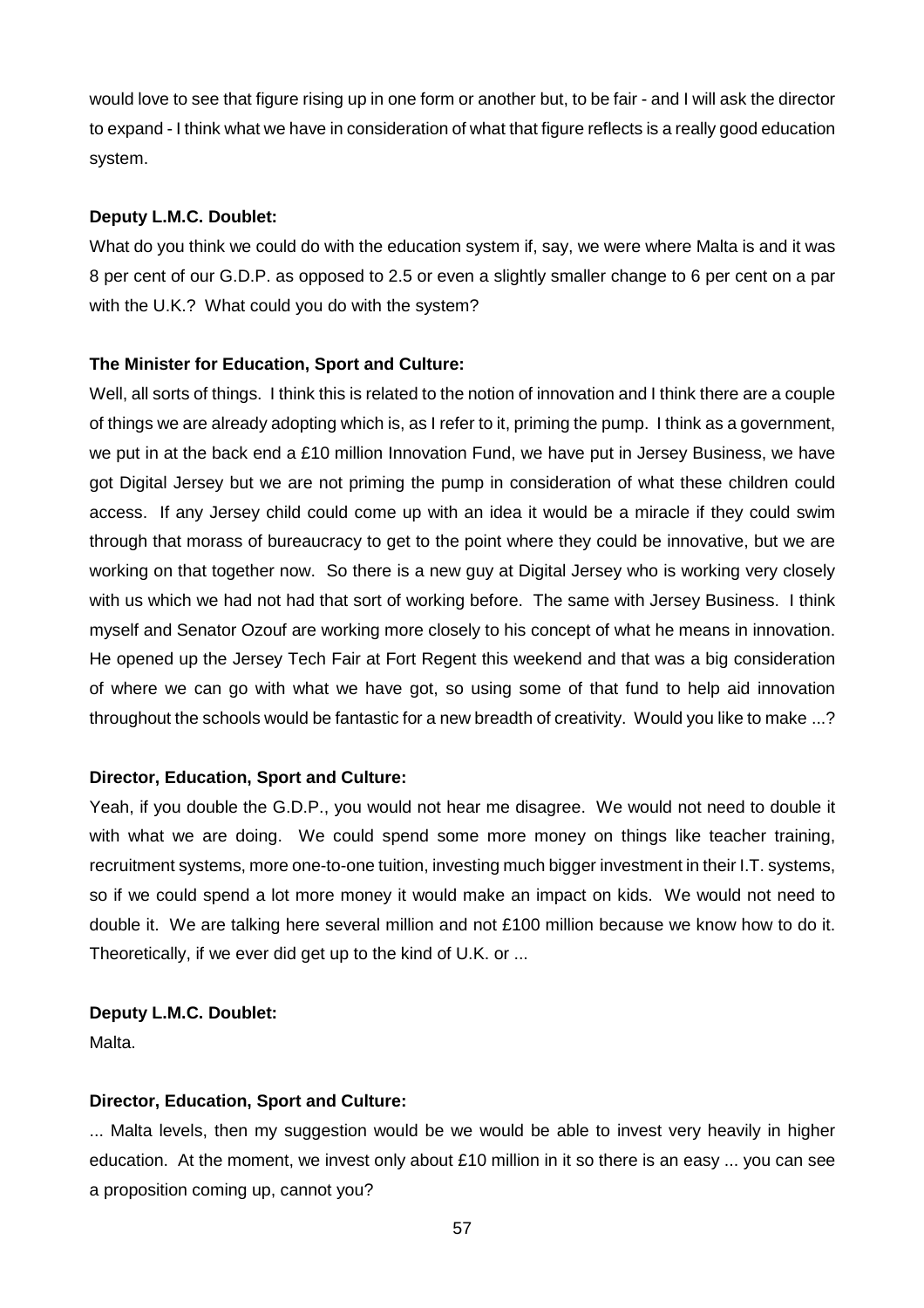## **The Minister for Education, Sport and Culture:**

What is interesting is I have visited Malta and even though they are considerably higher up the scale than us, you would not see a greater consideration of the way in which their education works against ours at all.

## **Deputy L.M.C. Doublet:**

Okay. So do you think we spend enough money on education in general?

## **The Minister for Education, Sport and Culture:**

Well, here I am as the Minister saying, just as the director would: "I would love to spend more money" and I think he is absolutely right to identify teacher training. Inspired children come from inspired teachers and we need to get some more of that in there.

## **Director, Education, Sport and Culture:**

You just cannot spend too much on education in my objective.

## **Deputy J.M. Maçon:**

Although in part those figures, given that this is government expenditure, contributions made by parents in the fee-paying sector would not be included so it does make us wonder where we sit on that chart but, yes, a point of validity.

## **Deputy L.M.C. Doublet:**

Interesting point. Let us move on. Okay, I think we have come to the end. Minister, thank you very much.

#### **Director, Education, Sport and Culture:**

Thank you.

## **Deputy L.M.C. Doublet:**

Your officer, thank you so much for your clarity of finances and procedures and would you like to add anything, Minister, before we conclude?

## **Director, Education, Sport and Culture:**

No. I was really pleased to see such a diverse set of questions rather than just sort of focusing on one area so, no, well done. Thank you for that.